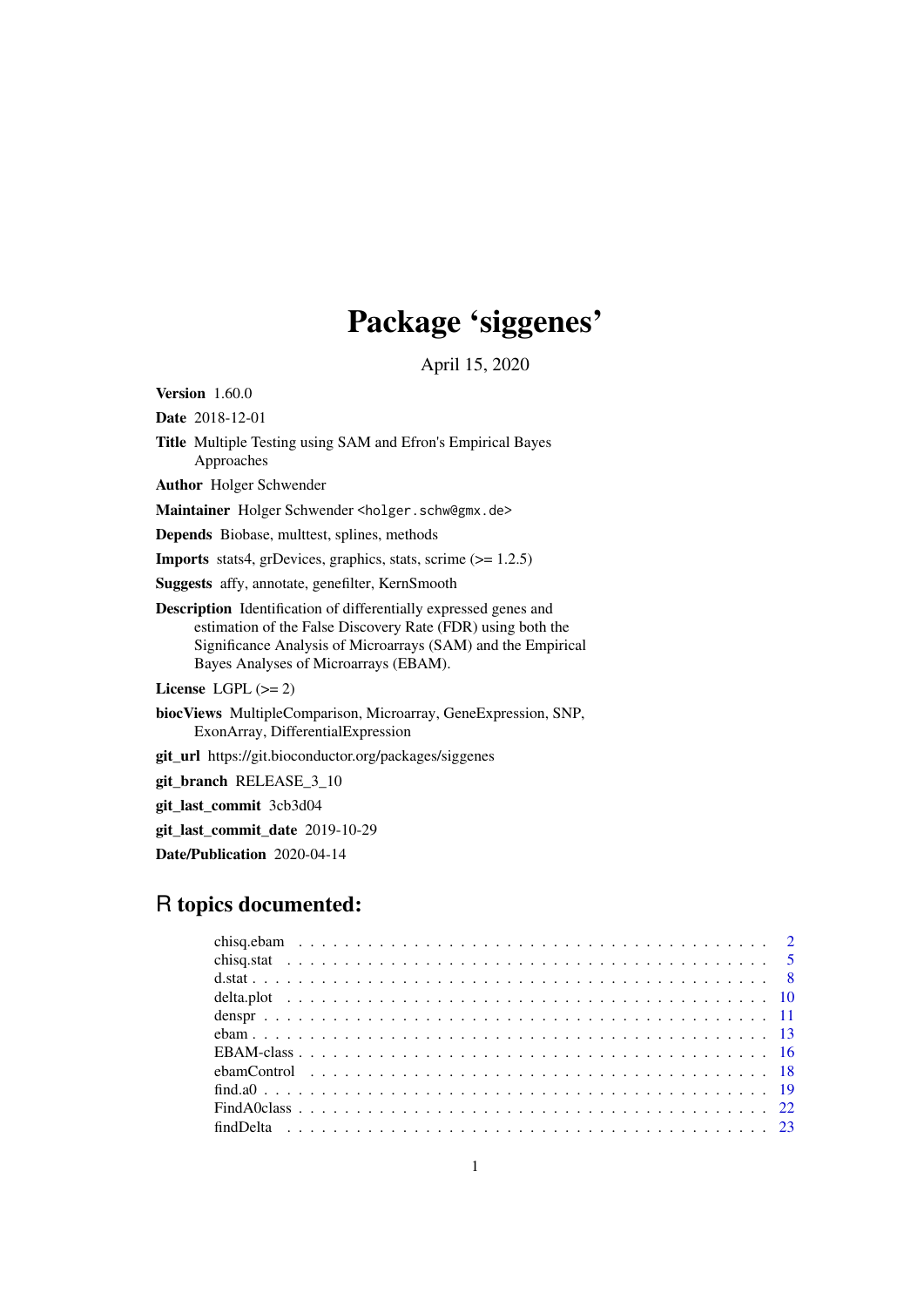<span id="page-1-0"></span>

| $fudge2$   | 24  |
|------------|-----|
|            |     |
|            | 28  |
|            | 29  |
|            | 30  |
|            | 31  |
|            | 32  |
|            | 33  |
|            | 35  |
| md.plot    | 36  |
|            | 38  |
|            | 39  |
|            | 40  |
|            | 41  |
|            | 42. |
|            | 43  |
|            | 44  |
|            | 48  |
|            | 50  |
|            | 52  |
|            | 53  |
|            | 54  |
|            | 57  |
| trend.ebam | 58  |
|            | 61  |
|            | 63  |
|            | 64  |
|            | 66  |
|            |     |

#### **Index** [69](#page-68-0)

<span id="page-1-1"></span>chisq.ebam *EBAM Analysis for Categorical Data*

### <span id="page-1-2"></span>Description

Generates the required statistics for an Empirical Bayes Analysis of Microarrays (EBAM) of categorical data such as SNP data.

Should not be called directly, but via ebam(..., method = chisq.ebam).

This function replaces cat.ebam.

### Usage

```
chisq.ebam(data, cl, approx = NULL, B = 100, n.split = 1,
   check.format. for.NN = FALSE, lev = NULL, B.more = 0.1, B.max = 50000,n.subset = 10, fast = FALSE, n.interval = NULL, df.ratio = 3,
   df.dens = NULL, knots.mode = NULL, type.nclass = "wand",
   rand = NA)
```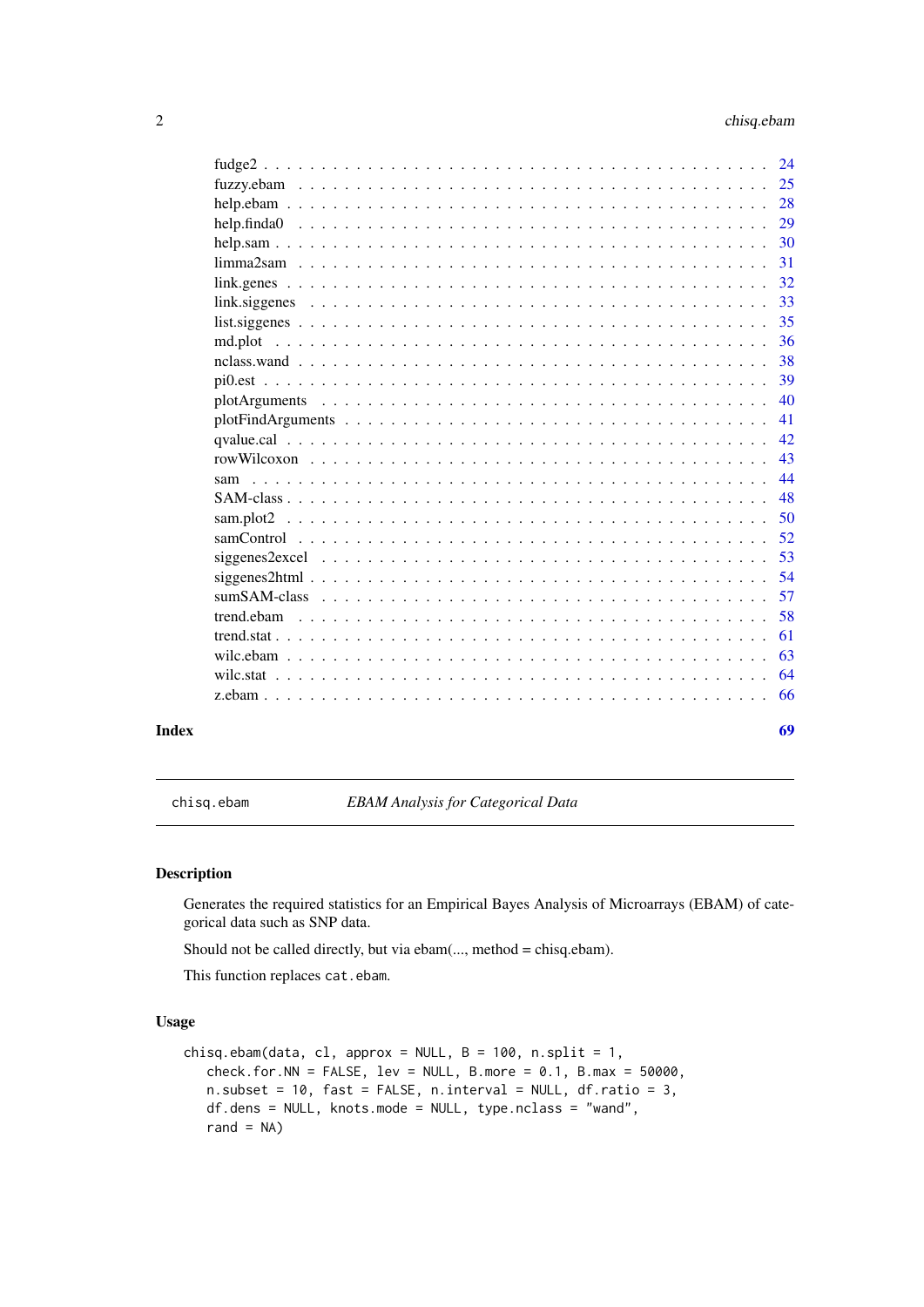### chisq.ebam 3

| data         | a matrix, data frame, or list. If a matrix or data frame, then each row must<br>correspond to a variable (e.g., a SNP), and each column to a sample (i.e.\ an<br>observation). If the number of observations is huge it is better to specify data<br>as a list consisting of matrices, where each matrix represents one group and<br>summarizes how many observations in this group show which level at which<br>variable. These matrices can be generated using the function rowTables from<br>the package scrime. For details on how to specify this list, see the examples<br>section on this man page, and the help for rowChisqMultiClass in the package<br>scrime. |
|--------------|--------------------------------------------------------------------------------------------------------------------------------------------------------------------------------------------------------------------------------------------------------------------------------------------------------------------------------------------------------------------------------------------------------------------------------------------------------------------------------------------------------------------------------------------------------------------------------------------------------------------------------------------------------------------------|
| cl           | a numeric vector of length ncol (data) indicating to which class a sample be-<br>longs. Must consist of the integers between 1 and $c$ , where $c$ is the number of<br>different groups. Needs only to be specified if data is a matrix or a data frame.                                                                                                                                                                                                                                                                                                                                                                                                                 |
| approx       | should the null distribution be approximated by a $\chi^2$ -distribution? Currently<br>only available if data is a matrix or data frame. If not specified, approx =<br>FALSE is used, and the null distribution is estimated by employing a permutation<br>method.                                                                                                                                                                                                                                                                                                                                                                                                       |
| B            | the number of permutations used in the estimation of the null distribution, and<br>hence, in the computation of the expected $z$ -values.                                                                                                                                                                                                                                                                                                                                                                                                                                                                                                                                |
| n.split      | number of chunks in which the variables are splitted in the computation of the<br>values of the test statistic. Currently, only available if approx = TRUE and data<br>is a matrix or data frame. By default, the test scores of all variables are calcu-<br>lated simultaneously. If the number of variables or observations is large, setting<br>n. split to a larger value than 1 can help to avoid memory problems.                                                                                                                                                                                                                                                  |
| check.for.NN | if TRUE, it will be checked if any of the genotypes is equal to "NN". Can be very<br>time-consuming when the data set is high-dimensional.                                                                                                                                                                                                                                                                                                                                                                                                                                                                                                                               |
| lev          | numeric or character vector specifying the codings of the levels of the vari-<br>ables/SNPs. Can only be specified if data is a matrix or a data frame. Must<br>only be specified if the variables are not coded by the integers between 1 and the<br>number of levels. Can also be a list. In this case, each element of this list must<br>be a numeric or character vector specifying the codings, where all elements must<br>have the same length.                                                                                                                                                                                                                    |
| B.more       | a numeric value. If the number of all possible permutations is smaller than or<br>equal to (1+B.more)*B, full permutation will be done. Otherwise, B permuta-<br>tions are used.                                                                                                                                                                                                                                                                                                                                                                                                                                                                                         |
| B.max        | a numeric value. If the number of all possible permutations is smaller than or<br>equal to B. max, B randomly selected permutations will be used in the computa-<br>tion of the null distribution. Otherwise, B random draws of the group labels are<br>used.                                                                                                                                                                                                                                                                                                                                                                                                            |
| n.subset     | a numeric value indicating in how many subsets the B permutations are di-<br>vided when computing the permuted $z$ -values. Please note that the meaning<br>of n. subset differs between the SAM and the EBAM functions.                                                                                                                                                                                                                                                                                                                                                                                                                                                 |
| fast         | if FALSE the exact number of permuted test scores that are more extreme than<br>a particular observed test score is computed for each of the variables/SNPs. If<br>TRUE, a crude estimate of this number is used.                                                                                                                                                                                                                                                                                                                                                                                                                                                        |
| n.interval   | the number of intervals used in the logistic regression with repeated observa-<br>tions for estimating the ratio $f_0/f$ (if approx = FALSE), or in the Poisson regres-<br>sion used to estimate the density of the observed $z$ -values (if approx = TRUE). If<br>NULL, $n$ . interval is set to 139 if approx = FALSE, and estimated by the method<br>specified by type.nclass if approx = TRUE.                                                                                                                                                                                                                                                                       |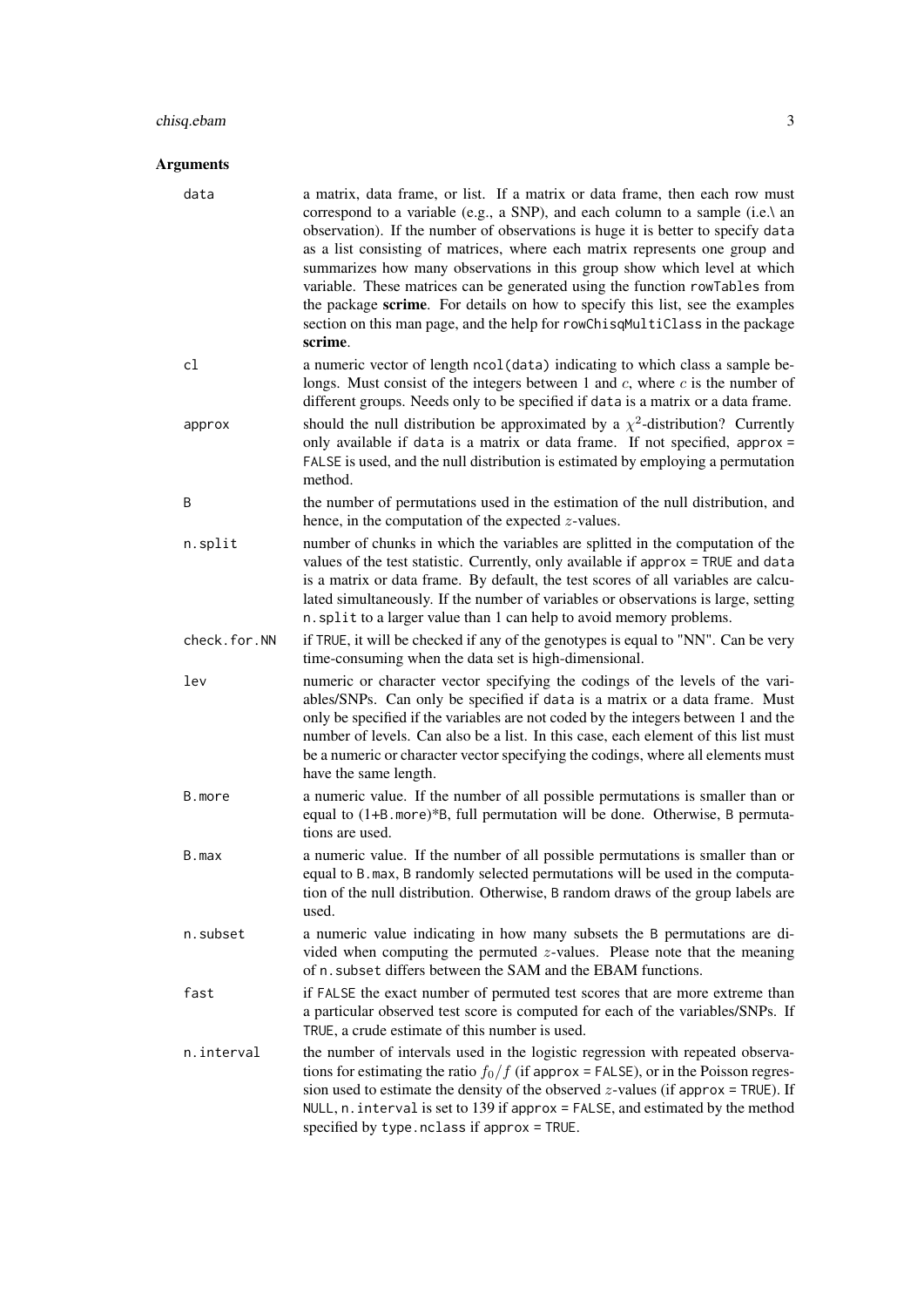<span id="page-3-0"></span>

| df.ratio    | integer specifying the degrees of freedom of the natural cubic spline used in the<br>logistic regression with repeated observations. Ignored if approx = TRUE.                                                                                                                                                                                                                                                                                                    |
|-------------|-------------------------------------------------------------------------------------------------------------------------------------------------------------------------------------------------------------------------------------------------------------------------------------------------------------------------------------------------------------------------------------------------------------------------------------------------------------------|
| df.dens     | integer specifying the degrees of freedom of the natural cubic spline used in the<br>Poisson regression to estimate the density of the observed $z$ -values. Ignored if<br>approx = FALSE. If NULL, $df$ dens is set to 3 if the degrees of freedom of the<br>appromimated null distribution, i.e.\ the $\chi^2$ -distribution, are less than or equal<br>to 2, and otherwise df. dens is set to 5.                                                               |
| knots.mode  | if TRUE the df. dens - 1 knots are centered around the mode and not the median<br>of the density when fitting the Poisson regression model. Ignored if approx $=$<br>FALSE. If not specified, knots mode is set to TRUE if the degrees of freedom<br>of the approximated null distribution, i.e.\ tht $\chi^2$ -distribution, are larger than or<br>equal to 3, and otherwise knots. mode is set to FALSE. For details on this density<br>estimation, see denspr. |
| type.nclass | character string specifying the procedure used to compute the number of cells<br>of the histogram. Ignored if approx = FALSE or n. interval is specified. Can<br>be either "wand" (default), "scott", or "FD". For details, see denspr.                                                                                                                                                                                                                           |
| rand        | numeric value. If specified, i.e. not NA, the random number generator will be set<br>into a reproducible state.                                                                                                                                                                                                                                                                                                                                                   |

### Details

For each variable, Pearson's Chi-Square statistic is computed to test if the distribution of the variable differs between several groups. Since only one null distribution is estimated for all variables as proposed in the original EBAM application of Efron et al. (2001), all variables must have the same number of levels/categories.

#### Value

A list containing statistics required by ebam.

#### Warning

This procedure will only work correctly if all SNPs/variables have the same number of levels/categories.

#### Author(s)

Holger Schwender, <holger.schw@gmx.de>

### References

Efron, B., Tibshirani, R., Storey, J.D., and Tusher, V. (2001). Empirical Bayes Analysis of a Microarray Experiment, *JASA*, 96, 1151-1160.

Schwender, H. and Ickstadt, K. (2008). Empirical Bayes Analysis of Single Nucleotide Polymorphisms. *BMC Bioinformatics*, 9, 144.

Schwender, H., Krause, A., and Ickstadt, K. (2003). Comparison of the Empirical Bayes and the Significance Analysis of Microarrays. *Technical Report*, SFB 475, University of Dortmund, Germany.

#### See Also

[EBAM-class](#page-15-1),[ebam](#page-12-1), [chisq.stat](#page-4-1)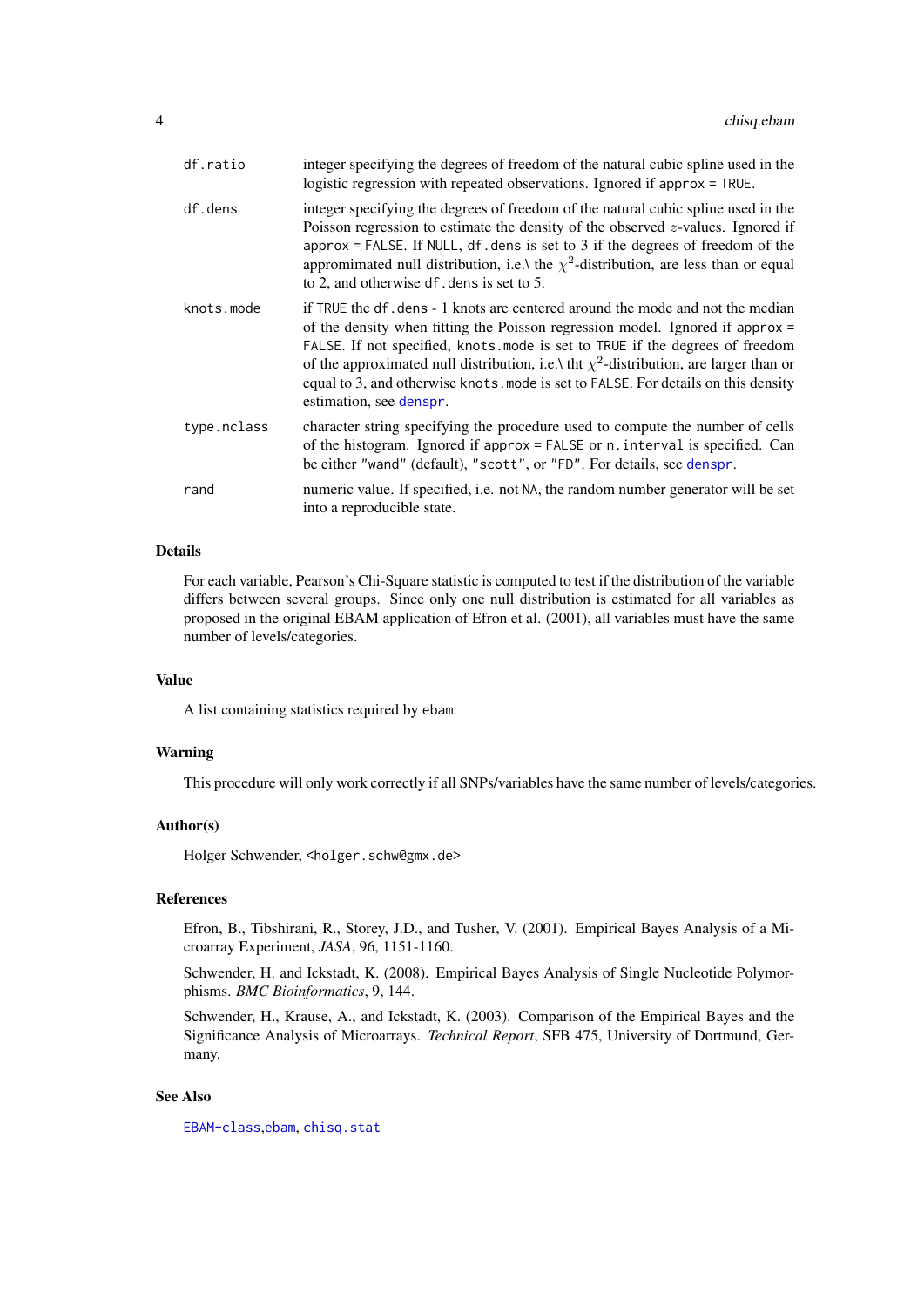#### <span id="page-4-0"></span>chisq.stat 5

#### Examples

```
## Not run:
  # Generate a random 1000 x 40 matrix consisting of the values
  # 1, 2, and 3, and representing 1000 variables and 40 observations.
 mat <- matrix(sample(3, 40000, TRUE), 1000)
  # Assume that the first 20 observations are cases, and the
  # remaining 20 are controls.
  cl \leftarrow rep(1:2, e=20)# Then an EBAM analysis for categorical data can be done by
  out <- ebam(mat, cl, method=chisq.ebam, approx=TRUE)
  out
  # approx is set to TRUE to approximate the null distribution
  # by the ChiSquare-distribution (usually, for such a small
  # number of observations this might not be a good idea
  # as the assumptions behind this approximation might not
  # be fulfilled).
  # The same results can also be obtained by employing
  # contingency tables, i.e. by specifying data as a list.
  # For this, we need to generate the tables summarizing
  # groupwise how many observations show which level at
  # which variable. These tables can be obtained by
  library(scrime)
  cases <- rowTables(mat[, cl==1])
  controls <- rowTables(mat[, cl==2])
  ltabs <- list(cases, controls)
  # And the same EBAM analysis as above can then be
  # performed by
 out2 <- ebam(ltabs, method=chisq.ebam, approx=TRUE)
 out2
## End(Not run)
```
<span id="page-4-1"></span>chisq.stat *SAM Analysis for Categorical Data*

#### Description

Generates the required statistics for a Significance Analysis of Microarrays of categorical data such as SNP data.

Should not be called directly, but via  $sam(..., method = chisq.stat)$ .

Replaces cat.stat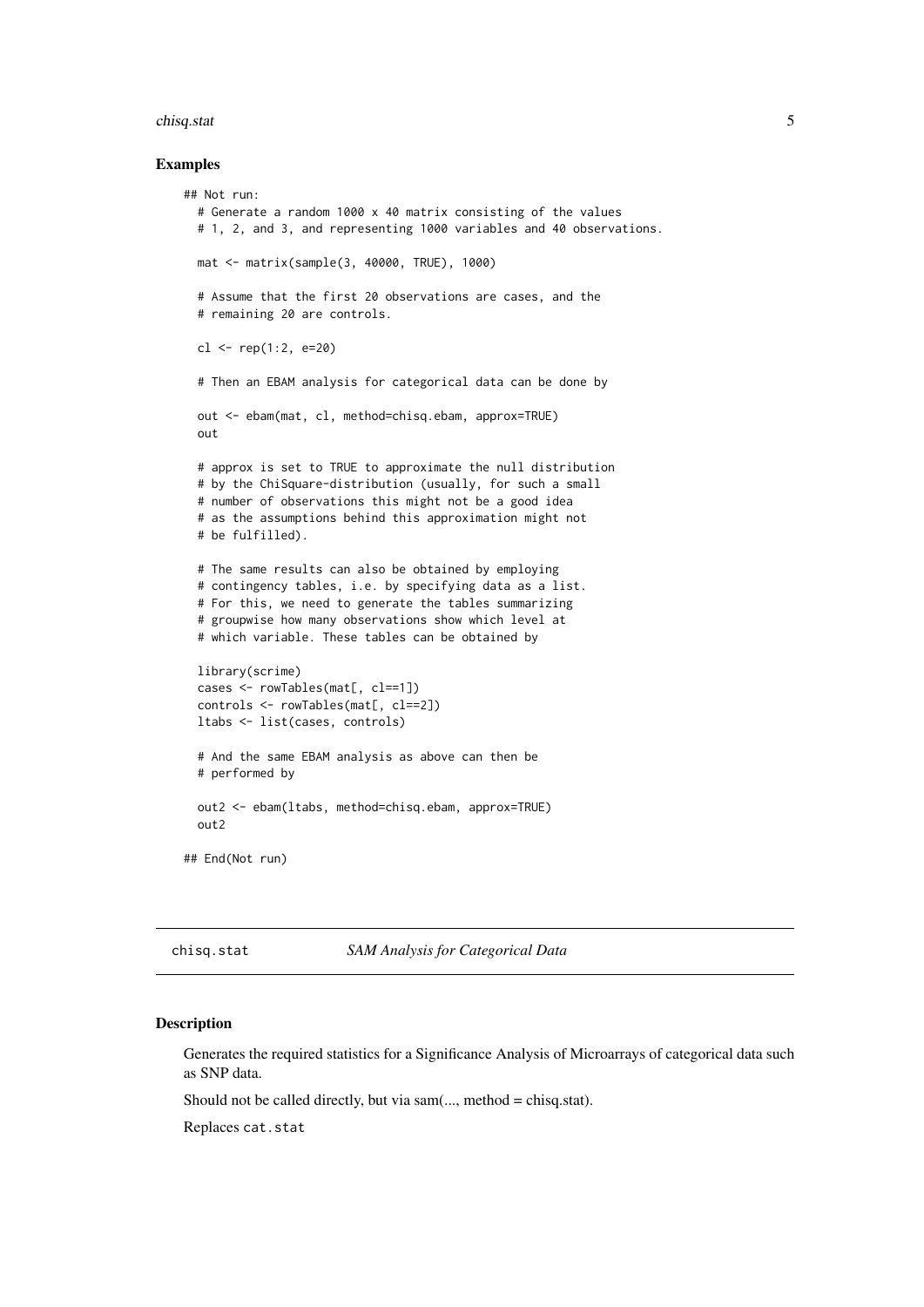### Usage

```
chisq.stat(data, cl, approx = NULL, B = 100, n.split = 1,
   check.for.NN = FALSE, lev = NULL, B.more = 0.1,
   B.max = 50000, n.subset = 10, rand = NA)
```

| data         | a matrix, data frame, or list. If a matrix or data frame, then each row must<br>correspond to a variable (e.g., a SNP), and each column to a sample (i.e.\ an<br>observation). If the number of observations is huge it is better to specify data<br>as a list consisting of matrices, where each matrix represents one group and<br>summarizes how many observations in this group show which level at which<br>variable. These matrices can be generated using the function rowTables from<br>the package scrime. For details on how to specify this list, see the examples<br>section on this man page, and the help for rowChisqMultiClass in the package<br>scrime. |
|--------------|--------------------------------------------------------------------------------------------------------------------------------------------------------------------------------------------------------------------------------------------------------------------------------------------------------------------------------------------------------------------------------------------------------------------------------------------------------------------------------------------------------------------------------------------------------------------------------------------------------------------------------------------------------------------------|
| cl           | a numeric vector of length ncol (data) indicating to which class a sample be-<br>longs. Must consist of the integers between 1 and $c$ , where $c$ is the number of<br>different groups. Needs only to be specified if data is a matrix or a data frame.                                                                                                                                                                                                                                                                                                                                                                                                                 |
| approx       | should the null distribution be approximated by a $\chi^2$ -distribution? Currently<br>only available if data is a matrix or data frame. If not specified, approx =<br>FALSE is used, and the null distribution is estimated by employing a permutation<br>method.                                                                                                                                                                                                                                                                                                                                                                                                       |
| Β            | the number of permutations used in the estimation of the null distribution, and<br>hence, in the computation of the expected $d$ -values.                                                                                                                                                                                                                                                                                                                                                                                                                                                                                                                                |
| n.split      | number of chunks in which the variables are splitted in the computation of the<br>values of the test statistic. Currently, only available if approx = TRUE and data<br>is a matrix or data frame. By default, the test scores of all variables are calcu-<br>lated simultaneously. If the number of variables or observations is large, setting<br>n. split to a larger value than 1 can help to avoid memory problems.                                                                                                                                                                                                                                                  |
| check.for.NN | if TRUE, it will be checked if any of the genotypes is equal to "NN". Can be very<br>time-consuming when the data set is high-dimensional.                                                                                                                                                                                                                                                                                                                                                                                                                                                                                                                               |
| lev          | numeric or character vector specifying the codings of the levels of the vari-<br>ables/SNPs. Can only be specified if data is a matrix or a data frame. Must<br>only be specified if the variables are not coded by the integers between 1 and the<br>number of levels. Can also be a list. In this case, each element of this list must<br>be a numeric or character vector specifying the codings, where all elements must<br>have the same length.                                                                                                                                                                                                                    |
| B.more       | a numeric value. If the number of all possible permutations is smaller than or<br>equal to (1+B. more)*B, full permutation will be done. Otherwise, B permuta-<br>tions are used.                                                                                                                                                                                                                                                                                                                                                                                                                                                                                        |
| B.max        | a numeric value. If the number of all possible permutations is smaller than or<br>equal to B. max, B randomly selected permutations will be used in the computa-<br>tion of the null distribution. Otherwise, B random draws of the group labels are<br>used.                                                                                                                                                                                                                                                                                                                                                                                                            |
| n.subset     | a numeric value indicating how many permutations are considered simultane-<br>ously when computing the expected $d$ -values.                                                                                                                                                                                                                                                                                                                                                                                                                                                                                                                                             |
| rand         | numeric value. If specified, i.e. not NA, the random number generator will be set<br>into a reproducible state.                                                                                                                                                                                                                                                                                                                                                                                                                                                                                                                                                          |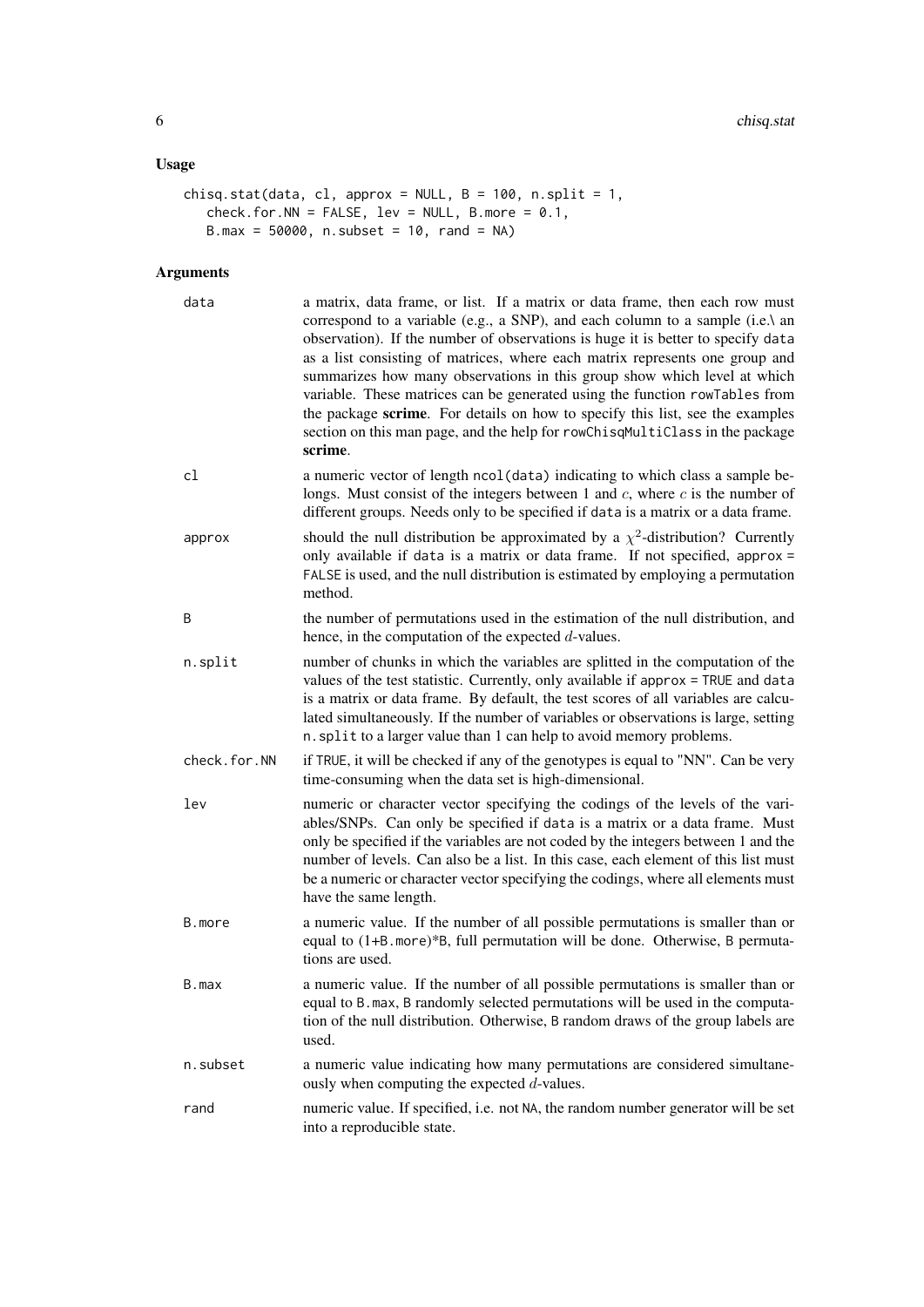#### <span id="page-6-0"></span>chisq.stat 7

#### Details

For each SNP (or more general, categorical variable), Pearson's Chi-Square statistic is computed to test if the distribution of the SNP differs between several groups. Since only one null distribution is estimated for all SNPs as proposed in the original SAM procedure of Tusher et al. (2001) all SNPs must have the same number of levels/categories.

### Value

A list containing statistics required by sam.

#### Warning

This procedure will only work correctly if all SNPs/variables have the same number of levels/categories. Therefore, it is stopped when the number of levels differ between the variables.

### Author(s)

Holger Schwender, <holger.schw@gmx.de>

#### References

Schwender, H. (2005). Modifying Microarray Analysis Methods for Categorical Data – SAM and PAM for SNPs. In Weihs, C. and Gaul, W. (eds.), *Classification – The Ubiquitous Challenge*. Springer, Heidelberg, 370-377.

Tusher, V.G., Tibshirani, R., and Chu, G. (2001). Significance analysis of microarrays applied to the ionizing radiation response. *PNAS*, 98, 5116-5121.

#### See Also

[SAM-class](#page-47-1),[sam](#page-43-1), [chisq.ebam](#page-1-1), [trend.stat](#page-60-1)

### Examples

```
## Not run:
  # Generate a random 1000 x 40 matrix consisting of the values
  # 1, 2, and 3, and representing 1000 variables and 40 observations.
  mat <- matrix(sample(3, 40000, TRUE), 1000)
  # Assume that the first 20 observations are cases, and the
  # remaining 20 are controls.
  cl \leftarrow rep(1:2, e=20)# Then an SAM analysis for categorical data can be done by
  out <- sam(mat, cl, method=chisq.stat, approx=TRUE)
  out
  # approx is set to TRUE to approximate the null distribution
  # by the ChiSquare-distribution (usually, for such a small
  # number of observations this might not be a good idea
  # as the assumptions behind this approximation might not
  # be fulfilled).
```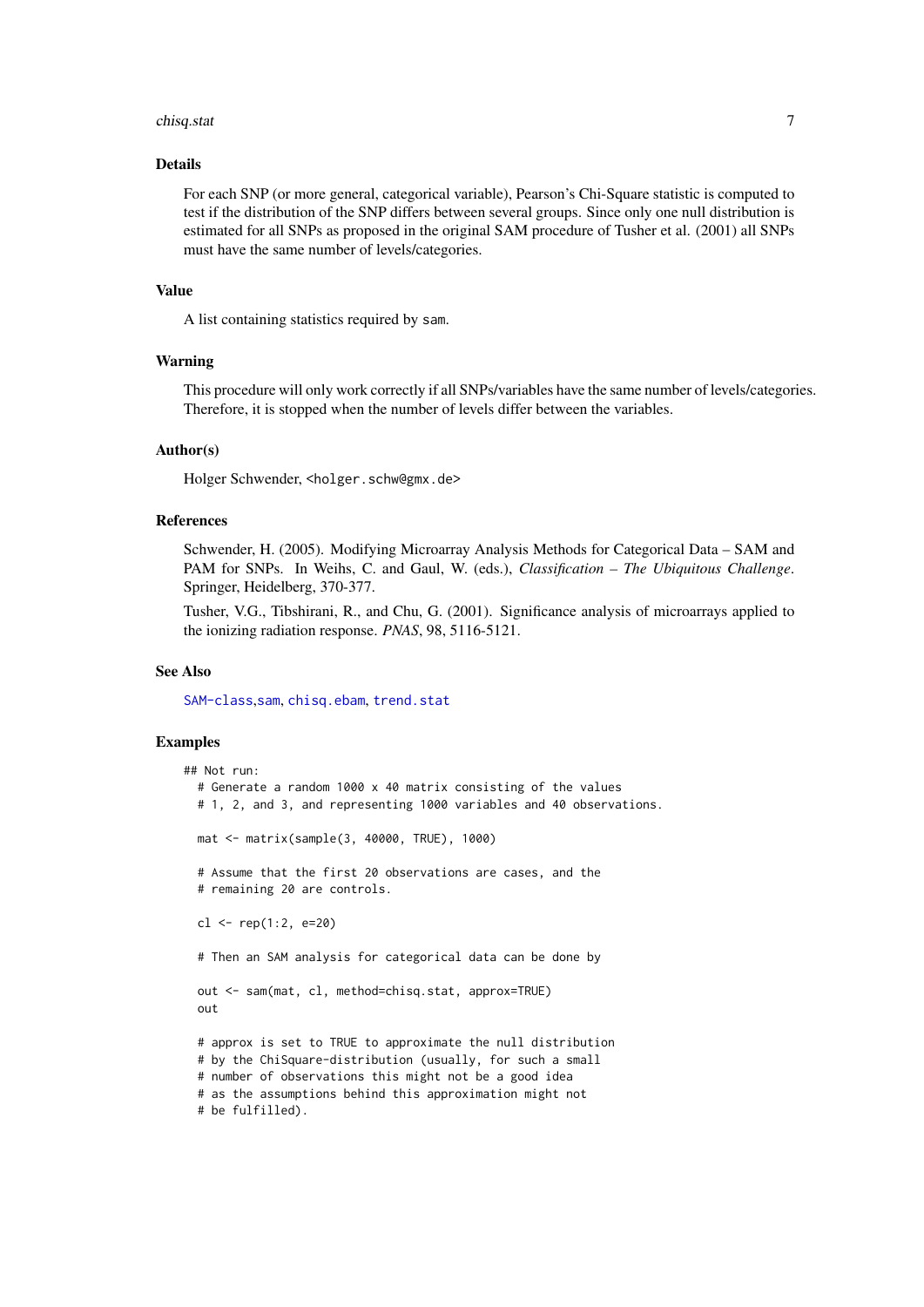```
# The same results can also be obtained by employing
  # contingency tables, i.e. by specifying data as a list.
  # For this, we need to generate the tables summarizing
  # groupwise how many observations show which level at
  # which variable. These tables can be obtained by
  library(scrime)
  cases <- rowTables(mat[, cl==1])
  controls <- rowTables(mat[, cl==2])
  ltabs <- list(cases, controls)
  # And the same SAM analysis as above can then be
  # performed by
  out2 <- sam(ltabs, method=chisq.stat, approx=TRUE)
  out2
## End(Not run)
```
<span id="page-7-1"></span>d.stat *SAM Analysis Using a Modified t-statistic*

#### Description

Computes the required statistics for a Significance Analysis of Microarrays (SAM) using either a (modified) t- or F-statistic.

Should not be called directly, but via the function sam.

### Usage

```
d.stat(data, cl, var.equal = FALSE, B = 100, med = FALSE, s0 = NA,
    s.alpha = seq(0, 1, 0.05), include.zero = TRUE, n.subset = 10,
   mat.sum = NULL, B.more = 0.1, B.max = 30000, gene.names = NULL,
   R.fold = 1, use.dm = TRUE, R.unlog = TRUE, na.replace = TRUE,
   na.method = "mean", rand = NA)
```

| data           | a matrix, data frame or Expression Set object. Each row of data (or exprs (data),<br>respectively) must correspond to a variable (e.g., a gene), and each column to a<br>sample (i.e.\ an observation).                                                                                                               |
|----------------|-----------------------------------------------------------------------------------------------------------------------------------------------------------------------------------------------------------------------------------------------------------------------------------------------------------------------|
| c1             | a numeric vector of length ncol (data) containing the class labels of the sam-<br>ples. In the two class paired case, c1 can also be a matrix with nool (data) rows<br>and 2 columns. If data is an Expression Set object, cl can also be a character<br>string. For details on how c1 should be specified, see ?sam. |
| var.equal      | if FALSE (default), Welch's t-statistic will be computed. If TRUE, the pooled<br>variance will be used in the computation of the t-statistic.                                                                                                                                                                         |
| $\overline{B}$ | numeric value indicating how many permutations should be used in the estima-<br>tion of the null distribution.                                                                                                                                                                                                        |
| med            | if FALSE (default), the mean number of falsely called genes will be computed.<br>Otherwise, the median number is calculated.                                                                                                                                                                                          |

<span id="page-7-0"></span>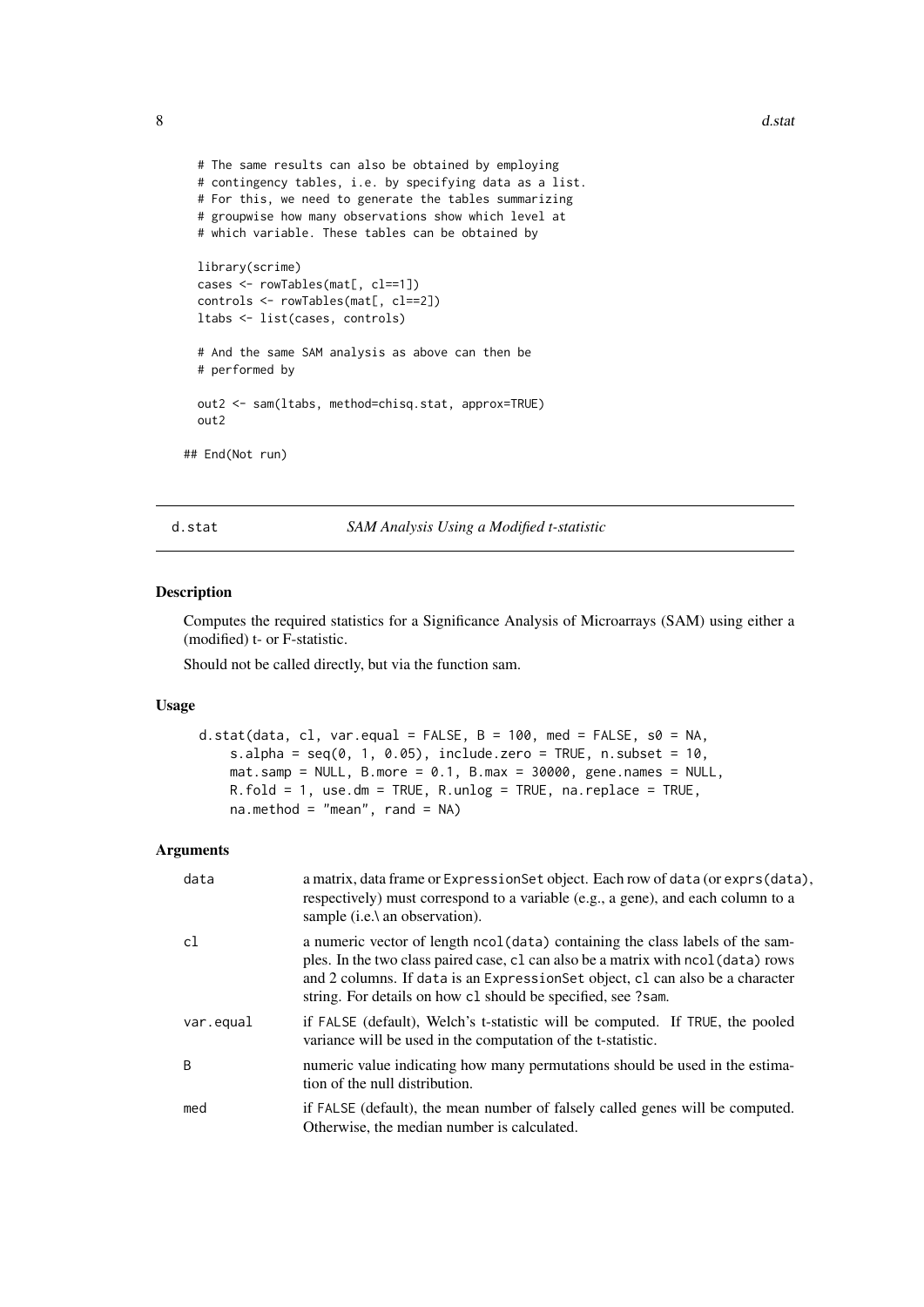| s0           | a numeric value specifying the fudge factor. If NA (default), s0 will be computed<br>automatically.                                                                                                                                                                                                                                                                                                                                                                                                                                                                                                                                                                                                                                                                                                                                                                                                           |
|--------------|---------------------------------------------------------------------------------------------------------------------------------------------------------------------------------------------------------------------------------------------------------------------------------------------------------------------------------------------------------------------------------------------------------------------------------------------------------------------------------------------------------------------------------------------------------------------------------------------------------------------------------------------------------------------------------------------------------------------------------------------------------------------------------------------------------------------------------------------------------------------------------------------------------------|
| s.alpha      | a numeric vector or value specifying the quantiles of the standard deviations of<br>the genes used in the computation of s0. If s. alpha is a vector, the fudge factor<br>is computed as proposed by Tusher et al. (2001). Otherwise, the quantile of the<br>standard deviations specified by s. alpha is used as fudge factor.                                                                                                                                                                                                                                                                                                                                                                                                                                                                                                                                                                               |
| include.zero | if TRUE, $s\theta = 0$ will also be a possible choice for the fudge factor. Hence, the<br>usual t-statistic or F statistic, respectively, can also be a possible choice for the<br>expression score $d$ . If FALSE, $s0=0$ will not be a possible choice for the fudge<br>factor. The latter follows Tusher et al. (2001) definition of the fudge factor in<br>which only strictly positive values are considered.                                                                                                                                                                                                                                                                                                                                                                                                                                                                                            |
| n.subset     | a numeric value indicating how many permutations are considered simultane-<br>ously when computing the p-value and the number of falsely called genes. If<br>$med = TRUE, n.subset will be set to 1.$                                                                                                                                                                                                                                                                                                                                                                                                                                                                                                                                                                                                                                                                                                         |
| mat.samp     | a matrix having ncol(data) columns except for the two class paired case in<br>which mat.samp has ncol(data)/2 columns. Each row specifies one permu-<br>tation of the group labels used in the computation of the expected expression<br>scores d. If not specified (mat. samp=NULL), a matrix having B rows and ncol (data)<br>is generated automatically and used in the computation of $d$ . In the two class<br>unpaired case and the multiclass case, each row of mat. samp must contain the<br>same group labels as c1. In the one class and the two class paired case, each<br>row must contain -1's and 1's. In the one class case, the expression values are<br>multiplied by these -1's and 1's. In the two class paired case, each column cor-<br>responds to one observation pair whose difference is multiplied by either -1 or<br>1. For more details and examples, see the manual of siggenes. |
| B.more       | a numeric value. If the number of all possible permutations is smaller than or<br>equal to (1+B. more)*B, full permutation will be done. Otherwise, B permuta-<br>tions are used. This avoids that B permutations will be used – and not all per-<br>mutations – if the number of all possible permutations is just a little larger than<br>В.                                                                                                                                                                                                                                                                                                                                                                                                                                                                                                                                                                |
| gene.names   | a character vector of length nrow(data) containing the names of the genes.                                                                                                                                                                                                                                                                                                                                                                                                                                                                                                                                                                                                                                                                                                                                                                                                                                    |
| B.max        | a numeric value. If the number of all possible permutations is smaller than or<br>equal to B. max, B randomly selected permutations will be used in the computa-<br>tion of the null distribution. Otherwise, B random draws of the group labels are<br>used. In the latter way of permuting it is possible that some of the permutations<br>are used more than once.                                                                                                                                                                                                                                                                                                                                                                                                                                                                                                                                         |
| R.fold       | a numeric value. If the fold change of a gene is smaller than or equal to R. fold,<br>or larger than or equal to 1/R. fold, respectively, then this gene will be excluded<br>from the SAM analysis. The expression score $d$ of excluded genes is set to<br>NA. By default, R. fold is set to 1 such that all genes are included in the SAM<br>analysis. Setting R. fold to 0 or a negative value will avoid the computation of<br>the fold change. The fold change is only computed in the two-class unpaired<br>cases.                                                                                                                                                                                                                                                                                                                                                                                      |
| use.dm       | if TRUE, the fold change is computed by 2 to the power of the difference between<br>the mean $log2$ intensities of the two groups, i.e. $\lambda$ 2 to the power of the numerator<br>of the test statistic. If FALSE, the fold change is determined by computing 2 to<br>the power of data (if R. unlog = TRUE) and then calculating the ratio of the mean<br>intensity in the group coded by 1 to the mean intensity in the group coded by 0.<br>The latter is the definition of the fold change used in Tusher et al. $\lambda$ (2001).                                                                                                                                                                                                                                                                                                                                                                     |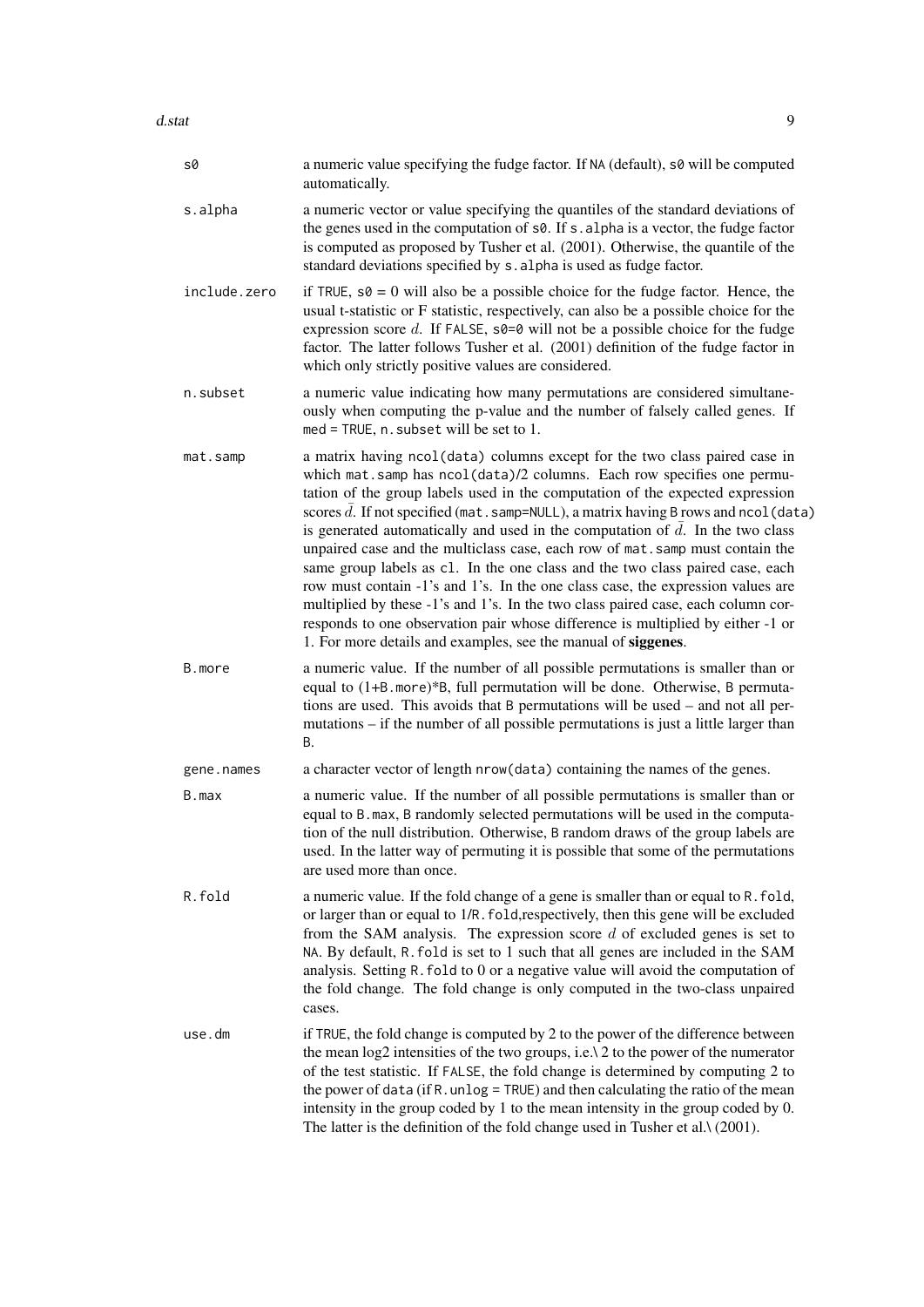<span id="page-9-0"></span>

| R.unlog    | if TRUE, the anti-log of data will be used in the computation of the fold change.<br>Otherwise, data is used. This transformation should be done when data is<br>log2-tranformed (in a SAM analysis it is highly recommended to use log2-<br>transformed expression data). Ignored if use . dm = TRUE.                                                                            |
|------------|-----------------------------------------------------------------------------------------------------------------------------------------------------------------------------------------------------------------------------------------------------------------------------------------------------------------------------------------------------------------------------------|
| na.replace | if TRUE, missing values will be removed by the genewise/rowwise statistic spec-<br>ified by na. method. If a gene has less than 2 non-missing values, this gene will<br>be excluded from further analysis. If na. replace=FALSE, all genes with one<br>or more missing values will be excluded from further analysis. The expression<br>score $d$ of excluded genes is set to NA. |
| na.method  | a character string naming the statistic with which missing values will be replaced<br>if na. replace=TRUE. Must be either "mean" (default) or median.                                                                                                                                                                                                                             |
| rand       | numeric value. If specified, i.e. not NA, the random number generator will be set<br>into a reproducible state.                                                                                                                                                                                                                                                                   |

### Value

An object of class SAM.

#### Author(s)

Holger Schwender, <holger.schw@gmx.de>

### References

Schwender, H., Krause, A. and Ickstadt, K. (2003). Comparison of the Empirical Bayes and the Significance Analysis of Microarrays. *Technical Report*, SFB 475, University of Dortmund, Germany.

Tusher, V.G., Tibshirani, R., and Chu, G. (2001). Significance analysis of microarrays applied to the ionizing radiation response. *PNAS*, 98, 5116-5121.

#### See Also

[SAM-class](#page-47-1),[sam](#page-43-1), [z.ebam](#page-65-1)

<span id="page-9-1"></span>delta.plot *Delta Plots*

Description

Generates both a plot of  $\Delta$  vs. the FDR and a plot of  $\Delta$  vs.\ the number of identified genes in a SAM analysis.

### Usage

delta.plot(object, delta = NULL, helplines = FALSE)

| object    | a object of class SAM.                                                                    |
|-----------|-------------------------------------------------------------------------------------------|
| delta     | a vector of values for $\Delta$ . If NULL, a default set of $\Delta$ values will be used. |
| helplines | if TRUE, help lines will be drawn in the $\Delta$ plots.                                  |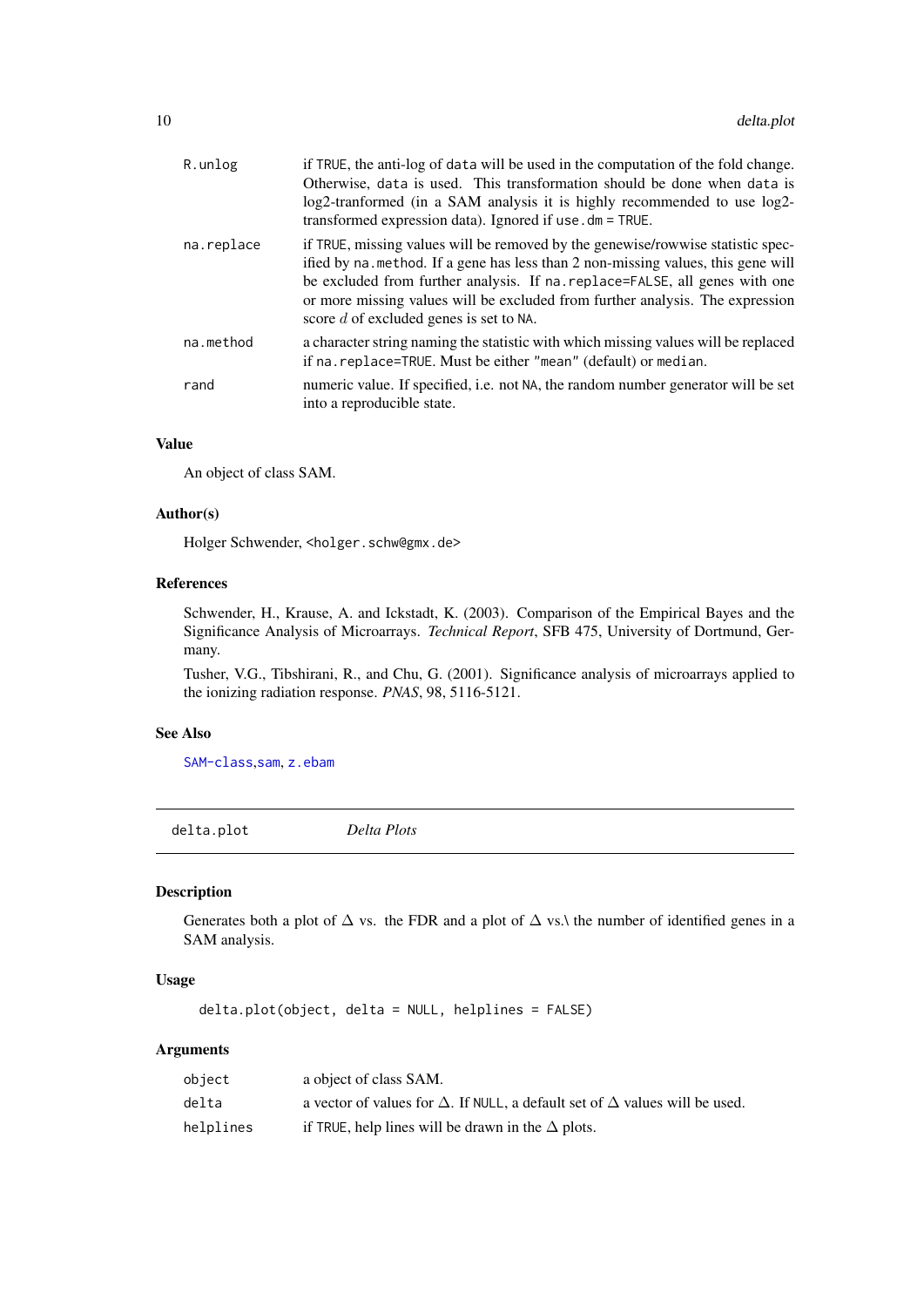#### <span id="page-10-0"></span>densprendent and the contract of the contract of the contract of the contract of the contract of the contract of the contract of the contract of the contract of the contract of the contract of the contract of the contract

### Details

The ∆ plots are a visualization of the table generated by sam that contains the estimated FDR and the number of identified genes for a set of  $\Delta$  values.

### Value

Two plots in one graphsheet: The plot of  $\Delta$  vs. FDR and the plot of  $\Delta$  vs. the number of identified genes.

### Author(s)

Holger Schwender, <holger.schw@gmx.de>

### References

Tusher, V., Tibshirani, R., and Chu, G. (2001). Significance Analysis of Microarrays Applied to the Ionizing Radiation Response. *PNAS*, 98, 5116-5121.

#### See Also

#### [SAM-class](#page-47-1),[sam](#page-43-1)

### Examples

```
## Not run:
  # Load the package multtest and the data of Golub et al. (1999)
  # contained in multtest.
 library(multtest)
 data(golub)
  # Perform a SAM analysis.
  sam.out<-sam(golub, golub.cl, B=100, rand=123)
  # Generate the Delta plots for the default set of Deltas computed by sam.
  delta.plot(sam.out)
  # Another way of generating the same plot.
  plot(sam.out)
  # Generate the Delta plots for Delta = 0.2, 0.4, ..., 2.
  plot(sam.out, seq(0.2, 2, 0.2))
## End(Not run)
```
<span id="page-10-1"></span>denspr *Density Estimation*

#### Description

Estimates the density of a vector of observations by a Poisson regression fit to histogram counts.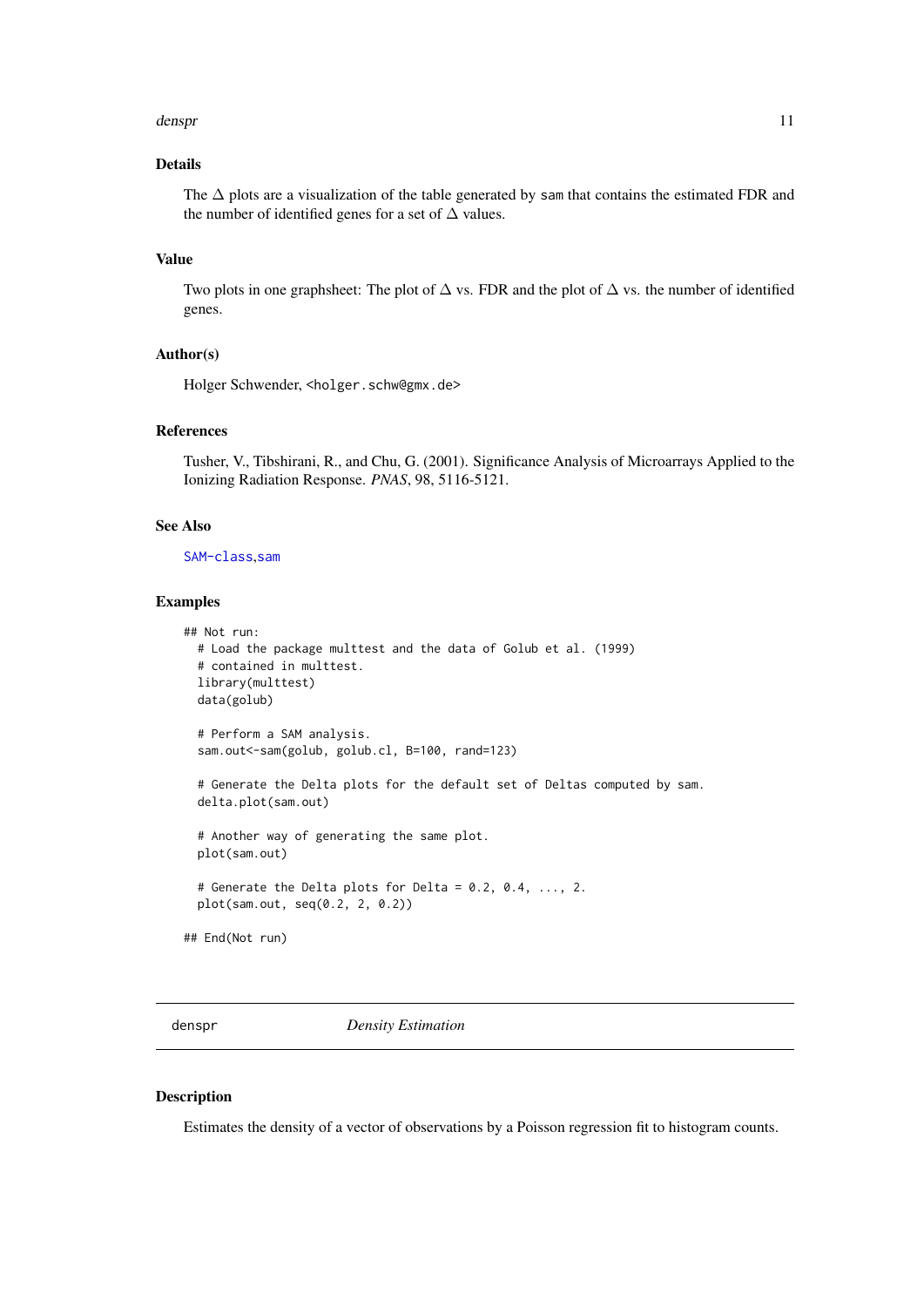### <span id="page-11-0"></span>Usage

```
denspr(x, n.interval = NULL, df = 5, knots.mode = TRUE,
    type.nclass = c("wand", "scott", "FD"), addx=FALSE)
```
### Arguments

| $\mathsf{x}$ | a numeric vector containing the observations for which the density should be<br>estimated.                                                                                                                                                                                                                                                                      |
|--------------|-----------------------------------------------------------------------------------------------------------------------------------------------------------------------------------------------------------------------------------------------------------------------------------------------------------------------------------------------------------------|
| n.interval   | an integer specifying the number of cells for the histogram. If NULL, n. interval<br>is estimated by the method specified by type.nclass.                                                                                                                                                                                                                       |
| df           | integer specifying the degrees of freedom of the natural cubic spline used in the<br>Poisson regression fit.                                                                                                                                                                                                                                                    |
| knots.mode   | if TRUE the df - 1 knots are centered around the mode and not the median of the<br>density, where the mode is estimated by the midpoint of the cell of the histogram<br>that contains the largest number of observations. If FALSE, the default knots are<br>used in the function ns. Thus, if FALSE the basis matrix will be generated by<br>$ns(x, df = 5)$ . |
| type.nclass  | character string specifying the procedure used to compute the number of cells<br>of the histogram. Ignored if n. interval is specified. By default, the method of<br>Wand (1994) with $level = 1$ (see the help page of dpih in the package <b>KernS</b> -<br>mooth) is used. For the other choices, see nclass. scott.                                         |
| addx         | should x be added to the output? Necessary when the estimated density should<br>be plotted by plot(out) or lines(out), where out is the output of denspr.                                                                                                                                                                                                       |

### Value

An object of class denspr consisting of

| у      | a numeric vector of the same length as x containing the estimated density for<br>each of the observations          |
|--------|--------------------------------------------------------------------------------------------------------------------|
| center | a numeric vector specifying the midpoints of the cells of the histogram                                            |
| counts | a numeric vector of the same length as center composed of the number of<br>observations of the corresponding cells |
| x.mode | the estimated mode                                                                                                 |
| ns.out | the output of ns                                                                                                   |
| type   | the method used to estimate the numbers of cells                                                                   |
| x      | the input vector $x$ if add $x = TRUE$ ; otherwise, NULL.                                                          |

### Author(s)

Holger Schwender,<holger.schw@gmx.de>

### References

Efron, B., and Tibshirani, R. (1996). Using specially designed exponential families for density estimation. *Annals of Statistics*, 24, 2431–2461.

Wand, M.P. (1997). Data-based choice of histogram bin width. *American Statistician*, 51, 59–64.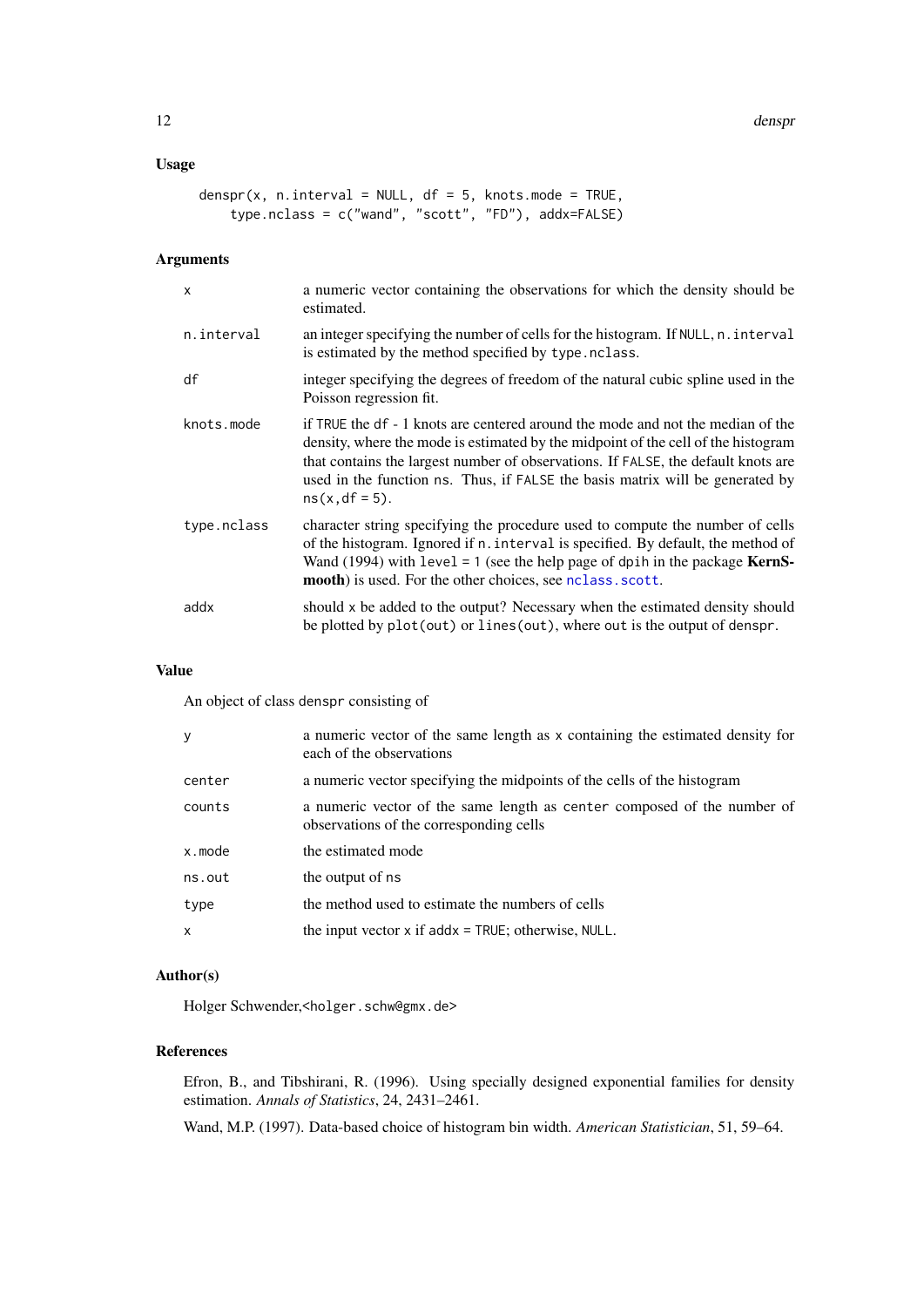#### <span id="page-12-0"></span>ebam and the set of the set of the set of the set of the set of the set of the set of the set of the set of the set of the set of the set of the set of the set of the set of the set of the set of the set of the set of the

### See Also

[cat.ebam](#page-1-2)

### Examples

```
## Not run:
# Generating some random data.
x <- rnorm(10000)
out <- denspr(x, addx=TRUE)
plot(out)
# Or for an asymmetric density.
x <- rchisq(10000, 2)
out <- denspr(x, df=3, addx=TRUE)
plot(out)
## End(Not run)
```
<span id="page-12-1"></span>ebam *Empirical Bayes Analysis of Microarrays*

### Description

Performs an Empirical Bayes Analysis of Microarrays (EBAM). It is possible to perform one and two class analyses using either a modified t-statistic or a (standardized) Wilcoxon rank statistic, and a multiclass analysis using a modified F-statistic. Moreover, this function provides a EBAM procedure for categorical data such as SNP data and the possibility to employ an user-written score function.

### Usage

```
ebam(x, cl, method = z.ebam, delta = 0.9, which.a0 = NULL,
    control = ebamControl(), gene.name = dimnames(x)[[1]],...)
```

| $\boldsymbol{\mathsf{x}}$ | either a matrix, a data frame or an ExpressionSet object, or the output of f ind. a0,<br>i.e.\ an object of class $FindA\emptyset$ . Can also be a list (if method = chisq.ebam<br>or method = trend. ebam). For the latter case, see chisq. ebam. If $x$ is not a<br>FindA0 object, then each row of $x$ (or exprs $(x)$ , respectively) must correspond<br>to a variable (e.g., a gene or a SNP), and each column to a sample. |
|---------------------------|----------------------------------------------------------------------------------------------------------------------------------------------------------------------------------------------------------------------------------------------------------------------------------------------------------------------------------------------------------------------------------------------------------------------------------|
| cl                        | a specification of the class labels of the samples. Ignored if x is a FindA0 object.<br>Needs not to be specified if x is a list.                                                                                                                                                                                                                                                                                                |
|                           | Typically, c1 is specified by a vector of length $ncol(x)$ . In the two class paired<br>case, c1 can also be a matrix with $ncol(x)$ rows and 2 columns. If x is an<br>Expression Set object, c1 can also be a character string naming the column of<br>$pData(x)$ that contains the class labels of the samples.                                                                                                                |
|                           | In the one-class case, c1 should be a vector of 1's.                                                                                                                                                                                                                                                                                                                                                                             |
|                           | In the two class unpaired case, c1 should be a vector containing 0's (specifying<br>the samples of, e.g., the control group) and 1's (specifying, e.g., the case group).                                                                                                                                                                                                                                                         |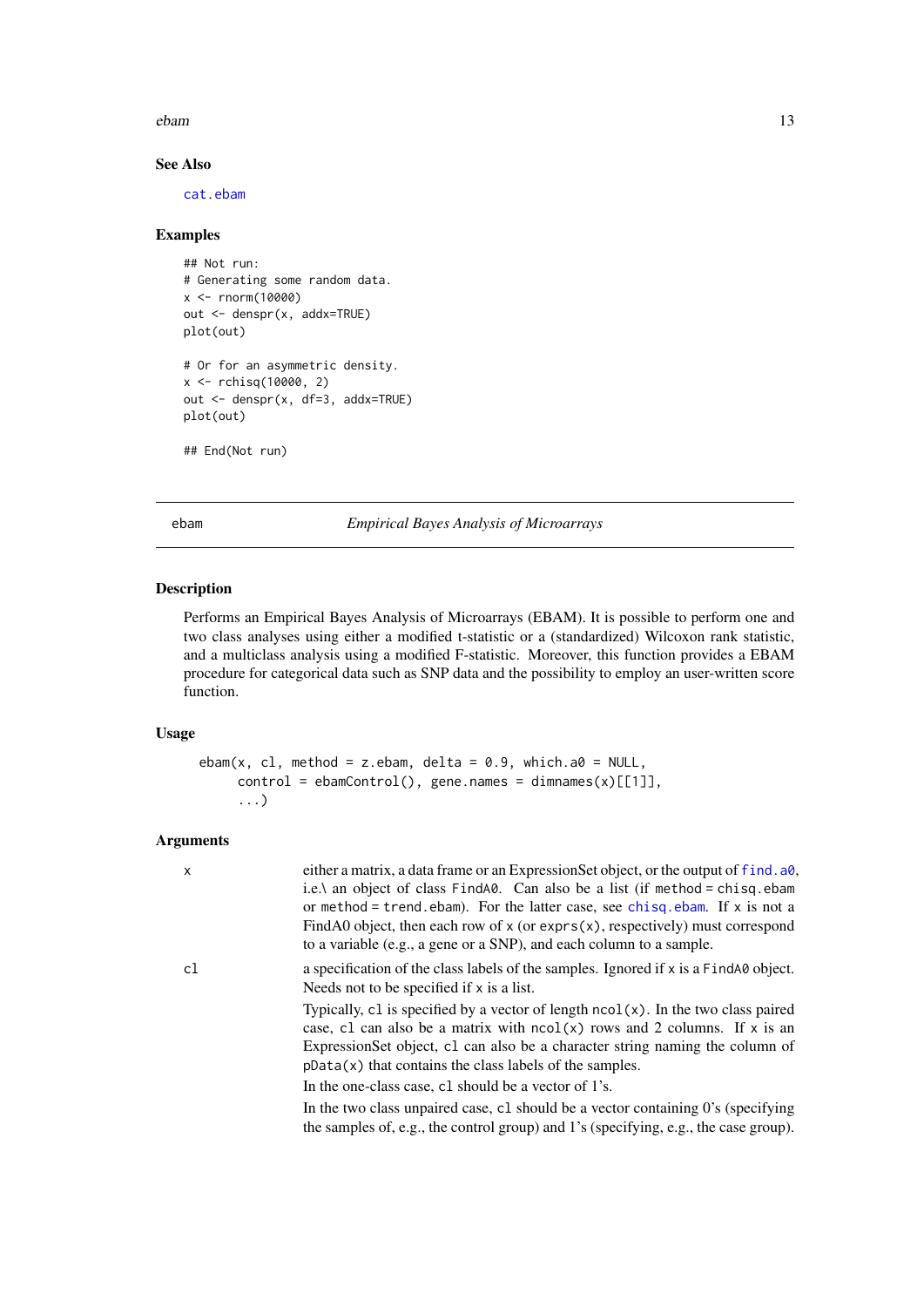<span id="page-13-0"></span>

|            | In the two class paired case, c1 can be either a numeric vector or a numeric<br>matrix. If it is a vector, then c1 has to consist of the integers between -1 and<br>$-n/2$ (e.g., before treatment group) and between 1 and $n/2$ (e.g., after treatment<br>group), where <i>n</i> is the length of c1 and <i>k</i> is paired with $-k$ , $k = 1, , n/2$ .<br>If c1 is a matrix, one column should contain -1's and 1's specifying, e.g., the<br>before and the after treatment samples, respectively, and the other column should<br>contain integer between 1 and $n/2$ specifying the $n/2$ pairs of observations. |
|------------|-----------------------------------------------------------------------------------------------------------------------------------------------------------------------------------------------------------------------------------------------------------------------------------------------------------------------------------------------------------------------------------------------------------------------------------------------------------------------------------------------------------------------------------------------------------------------------------------------------------------------|
|            | In the multiclass case and if method = chisq. ebam or method = trend. ebam, cl<br>should be a vector containing integers between 1 and $q$ , where $q$ is the number<br>of groups. In the two latter cases, c1 needs not to be specified, if x is a list. For<br>details, see chisq.ebam.                                                                                                                                                                                                                                                                                                                             |
|            | For examples of how c1 can be specified, see the manual of siggenes.                                                                                                                                                                                                                                                                                                                                                                                                                                                                                                                                                  |
| method     | a character string or name specifying the method or function that should be used<br>in the computation of the expression score $z$ .                                                                                                                                                                                                                                                                                                                                                                                                                                                                                  |
|            | If method $= z$ ebam, a modified t- or F-statistic, respectively, will be computed<br>as proposed by Efron et al. (2001).                                                                                                                                                                                                                                                                                                                                                                                                                                                                                             |
|            | If method = wilc.ebam, a (standardized) Wilcoxon sum / signed rank statistic<br>will be used as expression score.                                                                                                                                                                                                                                                                                                                                                                                                                                                                                                     |
|            | For an analysis of categorical data such as SNP data, method can be set to<br>chisq.ebam. In this case, Pearson's Chi-squared statistic is computed for each<br>row.                                                                                                                                                                                                                                                                                                                                                                                                                                                  |
|            | If the variables are ordinal and a trend test should be applied (e.g., in the two-<br>class case, the Cochran-Armitage trend test), method = trend. ebam can be em-<br>ployed.                                                                                                                                                                                                                                                                                                                                                                                                                                        |
|            | It is also possible to employ an user-written function for computing an user-<br>specified expression score. For details, see the vignette of siggenes.                                                                                                                                                                                                                                                                                                                                                                                                                                                               |
| delta      | a numeric vector consisting of probabilities for which the number of differen-<br>tially expressed genes and the FDR should be computed, where a gene is called<br>differentially expressed if its posterior probability is larger than $\Delta$ .                                                                                                                                                                                                                                                                                                                                                                    |
| which.a0   | an integer between 1 and the length of quan. a0 of find. a0. If NULL, the sug-<br>gested choice of find. a0 is used. Ignored if x is a matrix, data frame or Expres-<br>sionSet object.                                                                                                                                                                                                                                                                                                                                                                                                                               |
| control    | further arguments for controlling the EBAM analysis. For these arguments, see<br>ebamControl.                                                                                                                                                                                                                                                                                                                                                                                                                                                                                                                         |
| gene.names | a vector of length $nrow(x)$ specifying the names of the variables. By default,<br>the row names of the matrix / data frame comprised by x are used.                                                                                                                                                                                                                                                                                                                                                                                                                                                                  |
| .          | further arguments of the specific EBAM methods. If method = z.ebam, see<br>z.ebam. If method = wilc.ebam, see wilc.ebam. If method = chisq.ebam, see<br>chisq.ebam.                                                                                                                                                                                                                                                                                                                                                                                                                                                   |

### Value

An object of class EBAM.

### Author(s)

Holger Schwender, <holger.schw@gmx.de>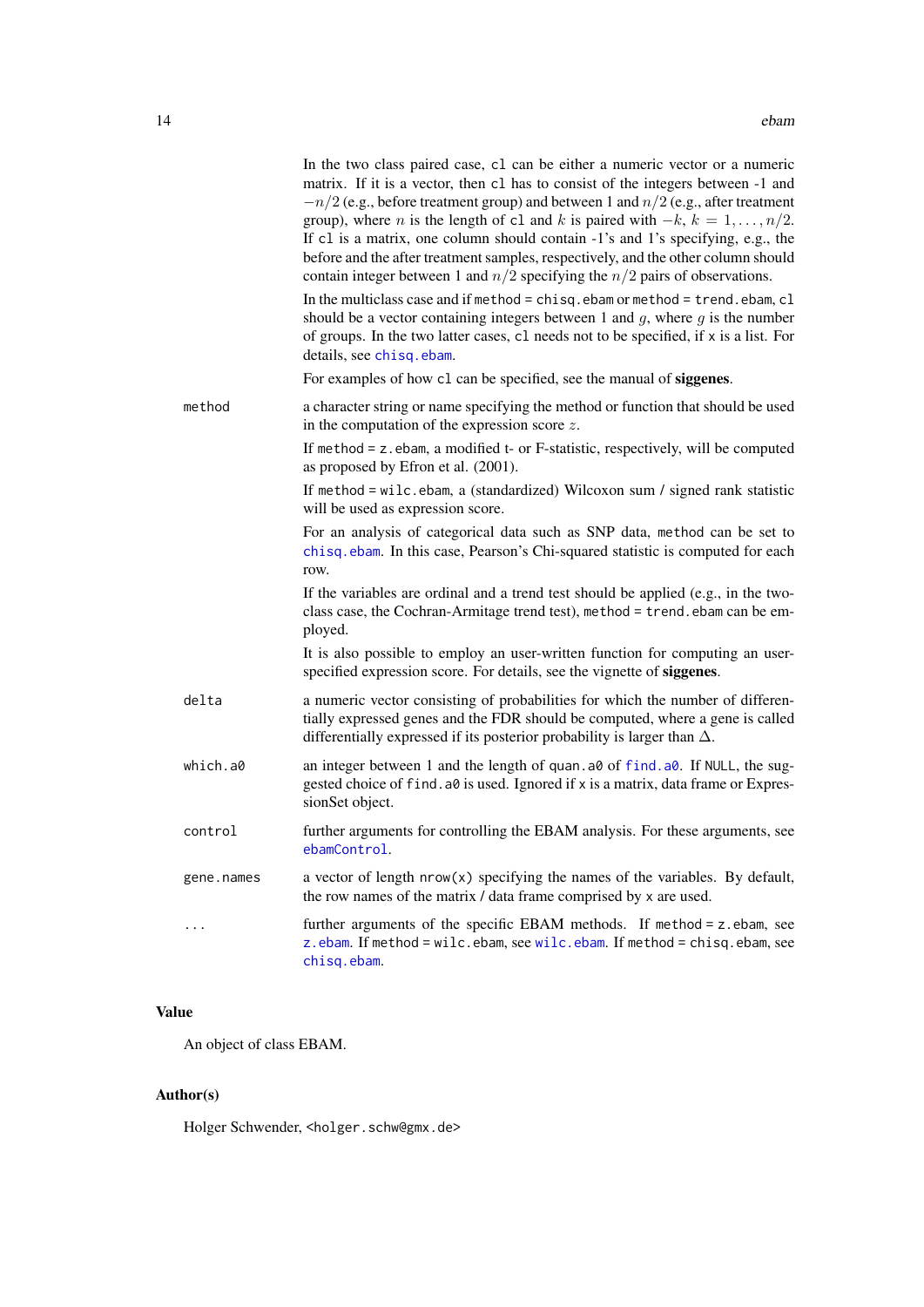<span id="page-14-0"></span>ebam and the set of the set of the set of the set of the set of the set of the set of the set of the set of the set of the set of the set of the set of the set of the set of the set of the set of the set of the set of the

#### References

Efron, B., Tibshirani, R., Storey, J.D. and Tusher, V. (2001). Empirical Bayes Analysis of a Microarray Experiment. *JASA*, 96, 1151-1160.

Schwender, H., Krause, A., and Ickstadt, K. (2006). Identifying Interesting Genes with siggenes. *RNews*, 6(5), 45-50.

Storey, J.D. and Tibshirani, R. (2003). Statistical Significance for Genome-Wide Studies. *Proceedings of the National Academy of Sciences*, 100, 9440-9445.

#### See Also

[EBAM-class](#page-15-1), [find.a0](#page-18-1), [z.ebam](#page-65-1), [wilc.ebam](#page-62-1), [chisq.ebam](#page-1-1)

#### Examples

```
## Not run:
  # Load the data of Golub et al. (1999) contained in the package multtest.
  data(golub)
  # golub.cl contains the class labels.
  golub.cl
  # Perform an EBAM analysis for the two class unpaired case assuming
  # unequal variances. Specify the fudge factor a0 by the suggested
  # choice of find.a0
  find.out <- find.a0(golub, golub.cl, rand = 123)
  ebam.out <- ebam(find.out)
  ebam.out
  # Since a0 = 0 leads to the largest number of genes (i.e. the suggested
  # choice of a0), the following leads to the same results as the above
  # analysis (but only if the random number generator, i.e. rand, is set
  # to the same number).
  ebam.out2 <- ebam(golub, golub.cl, a0 = 0, fast = TRUE, rand = 123)
  ebam.out2
  # If fast is set to TRUE in ebam, a crude estimate of the number of
  # falsely called genes is used (see the help file for z.ebam). This
  # estimate is always employed in find.a0.
  # The exact number is used in ebam when performing
  ebam.out3 <- ebam(golub, golub.cl, a0 = 0, rand = 123)
  ebam.out3
  # Since this is the recommended way, we use ebam.out3 at the end of
  # the Examples section for further analyses.
  # Perform an EBAM analysis for the two class unpaired case assuming
  # equal group variances. Set a0 = 0, and use B = 50 permutations
  # of the class labels.
  ebam.out4 <- ebam(golub, golub.cl, a0 = 0, var.equal = TRUE, B = 50,
    rand = 123)
  ebam.out4
```
# Perform an EBAM analysis for the two class unpaired cased assuming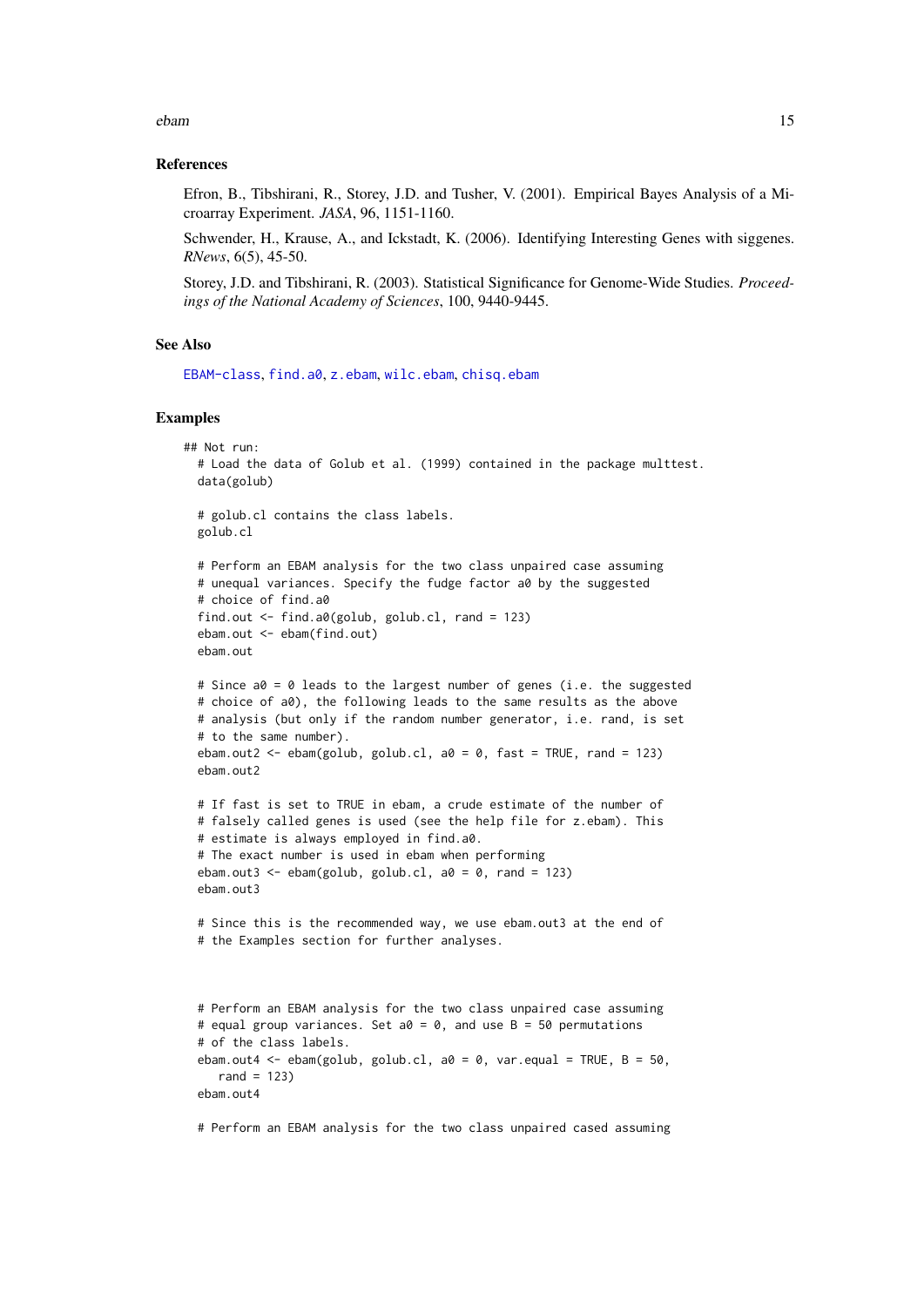```
# unequal group variances. Use the median (i.e. the 50% quantile)
  # of the standard deviations of the genes as fudge factor a0. And
  # obtain the number of genes and the FDR if a gene is called
  # differentially when its posterior probability is larger than
  # 0.95.
  ebam.out5 <- ebam(golub, golub.cl, quan.a0 = 0.5, delta = 0.95,
    rand = 123)
  ebam.out5
  # For the third analysis, obtain the number of differentially
  # expressed genes and the FDR if a gene is called differentially
  # expressed if its posterior probability is larger than 0.8, 0.85,
  # 0.9, 0.95.
  print(ebam.out3, c(0.8, 0.85, 0.9, 0.95))
  # Generate a plot of the posterior probabilities for delta = 0.9.
  plot(ebam.out3, 0.9)
  # Obtain the list of genes called differentially expressed if their
  # posterior probability is larger than 0.99, and gene-specific
  # statistics for these variables such as their z-value and their
  # local FDR.
  summary(ebam.out3, 0.99)
## End(Not run)
```
<span id="page-15-1"></span>EBAM-class *Class EBAM*

#### Description

This is a class representation for the Empirical Bayes Analysis of Microarrays (EBAM) proposed by Efron et al. (2001).

#### Objects from the Class

Objects can be created using the function ebam.

#### **Slots**

- z: Object of class "numeric" representing the expression scores of the genes.
- posterior: Object of class "numeric" representing the posterior probabilities of the genes.
- p0: Object of class "numeric" specifying the prior probability that a gene is not differentially expressed.
- local: Object of class "numeric" consisting of the local FDR estimates for the genes.
- mat.fdr: Object of class "matrix" containing general statistics such as the number of differentially expressed genes and the estimated FDR for the specified values of delta.
- a0: Object of class "numeric" specifying the used value of the fudge factor. If not computed, a0 will be set to numeric(0).
- mat.samp: Object of class "matrix" containing the permuted group labels used in the estimation of the null distribution. Each row represents one permutation, each column one observation (pair). If no permutation procedure has been used, mat.samp will be set to matrix(numeric(0)).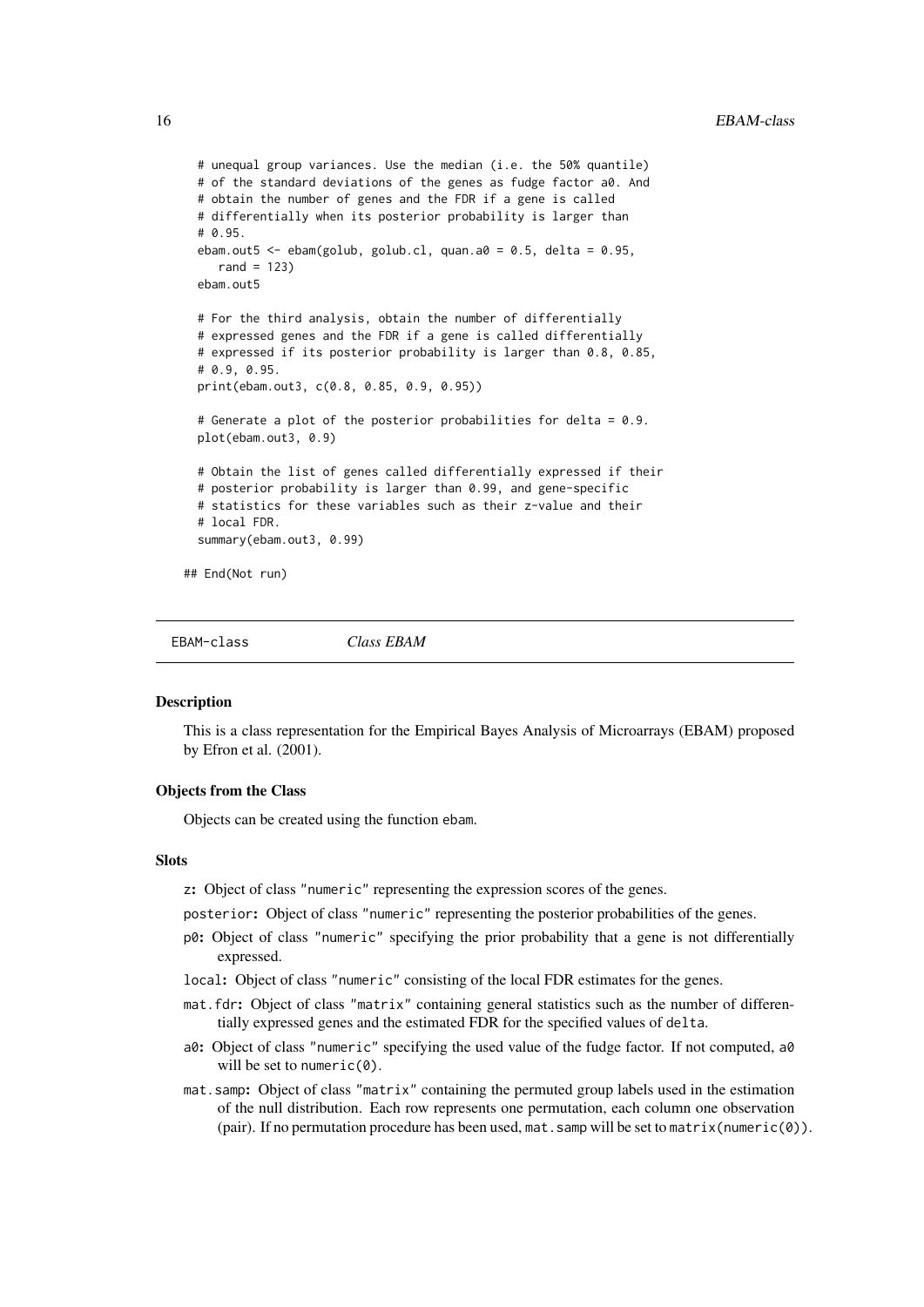- <span id="page-16-0"></span>vec.pos: Object of class "numeric" consisting of the number of positive permuted test scores that are absolutely larger than the test score of a particular gene for each gene. If not computed vec.pos is set to numeric(0).
- vec.neg: Object of class "numeric" consisting of the number of negative permuted test scores that are absolutely larger than the test score of a particular gene for each gene. If not computed vec.neg is set to numeric(0).
- msg: Object of class "character" containing information about, e.g., the type of analysis. msg is printed when the functions print and summary are called.
- chip: Object of class "character" naming the microarray used in the analysis. If no information about the chip is available, chip will be set to "".

#### Methods

- plot signature(object = "EBAM"): Generates a plot of the posterior probabilities of the genes for a specified value of  $\Delta$ . For details, see help.ebam(plot). For the arguments, see args.ebam(plot).
- print signature(object = "EBAM"): Prints general information such as the number of differentially expressed genes and the estimated FDR for several values of  $\Delta$ . For details, see help.ebam(print). Arguments can be listed by args.ebam(print).

show signature(object = "EBAM"): Shows the output of an EBAM analysis.

summary signature(object = "EBAM"): Summarizes the results of an EBAM analysis for a specified value of  $\Delta$ . For details, see help.ebam(summary). For the arguments, see args.ebam(summary).

#### Author(s)

Holger Schwender, <holger.schw@gmx.de>

#### References

Efron, B., Tibshirani, R., Storey, J.D. and Tusher, V. (2001). Empirical Bayes Analysis of a Microarray Experiment, *JASA*, 96, 1151-1160.

Schwender, H., Krause, A. and Ickstadt, K. (2003). Comparison of the Empirical Bayes and the Significance Analysis of Microarrays. *Technical Report*, SFB 475, University of Dortmund, Germany.

#### See Also

[ebam](#page-12-1), [find.a0](#page-18-1), [FindA0-class](#page-21-1)

#### Examples

```
## Not run:
  # Load the data of Golub et al. (1999) contained in the package multtest.
  data(golub)
  # golub.cl contains the class labels.
  golub.cl
  # Perform an EBAM analysis for the two class unpaired case assuming
  # unequal variances. Specify the fudge factor a0 by the suggested
  # choice of find.a0
```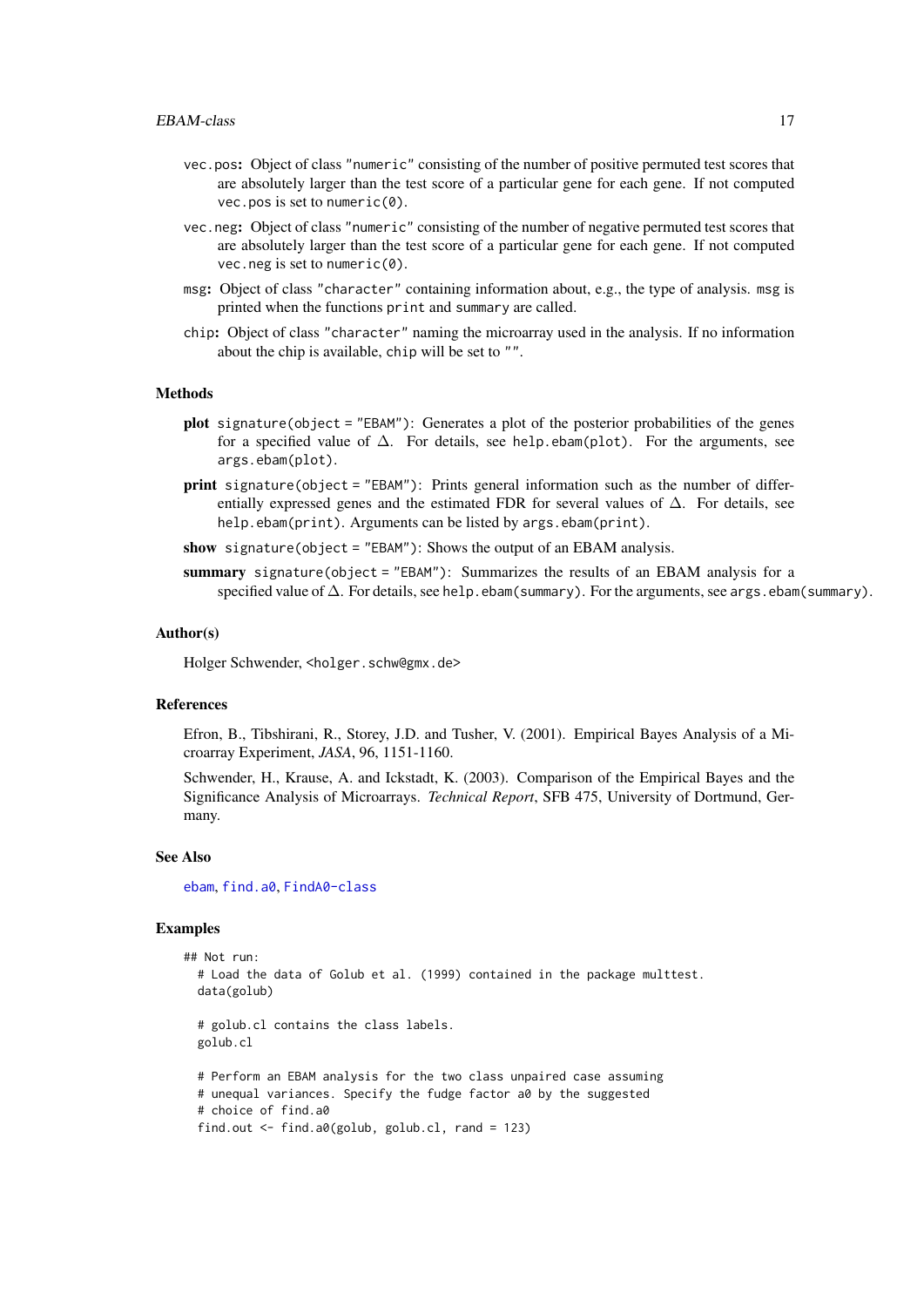#### <span id="page-17-0"></span>18 ebamControl

```
ebam.out <- ebam(find.out)
  ebam.out
  # Obtain the number of differentially
  # expressed genes and the FDR if a gene is called differentially
  # expressed if its posterior probability is larger than 0.8, 0.85,
  # 0.9, 0.95.
  print(ebam.out, c(0.8, 0.85, 0.9, 0.95))
  # Generate a plot of the posterior probabilities for delta = 0.9.
  plot(ebam.out, 0.9)
  # Obtain the list of genes called differentially expressed if their
  # posterior probability is larger than 0.99, and gene-specific
  # statistics for these variables such as their z-value and their
  # local FDR.
  summary(ebam.out, 0.9)
## End(Not run)
```
#### <span id="page-17-1"></span>ebamControl *Further EBAM Arguments*

#### <span id="page-17-2"></span>Description

Specifies most of the optional arguments of ebam and find.a0.

#### Usage

```
ebamControl(p0 = NA, p0.estimation = c("splines", "interval", "adhoc"),
   lambda = NULL, ncs.value = "max", use.weights = FALSE)
find.a0Control(p0.estimation = c("splines", "adhoc", "interval"),
   lambda = NULL, ncs.value = "max", use.weights = FALSE,
   n.chunk = 5, n.interval = 139, df.ratio = NULL)
```

| p0            | a numeric value specifying the prior probability $p_0$ that a gene is not differen-<br>tially expressed. If NA, p0 will be estimated automatically.                                                                                                                                            |
|---------------|------------------------------------------------------------------------------------------------------------------------------------------------------------------------------------------------------------------------------------------------------------------------------------------------|
| p0.estimation | either "splines" (default), "interval", or "adhoc". If "splines", the spline<br>based method of Storey and Tibshirani (2003) is used to estimate $p_0$ . If "adhoc"<br>("interval"), the adhoc (interval based) method proposed by Efron et al.<br>$(2001)$ is used to estimate $p_0$ .        |
| lambda        | a numeric vector or value specifying the $\lambda$ values used in the estimation of $p_0$ . If<br>NULL, lambda is set to seq(0,0.95,0.05) if $p0$ estimation = "splines", and<br>to $0.5$ if p0. estimation = "interval". Ignored if $p0$ . estimation = "adhoc".<br>For details, see pi0.est. |
| ncs.value     | a character string. Only used if $p\theta$ estimation = "splines" and lambda is a<br>vector. Either "max" or "paper". For details, see pi0.est.                                                                                                                                                |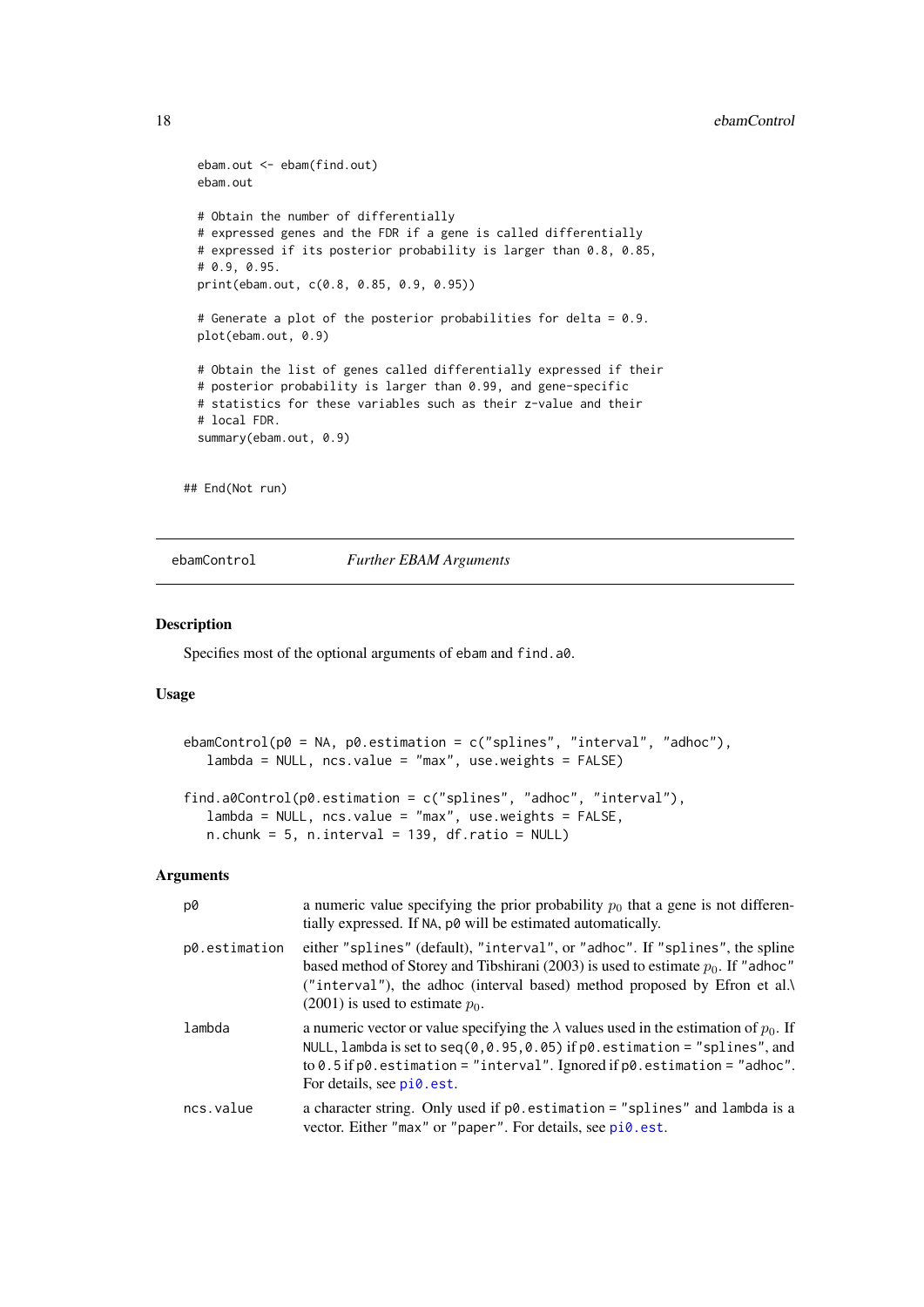#### <span id="page-18-0"></span> $find.a0$   $19$

| use.weights | should weights be used in the spline based estimation of $p_0$ ? If TRUE, 1 - lambda<br>is used as weights. For details, see pi0.est. |
|-------------|---------------------------------------------------------------------------------------------------------------------------------------|
| $n$ . chunk | an integer specifying in how many subsets the B permutations should be split<br>when computing the permuted test scores.              |
| n.interval  | the number of intervals used in the logistic regression with repeated observations<br>for estimating the ratio $f_0/f$ .              |
| df.ratio    | integer specifying the degrees of freedom of the natural cubic spline used in the<br>logistic regression with repeated observations.  |

### Details

These parameters should only be changed if they are fully understood.

### Value

A list containing the values of the parameters that are used in [ebam](#page-12-1) or [find.a0](#page-18-1), respectively.

### Author(s)

Holger Schwender, <holger.schwender@udo.edu>

### References

Efron, B., Tibshirani, R., Storey, J.D. and Tusher, V. (2001). Empirical Bayes Analysis of a Microarray Experiment. *JASA*, 96, 1151-1160.

Storey, J.D. and Tibshirani, R. (2003). Statistical Significance for Genome-Wide Studies. *Proceedings of the National Academy of Sciences*, 100, 9440-9445.

### See Also

[limma2ebam](#page-30-1), [ebam](#page-12-1), [find.a0](#page-18-1)

<span id="page-18-1"></span>

find.a0 *Computation of the Fudge Factor*

### Description

Suggests an optimal value for the fudge factor in an EBAM analysis as proposed by Efron et al. (2001).

#### Usage

```
find.a0(data, cl, method = z.find, B = 100, delta = 0.9,
   quan.a0 = (0:5)/5, include.zero = TRUE,
   control = find.a0Control(), gene.names = dimnames(data)[[1]],
   rand = NA, ...
```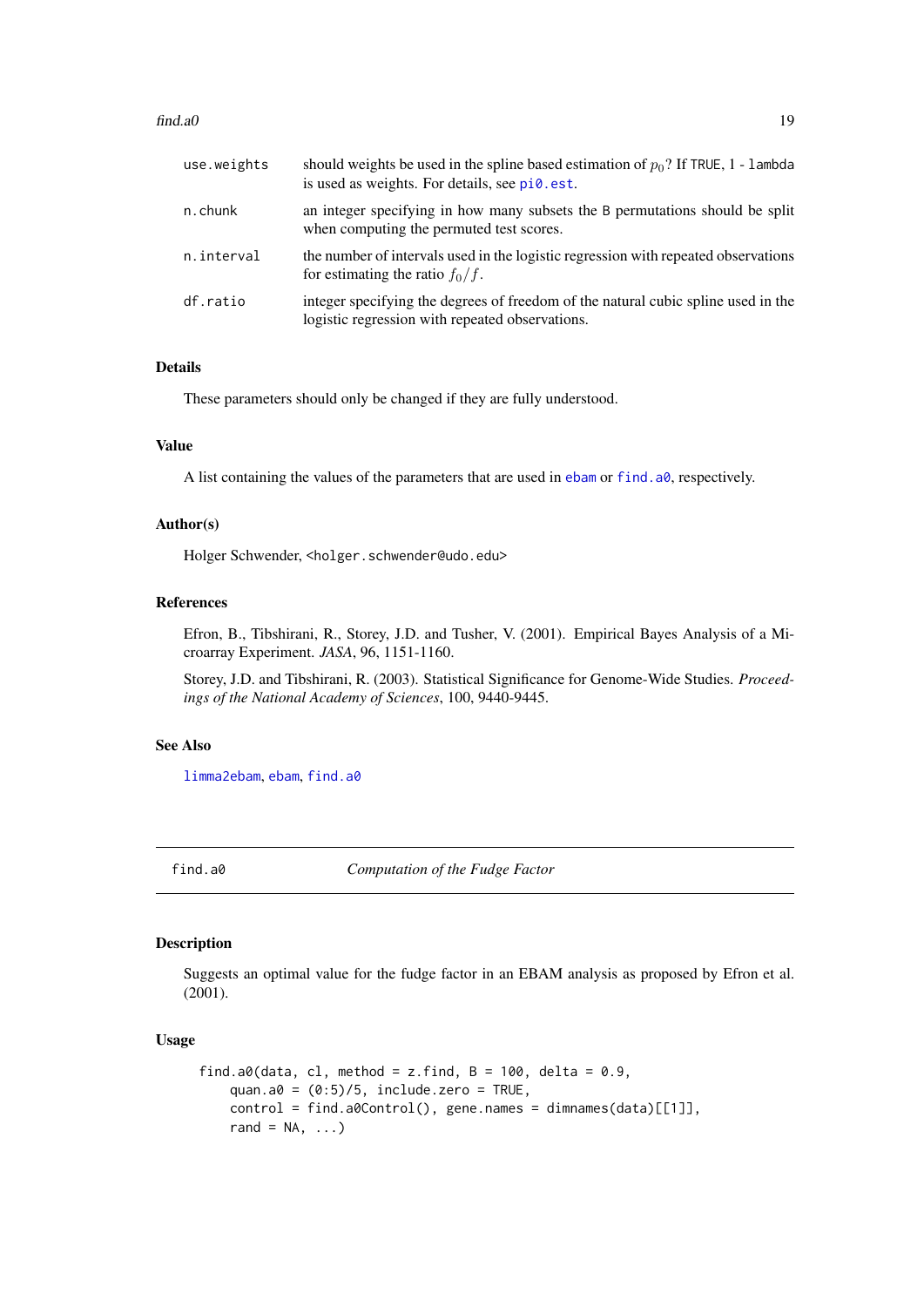### <span id="page-19-0"></span>Arguments

| data         | a matrix, data frame or an ExpressionSet object. Each row of data (or exprs(data),<br>respectively) must correspond to a variable (e.g., a gene), and each column to a<br>sample (i.e.\ an observation).                                                                                                                                                                                                                                                                                                                                                                                                                                                                                                                                                                                                                                                |
|--------------|---------------------------------------------------------------------------------------------------------------------------------------------------------------------------------------------------------------------------------------------------------------------------------------------------------------------------------------------------------------------------------------------------------------------------------------------------------------------------------------------------------------------------------------------------------------------------------------------------------------------------------------------------------------------------------------------------------------------------------------------------------------------------------------------------------------------------------------------------------|
| cl           | a numeric vector of length ncol (data) containing the class labels of the sam-<br>ples. In the two class paired case, c1 can also be a matrix with nco1(data) rows<br>and 2 columns. If data is an ExpressionSet object, c1 can also be a character<br>string naming the column of pData(data) that contains the class labels of the<br>samples.                                                                                                                                                                                                                                                                                                                                                                                                                                                                                                        |
|              | In the one-class case, c1 should be a vector of 1's.                                                                                                                                                                                                                                                                                                                                                                                                                                                                                                                                                                                                                                                                                                                                                                                                    |
|              | In the two class unpaired case, c1 should be a vector containing 0's (specifying<br>the samples of, e.g., the control group) and 1's (specifying, e.g., the case group).                                                                                                                                                                                                                                                                                                                                                                                                                                                                                                                                                                                                                                                                                |
|              | In the two class paired case, c1 can be either a numeric vector or a numeric<br>matrix. If it is a vector, then c1 has to consist of the integers between -1 and<br>$-n/2$ (e.g., before treatment group) and between 1 and $n/2$ (e.g., after treatment<br>group), where <i>n</i> is the length of c1 and <i>k</i> is paired with $-k$ , $k = 1, , n/2$ .<br>If c1 is a matrix, one column should contain -1's and 1's specifying, e.g., the<br>before and the after treatment samples, respectively, and the other column should<br>contain integer between 1 and $n/2$ specifying the $n/2$ pairs of observations.<br>In the multiclass case and if method = cat.stat, cl should be a vector contain-<br>ing integers between 1 and $q$ , where $q$ is the number of groups.<br>For examples of how c1 can be specified, see the manual of siggenes. |
| method       | the name of a function for computing the numerator and the denominator of<br>the test statistic of interest, and for specifying other objects required for the<br>identification of the fudge factor. The default function z.find provides these<br>objects for t- and F-statistics. It is, however, also possible to employ an user-<br>written function. For how to write such a function, see the vignette of siggenes.                                                                                                                                                                                                                                                                                                                                                                                                                              |
| B            | the number of permutations used in the estimation of the null distribution.                                                                                                                                                                                                                                                                                                                                                                                                                                                                                                                                                                                                                                                                                                                                                                             |
| delta        | a probability. All genes showing a posterior probability that is larger than or<br>equal to delta are called differentially expressed.                                                                                                                                                                                                                                                                                                                                                                                                                                                                                                                                                                                                                                                                                                                  |
| quan.a0      | a numeric vector indicating over which quantiles of the standard deviations of<br>the genes the fudge factor $a_0$ should be optimized.                                                                                                                                                                                                                                                                                                                                                                                                                                                                                                                                                                                                                                                                                                                 |
| include.zero | should $a_0 = 0$ , i.e. the not-modified test statistic also be a possible choice for<br>the fudge factor?                                                                                                                                                                                                                                                                                                                                                                                                                                                                                                                                                                                                                                                                                                                                              |
| control      | further arguments for controlling the EBAM analysis with find. a0. For these<br>arguments, see find, a0Control.                                                                                                                                                                                                                                                                                                                                                                                                                                                                                                                                                                                                                                                                                                                                         |
| gene.names   | a character vector of length nrow(data) containing the names of the genes. By<br>default, the row names of data are used.                                                                                                                                                                                                                                                                                                                                                                                                                                                                                                                                                                                                                                                                                                                               |
| rand         | integer. If specified, i.e. not NA, the random number generator will be set into a<br>reproducible state.                                                                                                                                                                                                                                                                                                                                                                                                                                                                                                                                                                                                                                                                                                                                               |
|              | further arguments for the function specified by fun. For further arguments of<br>$fun = z$ . find, see z. find.                                                                                                                                                                                                                                                                                                                                                                                                                                                                                                                                                                                                                                                                                                                                         |

### Details

The suggested choice for the fudge factor is the value of  $a_0$  that leads to the largest number of genes showing a posterior probability larger than delta.

Actually, only the genes having a posterior probability larger than delta are called differentially expressed that do not exhibit a test score less extreme than the score of a gene whose posterior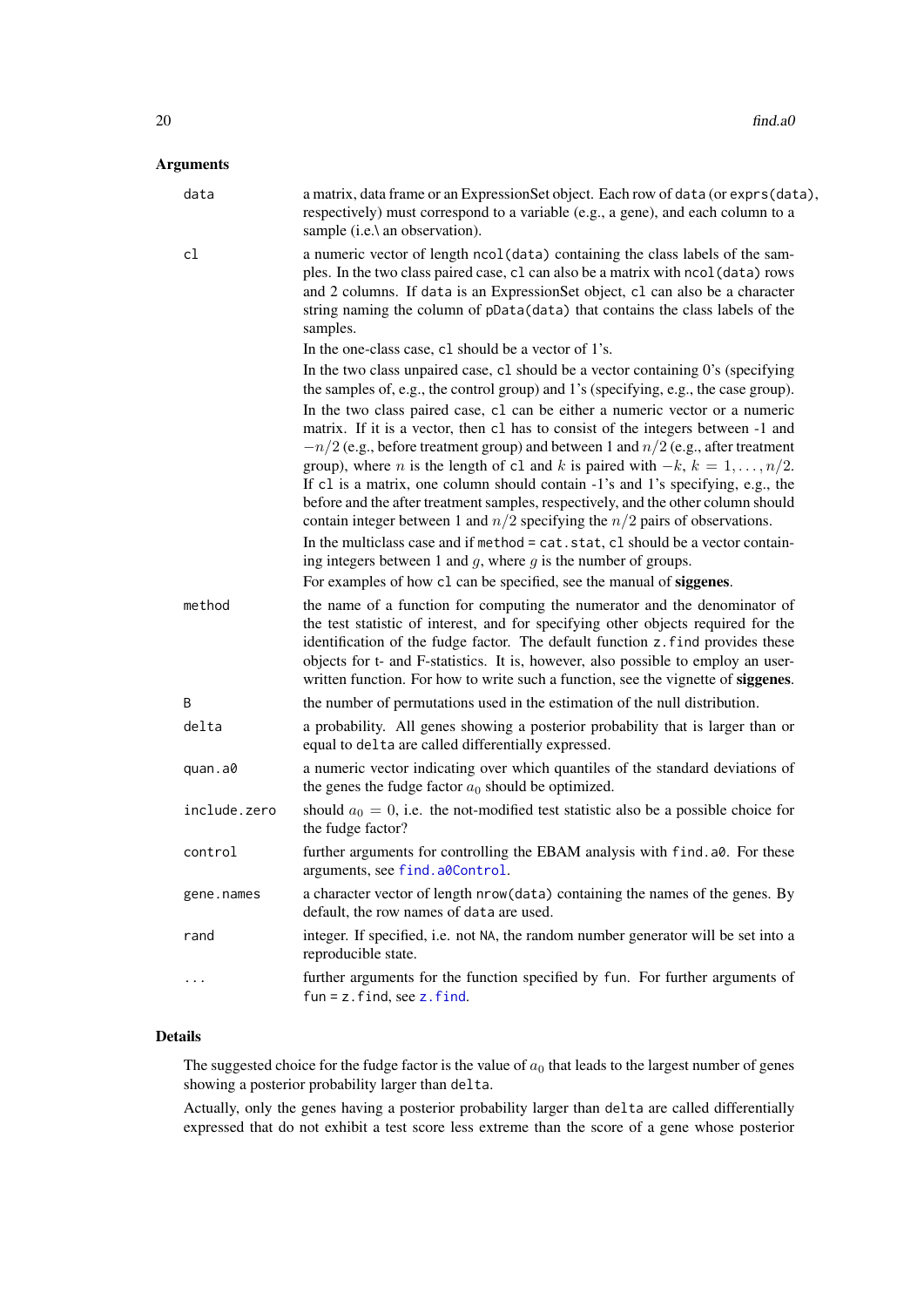#### <span id="page-20-0"></span> $find.a0$  21

probability is less than delta. So, let's say, we have done an EBAM analysis with a t-test and we have ordered the genes by their t-statistic. Let's further assume that Gene 1 to Gene 5 (i.e. the five genes with the lowest t-statistics), Gene 7 and 8, Gene 3012 to 3020, and Gene 3040 to 3051 are the only genes that show a posterior probability larger than delta. Then, Gene 1 to 5, and 3040 to 3051 are called differentially expressed, but Gene 7 and 8, and 3012 to 3020 are not called differentially expressed, since Gene 6 and Gene 3021 to 3039 show a posterior probability less than delta.

#### Value

An object of class FindA0.

#### Note

The numbers of differentially expressed genes can differ between find.a0 and ebam, even though the same value of the fudge factor is used, since in find.a0 the observed and permuted test scores are monotonically transformed such that the observed scores follow a standard normal distribution (if the test statistic can take both positive and negative values) and an F-distribution (if the test statistic can only take positive values) for each possible choice of the fudge factor.

#### Author(s)

Holger Schwender, <holger.schw@gmx.de>

### References

Efron, B., Tibshirani, R., Storey, J.D. and Tusher, V. (2001). Empirical Bayes Analysis of a Microarray Experiment, *JASA*, 96, 1151-1160.

### See Also

[ebam](#page-12-1), [FindA0-class](#page-21-1), [find.a0Control](#page-17-2)

### Examples

```
## Not run:
  # Load the data of Golub et al. (1999) contained in the package multtest.
  data(golub)
  # golub.cl contains the class labels.
  golub.cl
  # Obtain the number of differentially expressed genes and the FDR for the
  # default set of values for the fudge factor.
  find.out <- find.a0(golub, golub.cl, rand = 123)
  find.out
  # Obtain the number of differentially expressed genes and the FDR when using
  # the t-statistic assuming equal group variances
  find.out2 <- find.a0(golub, golub.cl, var.equal = TRUE, rand = 123)
  # Using the Output of the first analysis with find.a0, the number of
  # differentially expressed genes and the FDR for other values of
  # delta, e.g., 0.95, can be obtained by
  print(find.out, 0.95)
```
# The logit-transformed posterior probabilities can be plotted by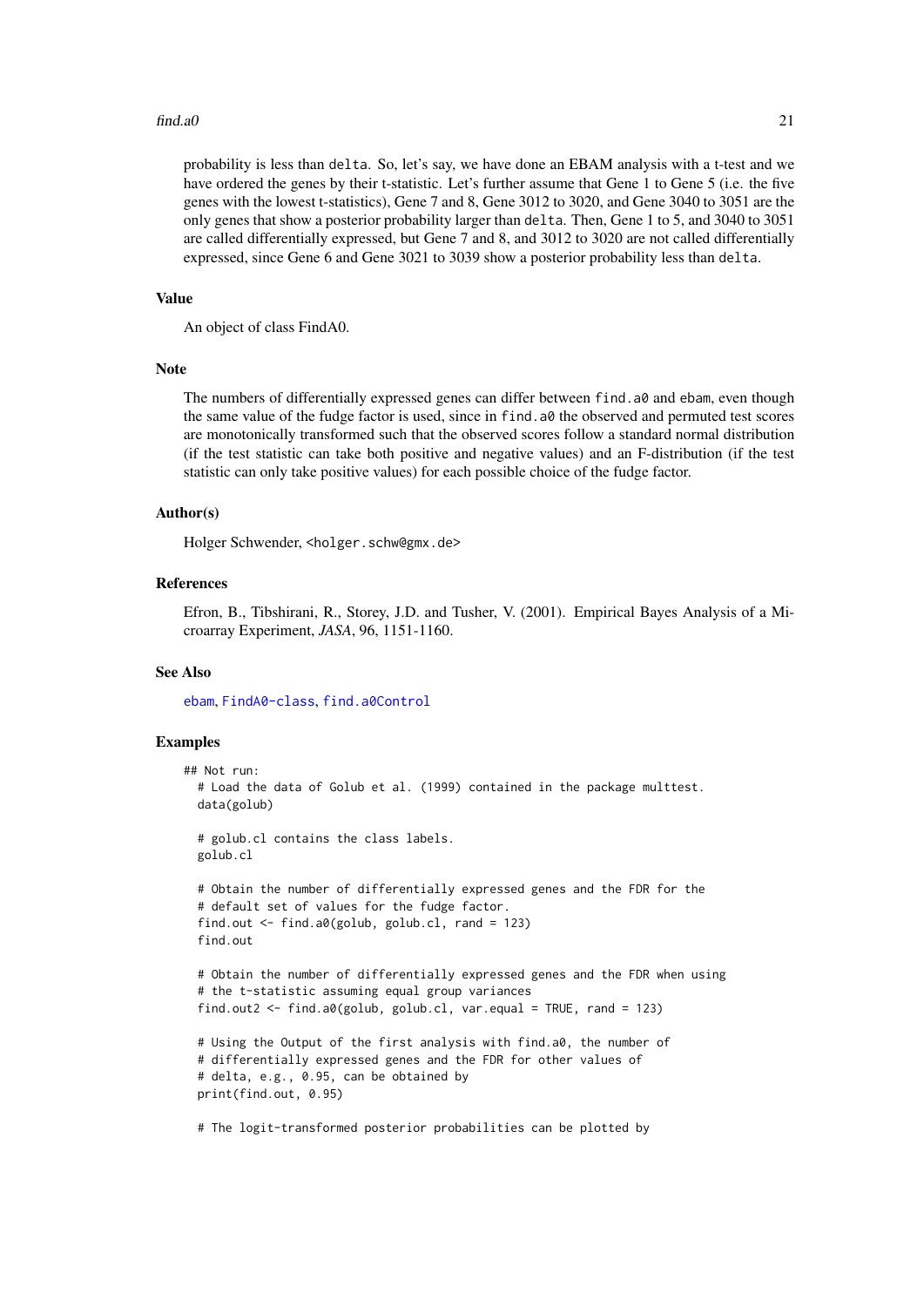```
plot(find.out)
# To avoid the logit-transformation, set logit = FALSE.
plot(find.out, logit = FALSE)
```
## End(Not run)

FindA0class *Class FindA0*

#### <span id="page-21-1"></span>**Description**

This is a class representation for the specification of the fudge factor in an EBAM analysis as proposed by Efron et al. (2001).

#### Objects from the Class

Objects can be created using the function find.a0.

#### Slots

- mat.z: Object of class "matrix" containing the expression scores of the genes for each of the possible values for the fudge factor, where each row corresponds to a gene, and each column to one of the values for the fudge factor  $a_0$ .
- mat.posterior: Object of class "matrix" consisting of the posterior probabilities of the genes for each of the possible values for the fudge factor, where each row of mat.posterior corresponds to a gene, and each column to one of the values for  $a_0$ . The probabilities in mat.posterior are computed using the monotonically transformed test scores (see the Details section of [find.a0](#page-18-1)).
- mat.center: Object of class "matrix" representing the centers of the nrow(mat.center) intervals used in the logistic regression with repeated observations for estimating  $f/f_0$  for each of the ncol(mat.center) possible values for the fudge factor.
- mat.success: Object of class "matrix" consisting of the numbers of observed test scores in the nrow(mat.success) intervals used in the logistic regression with repeated observations for each of the ncol(mat.success) possible values for the fudge factor.
- mat.failure: Object of class "matrix" containing the numbers of permuted test scores in the nrow(mat.failure) intervals used in the logistic regression with repeated observations for each of the ncol(mat.failure) possible values for the fudge factor.
- z.norm: Object of class "numeric" comprising the values of the nrow(mat.z) quantiles of the standard normal distribution (if any mat.  $z < 0$ ) or an F-distribution (if all mat.  $z > = 0$ ).
- p0: Object of class "numeric" specifying the prior probability that a gene is not differentially expressed.
- mat.a0: Object of class "data.frame" comprising the number of differentially expressed genes and the estimated FDR for the possible choices of the fudge factor specified by vec.a0.
- mat.samp: Object of class "matrix" consisting of the nrow{mat.samp} permutations of the class labels.
- vec.a0: Object of class "numeric" representing the possible values of the fudge factor  $a_0$ .
- suggested: Object of class "numeric" revealing the suggested choice for the fudge factor, i.e. the value of vec.a0 that leads to the largest number of differentially expressed genes.

<span id="page-21-0"></span>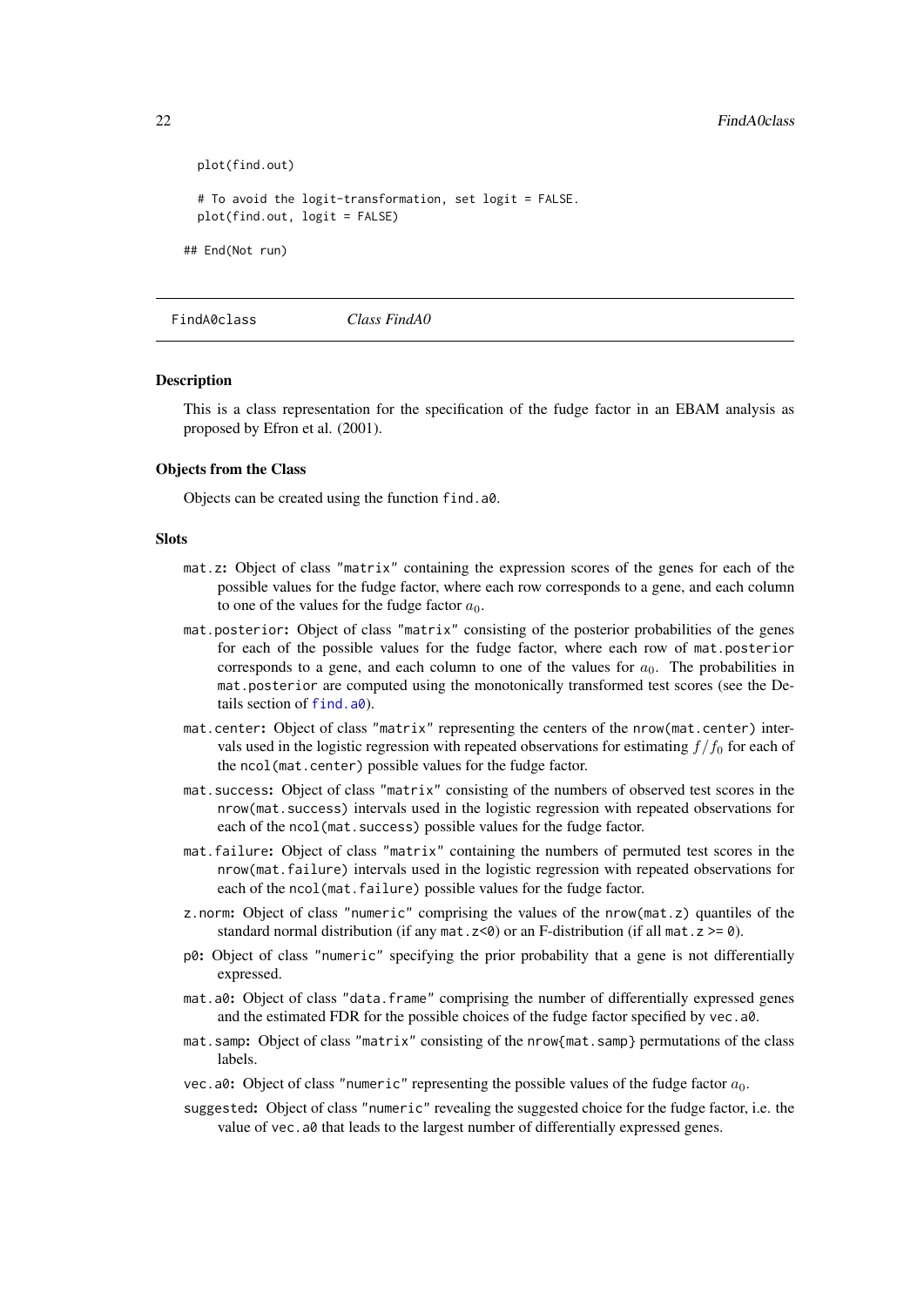- <span id="page-22-0"></span>delta: Object of class "numeric" specifying the minimum posterior probability that a gene must have to be called differentially expressed.
- df.ratio: Object of class "numeric" representing the degrees of freedom of the natural cubic spline used in the logistic regression with repeated observations.
- msg: Object of class "character" containing information about, e.g., the type of analysis. msg is printed when print is called.
- chip: Object of class "character" naming the microarray used in the analysis. If no information about the chip is available, chip will be set to "".

#### Methods

- plot signature(object = "FindA0"): Generates a plot of the (logit-transformed) posterior probabilities of the genes for a specified value of  $\Delta$  and a set of possible values for the fudge factor. For details, see help.finda0(plot). For the arguments, see args.finda0(plot).
- print signature(object = "FindA0"): Prints the number of differentially expressed genes and the estimated FDR for each of the possible values of the fudge factor specified by vec.a0. For details, see help.finda0(print). For arguments, see args.finda0(print).
- show signature(object = "FindA0"): Shows the output of an analysis with find.a0.

#### Author(s)

Holger Schwender, <holger.schw@gmx.de>

#### References

Efron, B., Tibshirani, R., Storey, J.D. and Tusher, V. (2001). Empirical Bayes Analysis of a Microarray Experiment, *JASA*, 96, 1151-1160.

Schwender, H., Krause, A. and Ickstadt, K. (2003). Comparison of the Empirical Bayes and the Significance Analysis of Microarrays. *Technical Report*, SFB 475, University of Dortmund, Germany.

### See Also

[find.a0](#page-18-1), [ebam](#page-12-1), [EBAM-class](#page-15-1)

findDelta *Finding the Threshold Delta*

#### **Description**

Computes the value of the threshold Delta for a given FDR or number of genes/variables in a SAM or EBAM analysis.

#### Usage

```
findDelta(object, fdr = NULL, genes = NULL, prec = 6, initial = NULL,
   verbose = FALSE)
```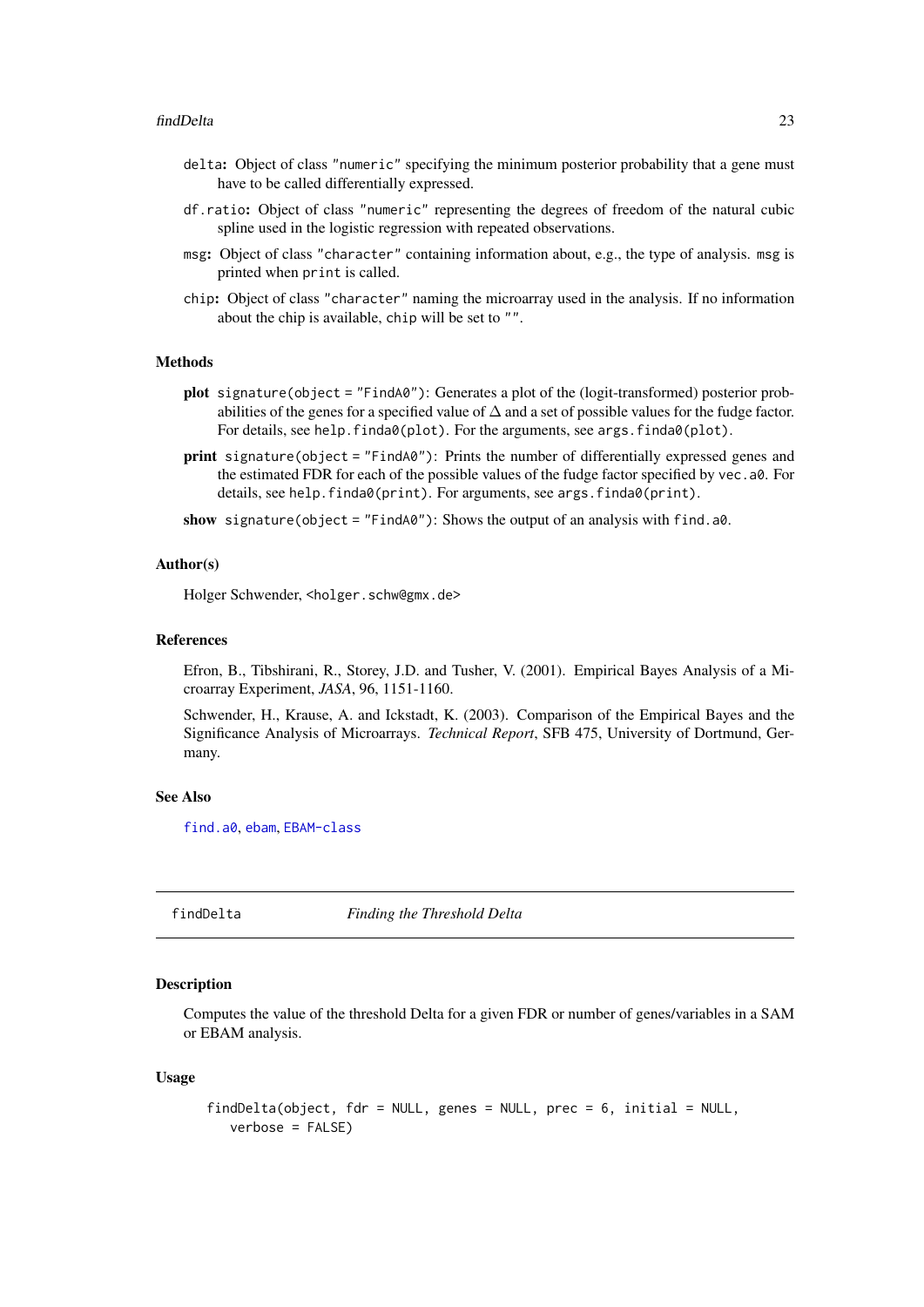### <span id="page-23-0"></span>Arguments

| object  | either a SAM or an EBAM object.                                                                                                                                                                                                                                                                                                                                                                                                                                                                          |
|---------|----------------------------------------------------------------------------------------------------------------------------------------------------------------------------------------------------------------------------------------------------------------------------------------------------------------------------------------------------------------------------------------------------------------------------------------------------------------------------------------------------------|
| fdr     | numeric value between 0 and 1 for which the threshold Delta and thus the num-<br>ber of genes/variables should be obtained. Only one of fdr and genes can be<br>specified.                                                                                                                                                                                                                                                                                                                               |
| genes   | integer specifying the number of genes/variables for which the threshold Delta<br>and thus the estimated FDR should be obtained. Only one of fdr and genes can<br>be specified.                                                                                                                                                                                                                                                                                                                          |
| prec    | integer indicating the precision of the considered Delta values.                                                                                                                                                                                                                                                                                                                                                                                                                                         |
| initial | a numeric vector of length two containing the minimum and the maximum value<br>of Delta that is initially used in the search for Delta. Both values must be larger<br>than 0. If object is an EBAM object, both values must also be smaller than or<br>equal to 1. If not specified, the minimum is set to $0.1$ , and the maximum to either<br>the maximum posterior (EBAM) or the maximum absolute distance between the<br>observed and the corresponding expected values of the test statistic (SAM). |
| verbose | should more information about the search process be shown?                                                                                                                                                                                                                                                                                                                                                                                                                                               |

### Value

If a value of Delta is found for the exact value of fdr or genes, then a vector of length 3 consisting of Delta and the corresponding number of genes and the estimated FDR. If such a value is not found, then a matrix with two rows and three columns, where the two rows contain the number of genes/variables and the estimated FDR for the two considered values of Delta that provide the closest upper and lower bounds to the desired FDR (if fdr is specified) or number of genes/variables (if genes is specified.)

### Author(s)

Holger Schwender, <holger.schwender@udo.edu>

#### See Also

[sam](#page-43-1), [ebam](#page-12-1)

fudge2 *Fudge Factor*

### Description

Computes the fudge factor as described by Tusher et al. (2001).

### Usage

fudge2(r, s, alpha =  $seq(0, 1, 0.05)$ , include.zero = TRUE)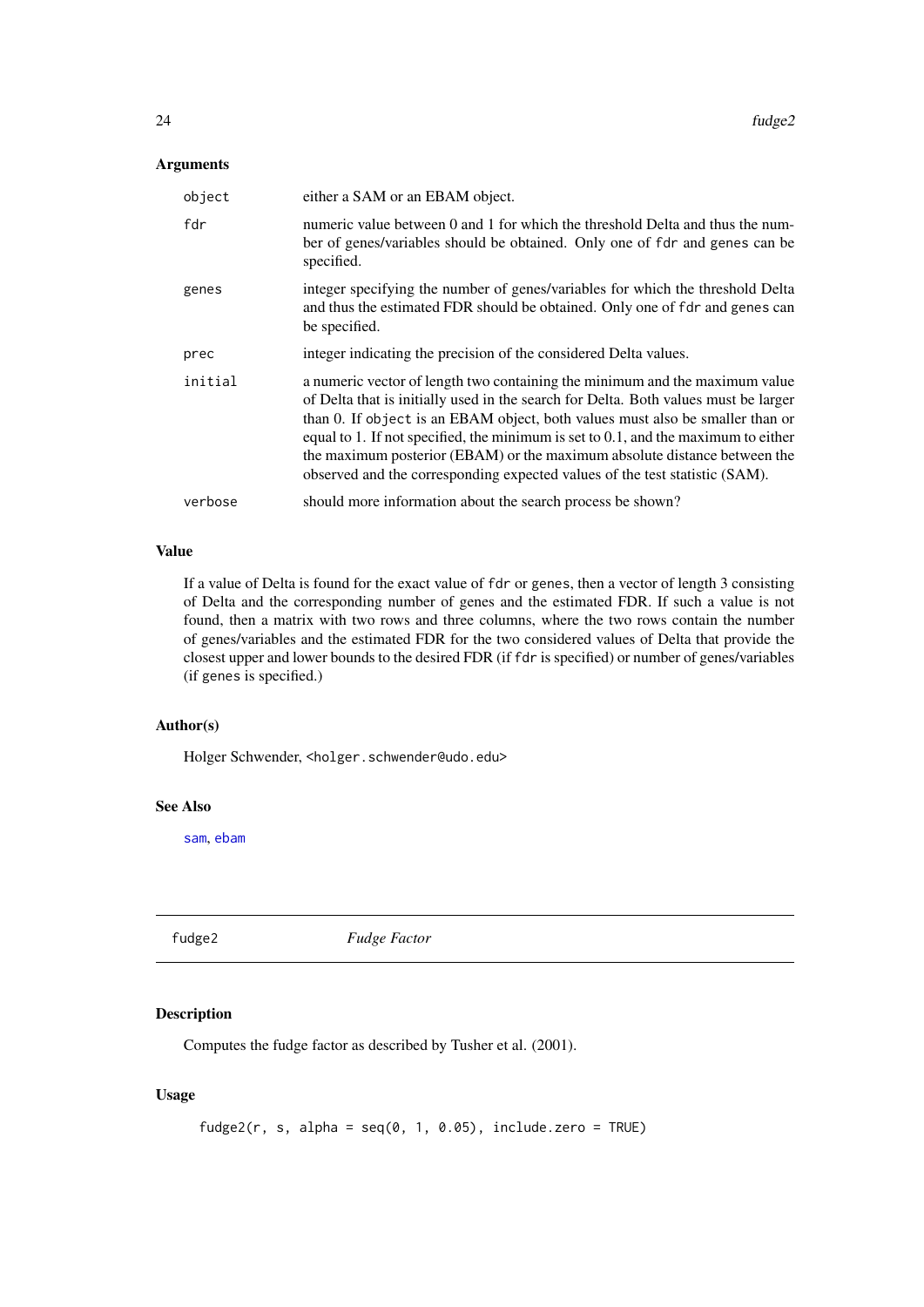#### <span id="page-24-0"></span>fuzzy.ebam 25

### Arguments

| r            | a numeric vector. The numerator of the test statistic computed for each gene is<br>represented by one component of this vector.                                                                                                                                                       |
|--------------|---------------------------------------------------------------------------------------------------------------------------------------------------------------------------------------------------------------------------------------------------------------------------------------|
| <sub>S</sub> | a numeric vector. Each component of this vector corresponds to the denominator<br>of the test statistic of a gene.                                                                                                                                                                    |
| alpha        | a numeric value or vector specifying quantiles of the s values. If alpha is nu-<br>meric, this quantile of s will be used as fudge factor. Otherwise, the alpha<br>quantile of the s values is computed that is optimal following the criterion of<br>Tusher et al. $\lambda$ (2001). |
| include.zero | if TRUE, $s_0 = 0$ is also a possible choice for the fudge factor.                                                                                                                                                                                                                    |

### Value

| s.zero    | the value of the fudge factor $s_0$ .                                                                                                                                                                  |
|-----------|--------------------------------------------------------------------------------------------------------------------------------------------------------------------------------------------------------|
| alpha.hat | the optimal quantile of the s values. If $s_0 = 0$ , alpha hat will not be returned.                                                                                                                   |
| vec.cv    | the vector of the coefficients of variations. Following Tusher et al. (2001), the<br>optimal alpha quantile is given by the quantile that leads to the smallest CV of<br>the modified test statistics. |
| msg       | a character string summarizing the most important information about the fudge<br>factor.                                                                                                               |

### Author(s)

Holger Schwender, <holger.schw@gmx.de>

### References

Tusher, V., Tibshirani, R., and Chu, G. (2001). Significance Analysis of Microarrays Applied to the Ionizing Radiation Response. *PNAS*, 98, 5116-5121.

#### See Also

[SAM-class](#page-47-1),[sam](#page-43-1)

fuzzy.ebam *EBAM and SAM for Fuzzy Genotype Calls*

### Description

Computes the required statistics for an Empirical Bayes Analysis of Microarrays (EBAM; Efron et al., 2001) or a Significant Analysis of Microarrays (SAM; Tusher et al., 2001), respectively, based on the score statistic proposed by Louis et al. (2010) for fuzzy genotype calls or approximate Bayes Factors (Wakefield, 2007) determined using this score statistic.

Should not be called directly, but via ebam(..., method = fuzzy.ebam) or sam(..., method = fuzzy.stat), respectively.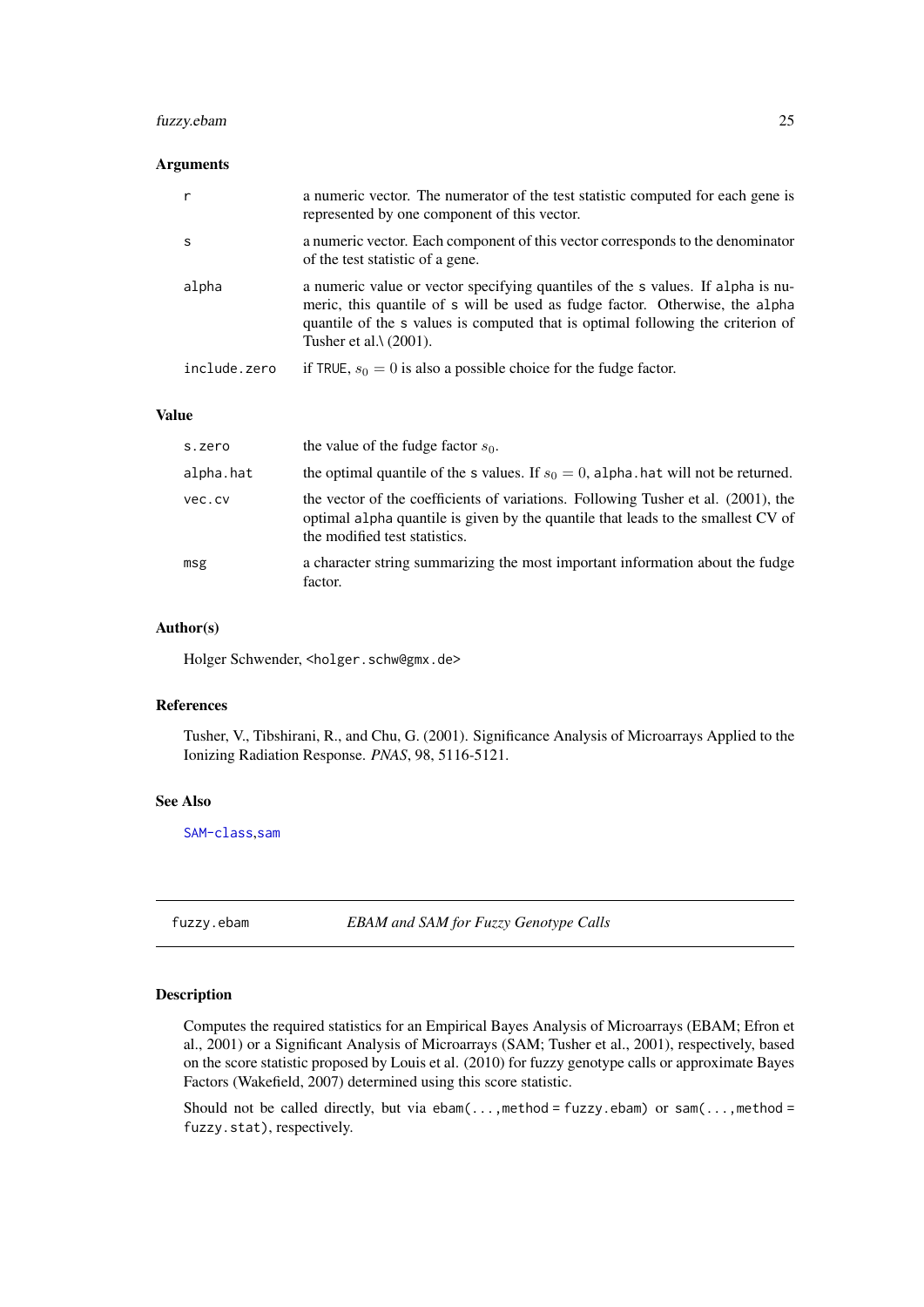### <span id="page-25-0"></span>Usage

| fuzzy.ebam(data, cl, type = $c("asymptotic", "permutation", "abf"), W = NULL,$<br>$logbase = exp(1)$ , addOne = TRUE, df.ratio = NULL, n.interval = NULL,<br>df.dens = 5, knots.mode = TRUE, type.nclass = $c("FD", "wand", "scott"),$<br>fast = FALSE, $B = 100$ , B.more = 0.1, B.max = 30000, n.subset = 10, rand = NA) |
|----------------------------------------------------------------------------------------------------------------------------------------------------------------------------------------------------------------------------------------------------------------------------------------------------------------------------|
| fuzzy.stat(data, cl, type = c("asymptotic", "permutation", "abf"), $W = NULL$ ,<br>logbase = $exp(1)$ , addOne = TRUE, B = 100, B.more = 0.1, B.max = 30000,<br>$n.subset = 10$ , $rand = NA$ )                                                                                                                            |

| data               | a matrix containing fuzzy genotype calls. Such a matrix can, e.g., be generated<br>by the function getMatFuzzy from the R package scrime based on the confi-<br>dences for the three possible genotypes computed by preprocessing algorithms<br>such as CRLMM.                                                                                                                                                                                                                                                                                                                                                                                                                                                                                                                                                       |
|--------------------|----------------------------------------------------------------------------------------------------------------------------------------------------------------------------------------------------------------------------------------------------------------------------------------------------------------------------------------------------------------------------------------------------------------------------------------------------------------------------------------------------------------------------------------------------------------------------------------------------------------------------------------------------------------------------------------------------------------------------------------------------------------------------------------------------------------------|
| c1                 | a vector of zeros and ones specifying which of the columns of data contains<br>the fuzzy genotype calls for the cases $(1)$ and which the controls $(0)$ . Thus, the<br>length of c1 must be equal to the number of columns of data.                                                                                                                                                                                                                                                                                                                                                                                                                                                                                                                                                                                 |
| type               | a character string specifying how the analysis should be performed. If "asymptotic",<br>the trend statistic of Louis et al. (2010) is used directly, and EBAM or SAM<br>are performed assuming that under the null hypothesis this test statistic follows<br>am asymptotic standard normal distribution. If "permutation", a permutation<br>procedure is employed to estimate the null distribution of this test statistic. If<br>"abf", Approximate Bayes Factors (ABF) proposed by Wakefield (2007) are<br>determined from the trend statistic, and EBAM or SAM are performed on these<br>ABFs or transformations of these ABFs (see in particular logbase and addOne).<br>In the latter case, again, a permutation procedure is used in EBAM and SAM to,<br>e.g., compute posterior probabilities of association. |
| W                  | the prior variance. Must be either a positive value or a vector of length nrow(data)<br>consisting of positive values. Ignored if type = "asymptotic" or type = "permutation".<br>For details, see abf.                                                                                                                                                                                                                                                                                                                                                                                                                                                                                                                                                                                                              |
| logbase            | a numeric value larger than 1. If type = "abf", then the ABFs are not directly<br>used in the analysis, but a log-transformation (with base logbase) of the ABFs.<br>If the ABFs should not be transformed, logbase can be set to NA. Ignored if<br>$type = "asymptotic"$ or $type = "permutation".$                                                                                                                                                                                                                                                                                                                                                                                                                                                                                                                 |
| add <sub>One</sub> | should 1 be added to the ABF before it is log-transformed? If TRUE, log(ABF +<br>1, base=logbase) is used as test score in EBAM or SAM. If FALSE, log (ABF, base<br>= logbase) is considered. Only taken into account when type = "abf" and<br>logbase is not NA.                                                                                                                                                                                                                                                                                                                                                                                                                                                                                                                                                    |
| df.ratio           | integer specifying the degrees of freedom of the natural cubic spline used in<br>the logistic regression with repeated observations for estimating the ratio $f_0/f$ .<br>Ignored if type = "asymptotic". If not specified, df. ratio is set to 3 if type<br>$=$ "abf", and to 5 if type $=$ "permutation"                                                                                                                                                                                                                                                                                                                                                                                                                                                                                                           |
| n.interval         | the number of intervals used in the logistic regression with repeated observations<br>(if type = "permutation" or type = "abf"), or in the Poisson regression used<br>to estimate the density of the observed $z$ -values (if type = "asymptotic"). If<br>NULL, n. interval is estimated by the method specified by type. nclass, where<br>at least 139 intervals are considered if type = "permutation" or type = "abf".                                                                                                                                                                                                                                                                                                                                                                                            |
|                    |                                                                                                                                                                                                                                                                                                                                                                                                                                                                                                                                                                                                                                                                                                                                                                                                                      |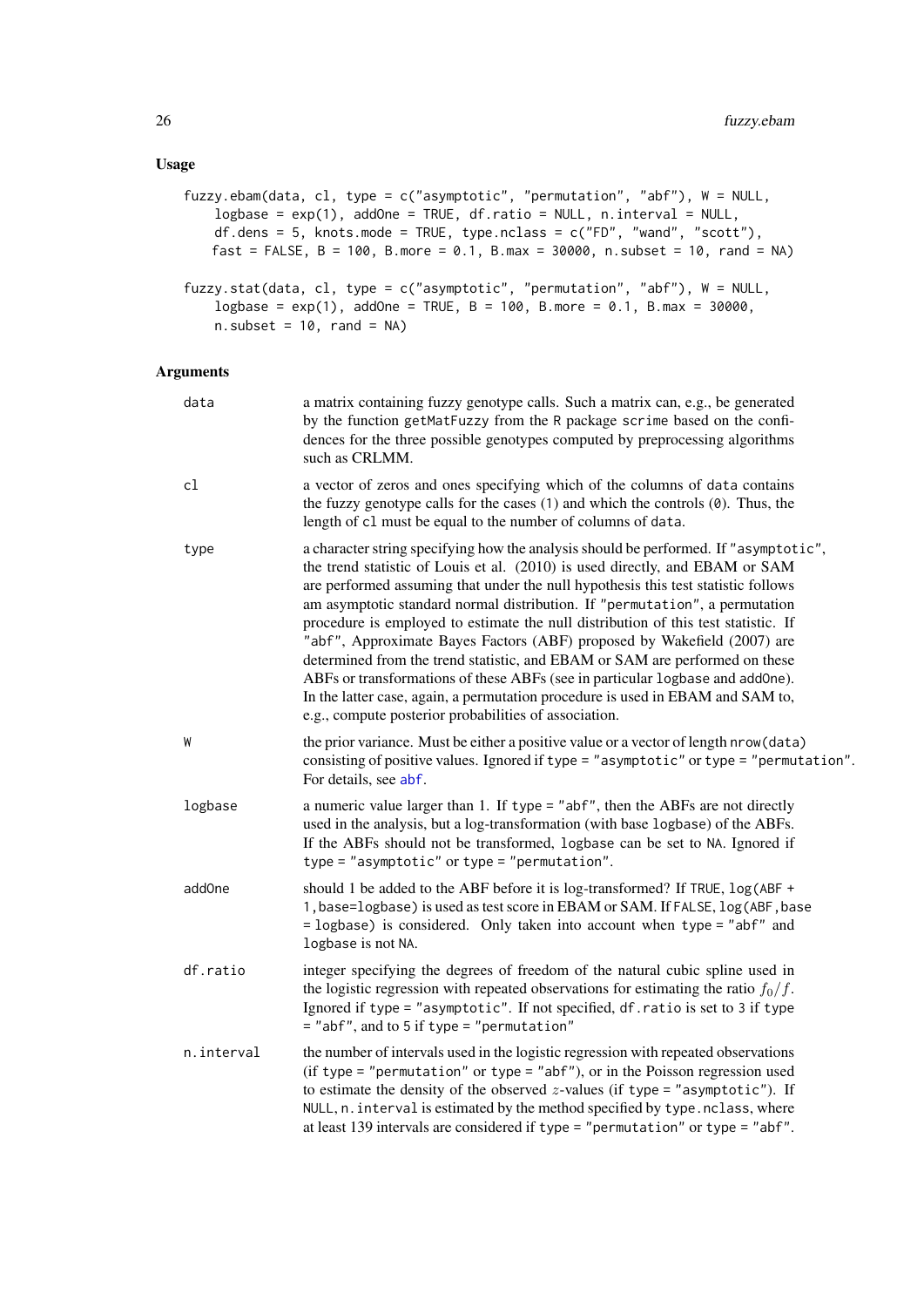<span id="page-26-0"></span>

| df.dens     | integer specifying the degrees of freedom of the natural cubic spline used in<br>the Poisson regression to estimate the density of the observed $z$ -values in an<br>application of ebam with type = "asymptotic". Otherwise, ignored.                                                                                                                                                   |
|-------------|------------------------------------------------------------------------------------------------------------------------------------------------------------------------------------------------------------------------------------------------------------------------------------------------------------------------------------------------------------------------------------------|
| knots.mode  | logical specifying whether the df. dens - 1 knots are centered around the mode<br>and not the median of the density when fitting the Poisson regression model to<br>estimate the density of the observed $z$ -values in an application of ebam with type<br>= "asymptotic" (for details on this density estimation, see denspr). Ignored if<br>$type = "permutation"$ or $type = "abf".$ |
| type.nclass | character string specifying the procedure used to compute the number of cells of<br>the histogram. Ignored if type = "permutation", type = "abf", or $n$ . interval<br>is specified. Can be either "FD" (default), "wand", or "FD". For details, see<br>denspr.                                                                                                                          |
| fast        | if FALSE the exact number of permuted test scores that are more extreme than<br>a particular observed test score is computed for each of the variables/SNPs. If<br>TRUE, a crude estimate of this number is used.                                                                                                                                                                        |
| B           | the number of permutations used in the estimation of the null distribution, and<br>hence, in the computation of the expected $z$ -values. Ignored if type = "asymptotic".                                                                                                                                                                                                                |
| B.more      | a numeric value. If the number of all possible permutations is smaller than or<br>equal to (1+B.more)*B, full permutation will be done. Otherwise, B permuta-<br>tions are used.                                                                                                                                                                                                         |
| B.max       | a numeric value. If the number of all possible permutations is smaller than or<br>equal to B. max, B randomly selected permutations will be used in the computa-<br>tion of the null distribution. Otherwise, B random draws of the group labels are<br>used.                                                                                                                            |
| n.subset    | a numeric value indicating in how many subsets the B permutations are di-<br>vided when computing the permuted $z$ -values. Please note that the meaning<br>of n. subset differs between the SAM and the EBAM functions.                                                                                                                                                                 |
| rand        | numeric value. If specified, i.e. not NA, the random number generator will be set<br>into a reproducible state.                                                                                                                                                                                                                                                                          |

### Value

A list containing statistics required by ebam or sam.

### Author(s)

Holger Schwender, <holger.schw@gmx.de>

### References

Efron, B., Tibshirani, R., Storey, J.D., and Tusher, V. (2001). Empirical Bayes Analysis of a Microarray Experiment, *JASA*, 96, 1151-1160.

Louis, T.A., Carvalho, B.S., Fallin, M.D., Irizarry, R.A., Li, Q., and Ruczinski, I. (2010). Association Tests that Accommodate Genotyping Errors. In Bernardo, J.M., Bayarri, M.J., Berger, J.O., Dawid, A.P., Heckerman, D., Smith, A.F.M., and West, M. (eds.), *Bayesian Statistics 9*, 393-420. Oxford University Press, Oxford, UK. With Discussion.

Tusher, V.G., Tibshirani, R., and Chu, G. (2001). Significance Analysis of Microarrays Applied to the Ionizing Radiation Response. *PNAS*, 98, 5116-5121.

Wakefield, J. (2007). A Bayesian Measure of Probability of False Discovery in Genetic Epidemiology Studies. *AJHG*, 81, 208-227.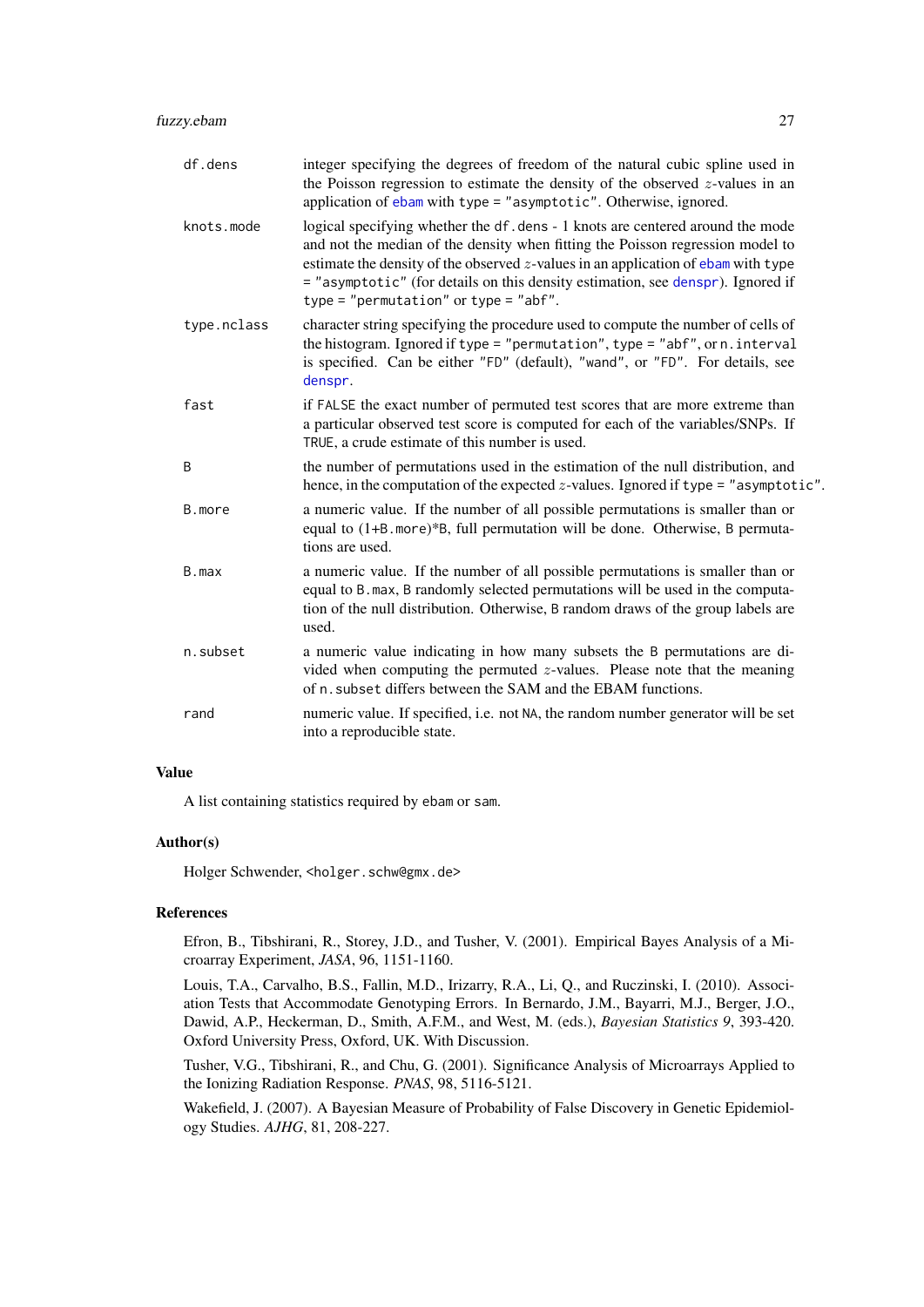### See Also

[ebam](#page-12-1), [sam](#page-43-1), [EBAM-class](#page-15-1), [SAM-class](#page-47-1)

help.ebam *Help files or argument list for EBAM-specific methods*

### Description

Displays the help page or the argument list, respectively, for a EBAM-specific method.

#### Usage

help.ebam(method) args.ebam(method)

### Arguments

method a name or a character string specifying the method for which the arguments or the help page, respectively, should be shown. Currently available are print, plot, and summary.

### Value

The arguments of the specified method are displayed or a html page containing the help for the specified method is opened, respectively.

### Author(s)

Holger Schwender, <holger.schw@gmx.de>

#### See Also

[EBAM-class](#page-15-1), [ebam](#page-12-1)

#### Examples

```
## Not run:
   # Displays the arguments of the function summary
  args.ebam(summary)
   # Opens the help page in the browser
  help.ebam(summary)
```
## End(Not run)

<span id="page-27-0"></span>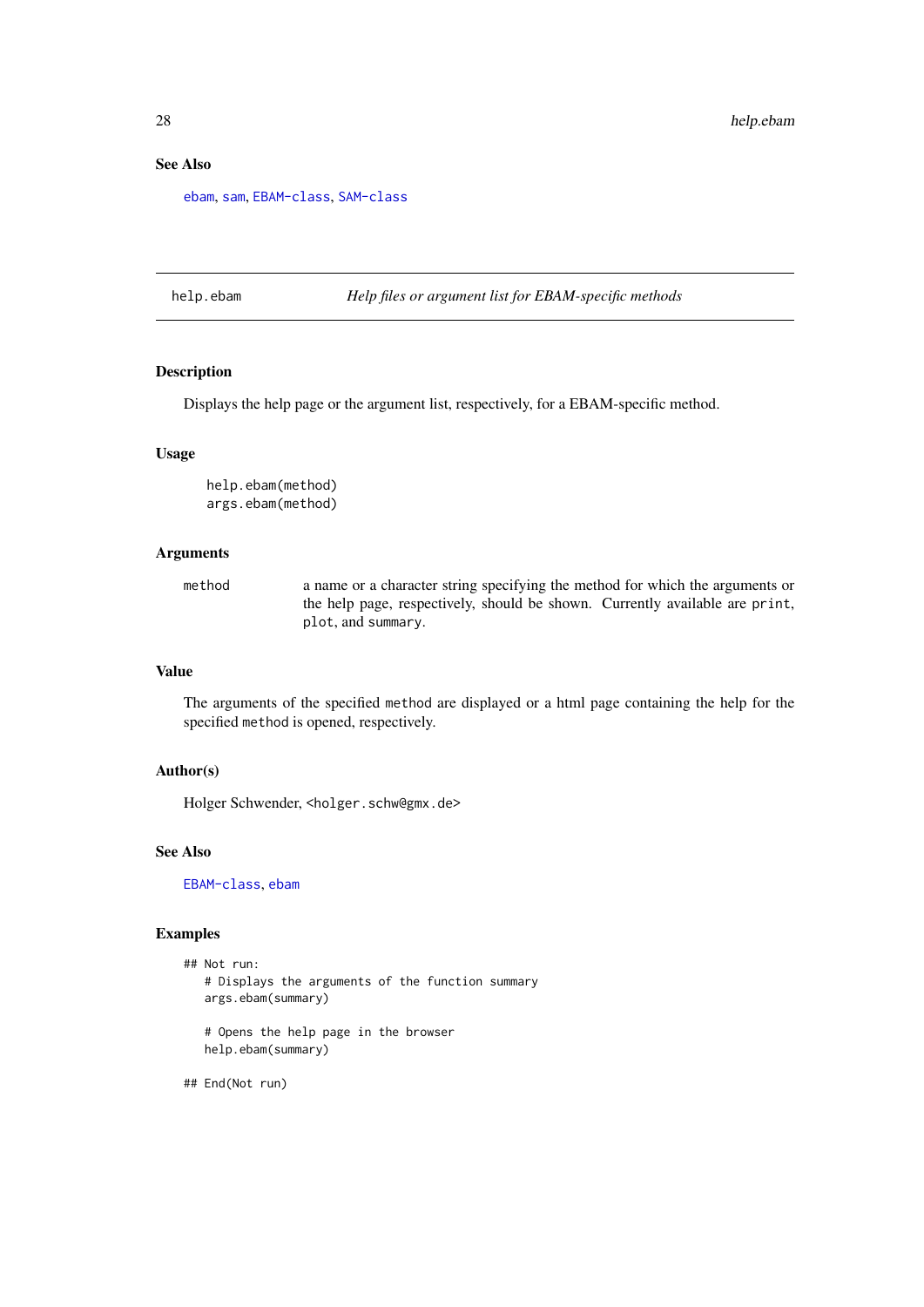<span id="page-28-0"></span>

Displays the help page or the argument list, respectively, for a FindA0-specific method.

### Usage

```
help.finda0(method)
args.finda0(method)
```
### Arguments

method a name or a character string specifying the method for which the arguments or the help page, respectively, should be shown. Currently available are print and plot.

### Value

The arguments of the specified method are displayed or a html page containing the help for the specified method is opened, respectively.

#### Author(s)

Holger Schwender, <holger.schw@gmx.de>

### See Also

[FindA0-class](#page-21-1), [find.a0](#page-18-1)

### Examples

```
## Not run:
  # Displays the arguments of the function summary
  args.finda0(summary)
   # Opens the help page in the browser
  help.finda0(summary)
```
## End(Not run)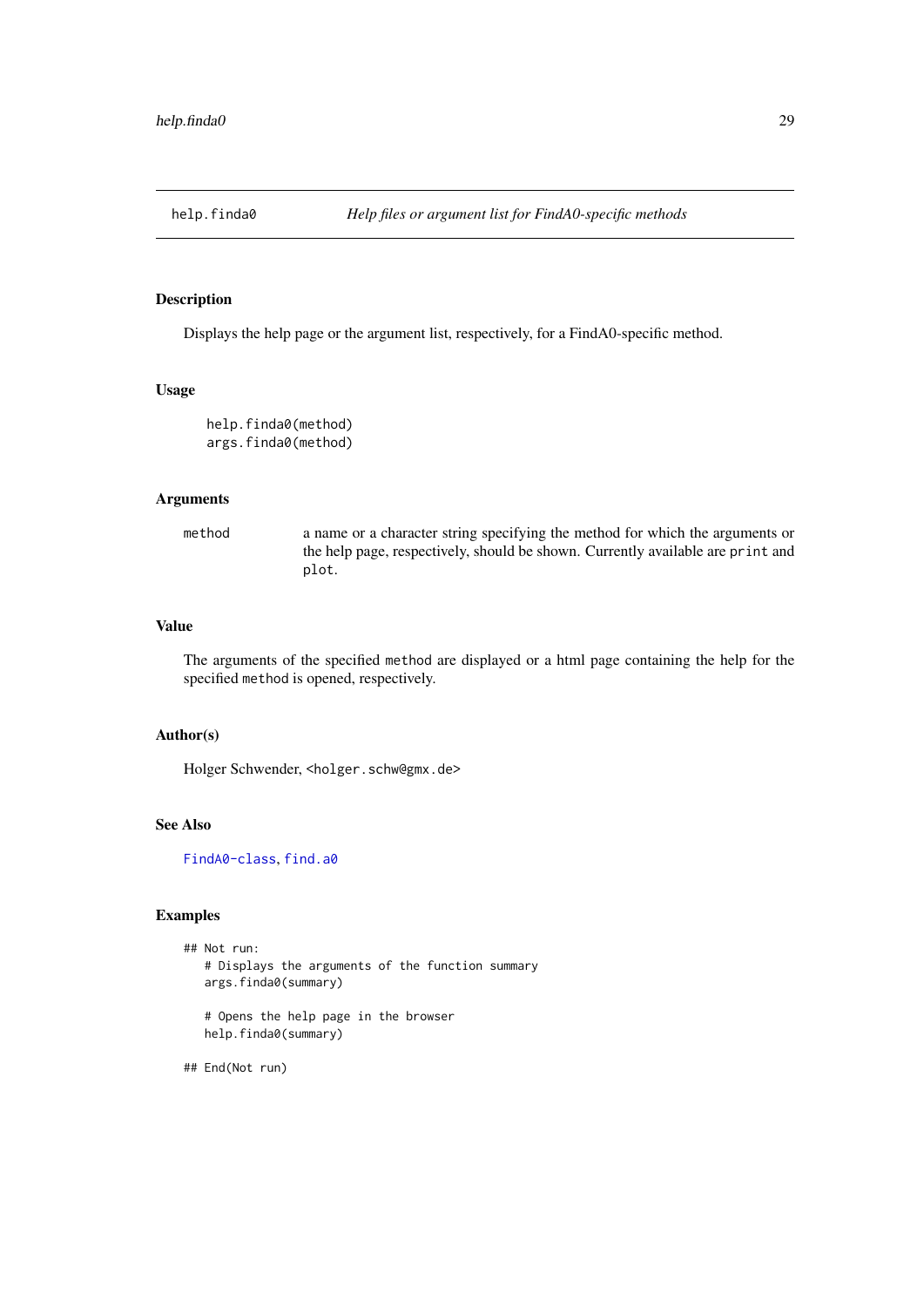<span id="page-29-1"></span><span id="page-29-0"></span>

Displays the help page or the argument list, respectively, for a SAM-specific method.

### Usage

```
help.sam(method)
args.sam(method)
```
### Arguments

method a name or a character string specifying the method for which the arguments or the help page, respectively, should be shown. Currently available are print, plot, summary and identify.

### Value

The arguments of the specified method are displayed or a html page containing the help for the specified method is opened, respectively.

#### Author(s)

Holger Schwender, <holger.schw@gmx.de>

### See Also

[SAM-class](#page-47-1),[sam](#page-43-1)

#### Examples

```
## Not run:
  # Displays the arguments of the function summary
  args.sam(summary)
   # Opens the help page in the browser
  help.sam(summary)
```
## End(Not run)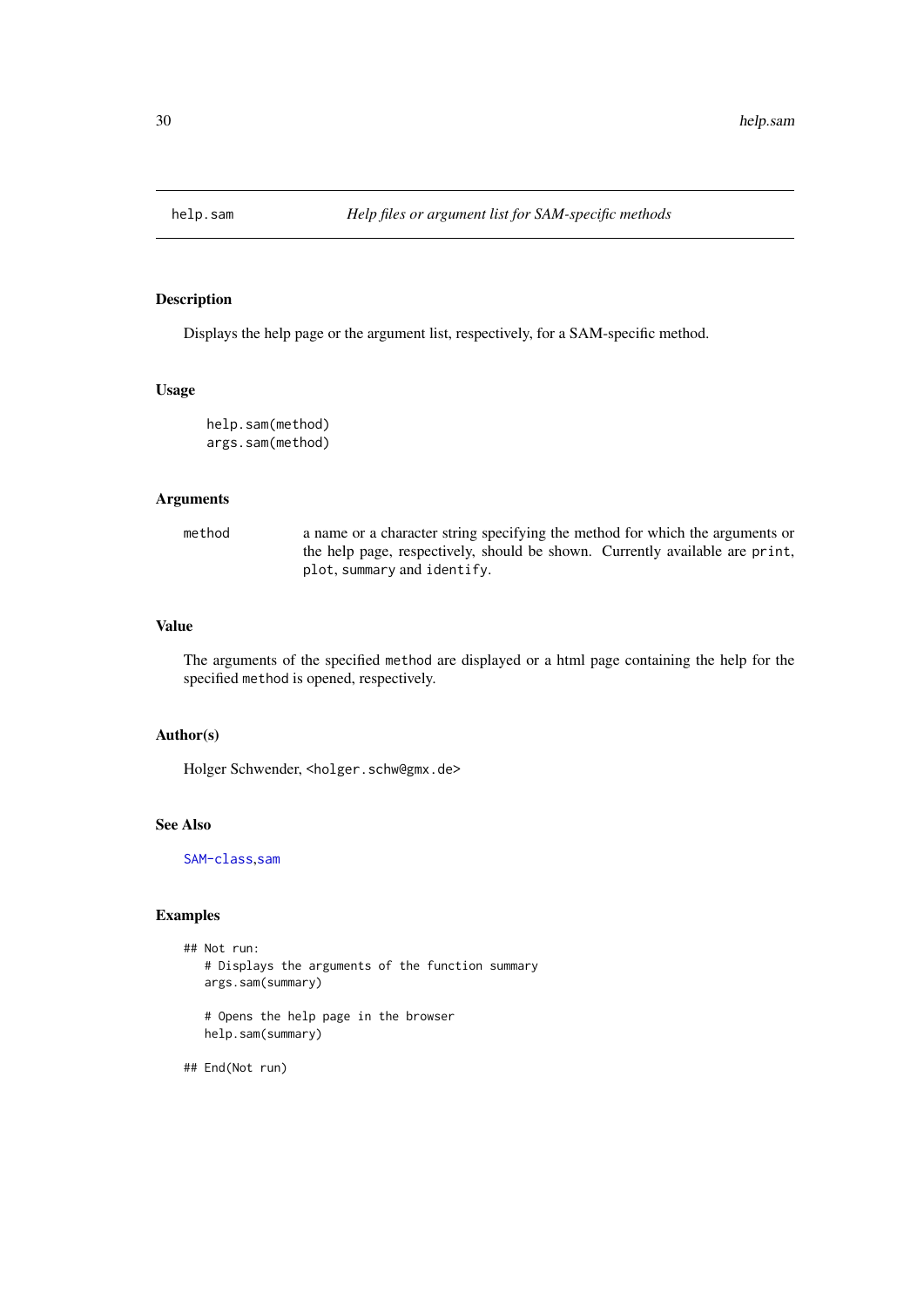<span id="page-30-2"></span><span id="page-30-1"></span><span id="page-30-0"></span>

Transforms the output of an analysis with limma into a SAM or EBAM object, such that a SAM or EBAM analysis, respectively, can be performed using the test statistics provided by limma.

#### Usage

```
limma2sam(fit, coef, moderate = TRUE, sam.contrib = samControl())limma2ebam(fit, coef, moderate = TRUE, delta = 0.9,
   ebam.control = ebamControl())
```
### Arguments

| fit          | an object of class MArrayLM, i.e. \ the output of the functions eBayes and lmFit<br>from the <b>limma</b> package.                                                                                                                                                                      |
|--------------|-----------------------------------------------------------------------------------------------------------------------------------------------------------------------------------------------------------------------------------------------------------------------------------------|
| coef         | column number or name corresponding to the coefficient or contrast of interest.<br>For details, see the argument coef of the function topTable in limma.                                                                                                                                |
| moderate     | should the <b>limma</b> t-statistic be considered? If FALSE, the ordinary t-statistic<br>is used in the trasnsformation to a SAM or EBAM object. If TRUE, it is expected<br>that fit is the output of eBayes. Otherwise, fit can be the result of lmFit or<br>eBayes.                   |
| sam.control  | further arguments for the SAM analysis. See samControl for these arguments,<br>which should only be changed if they are fully understood.                                                                                                                                               |
| delta        | the minimum posterior probability for a gene to be called differentially ex-<br>pressed (or more generally, for a variable to be called significant) in an EBAM<br>analysis. For details, see ebam. Please note that the meaning of delta differs<br>substantially between sam and ebam |
| ebam.control | further arguments for an EBAM analysis. See ebamControl for these argu-<br>ments, which should only be changed if their meaning is fully understood.                                                                                                                                    |

### Value

An object of class SAM or EBAM.

### Author(s)

Holger Schwender, <holger.schwender@udo.edu>

### References

Efron, B., Tibshirani, R., Storey, J.D. and Tusher, V. (2001). Empirical Bayes Analysis of a Microarray Experiment. *JASA*, 96, 1151-1160.

Smyth, G.K. (2004). Linear Models and Empirical Bayes Methods for Assessing Differential Expression in Microarray Experiments. *Statistical Applications in Genetics and Molecular Biology*, 3(1), Article 3.

Tusher, V.G., Tibshirani, R., and Chu, G. (2001). Significance Analysis of Microarrays Applied to the Ionizing Radiation Response. *PNAS*, 98, 5116-5121.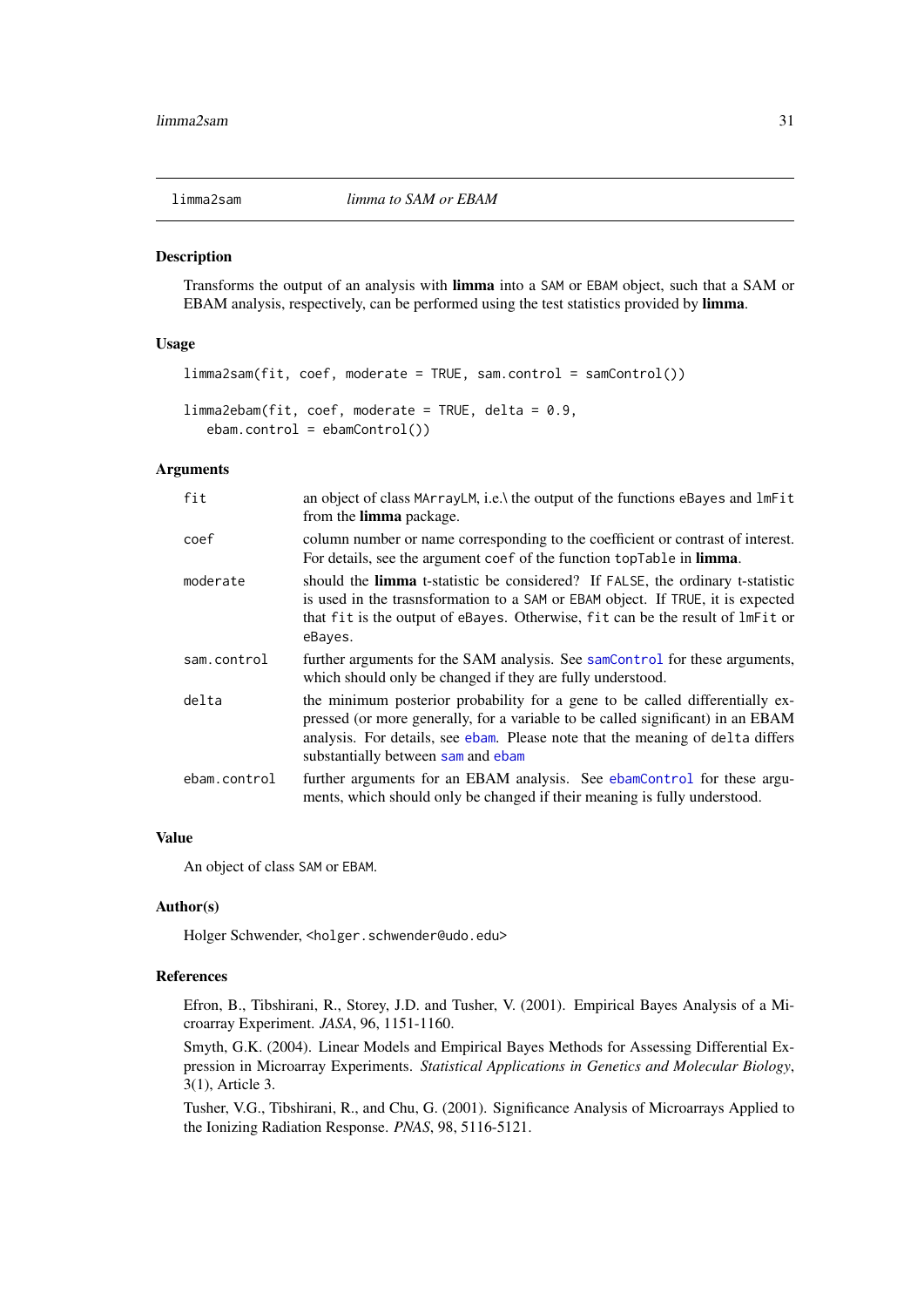<span id="page-31-0"></span>32 link.genes

### See Also

[sam](#page-43-1), [ebam](#page-12-1), [SAM-class](#page-47-1), [EBAM-class](#page-15-1), [samControl](#page-51-1), [ebamControl](#page-17-1)

<span id="page-31-1"></span>link.genes *Links for a list of genes*

### Description

Generates a htmlpage with links to several public repositories for a list of genes.

### Usage

```
link.genes(genenames, filename, entrez = TRUE, refseq = TRUE, symbol = TRUE,
 omim = FALSE, ug = FALSE, fullname = FALSE, which.refseq = "NM",
 chipname = ", cdfname = NULL, refsnp = NULL, max.associated = 2,
 dataframe = NULL, title = NULL, bg.col = "white", text.col = "black",
 link.col = "blue", tableborder = 1, new.window = TRUE, load = TRUE)
```

| genenames    | a character vector containing the names of the interesting genes.                                                                                                                                                                                                                                                                                                                                                                                                                                                                                                         |
|--------------|---------------------------------------------------------------------------------------------------------------------------------------------------------------------------------------------------------------------------------------------------------------------------------------------------------------------------------------------------------------------------------------------------------------------------------------------------------------------------------------------------------------------------------------------------------------------------|
| filename     | a character string naming the file in which the output should be stored. Must<br>have the suffix ".html".                                                                                                                                                                                                                                                                                                                                                                                                                                                                 |
| entrez       | logical indicating if Entrez links should be added to the output.                                                                                                                                                                                                                                                                                                                                                                                                                                                                                                         |
| refseq       | logical indicating if RefSeq links should be added to the output.                                                                                                                                                                                                                                                                                                                                                                                                                                                                                                         |
| symbol       | logical indicating if the gene symbols should be added to the output.                                                                                                                                                                                                                                                                                                                                                                                                                                                                                                     |
| omim         | logical indicating if OMIM links should be added to the output.                                                                                                                                                                                                                                                                                                                                                                                                                                                                                                           |
| ug           | logical indicating if UniGene links should be added to the output.                                                                                                                                                                                                                                                                                                                                                                                                                                                                                                        |
| fullname     | logical indicating whether the full gene names should be added to the output                                                                                                                                                                                                                                                                                                                                                                                                                                                                                              |
| which.refseq | character string or vector naming the first two letters of the RefSeq links that<br>should be displayed in the html file.                                                                                                                                                                                                                                                                                                                                                                                                                                                 |
| chipname     | character string specifying the chip type used in the analysis. Must be specified<br>as in the metadata section of Bioconductor (e.g., "hgu133a" for the Affymetrix<br>HG-U133A chip). Needs not to be specified if cdfname is specified. For Affymetrix<br>SNP chips (starting with the 500k array set), chipname can be specified by the<br>metadata package name, i.e.\ either by "pd. genomewidesnp. 5", by "pd. genomewidesnp. 6",<br>by "pd.mapping250k.nsp", or by "pd.mapping250k.sty", to add links to the<br>Affymetrix webpage of the SNPs to the html output. |
| cdfname      | character string specifying the cdf name of the used chip. Must exactly follow<br>the nomenclatur of the Affymetrix chips (e.g., "HG-U133A" for the Affymetrix<br>HG-U133A chip). If specified, links to the Affymetrix webpage for the interest-<br>ing genes will be added to the output. If SNP chips are considered, chipname<br>instead of cdfname must be specified for obtaining these links.                                                                                                                                                                      |
| refsnp       | either a character vector or a data frame. If the former, refsnp containis the Ref-<br>SNP IDs of the SNPs used in the SAM/EBAM analysis, where names (refsnp)<br>specifies the names of these SNPs, i.e.\ their probe set IDs. If a data frame, then<br>one column of refsnp must contain the RefSNP IDs of the SNPs, and the name                                                                                                                                                                                                                                       |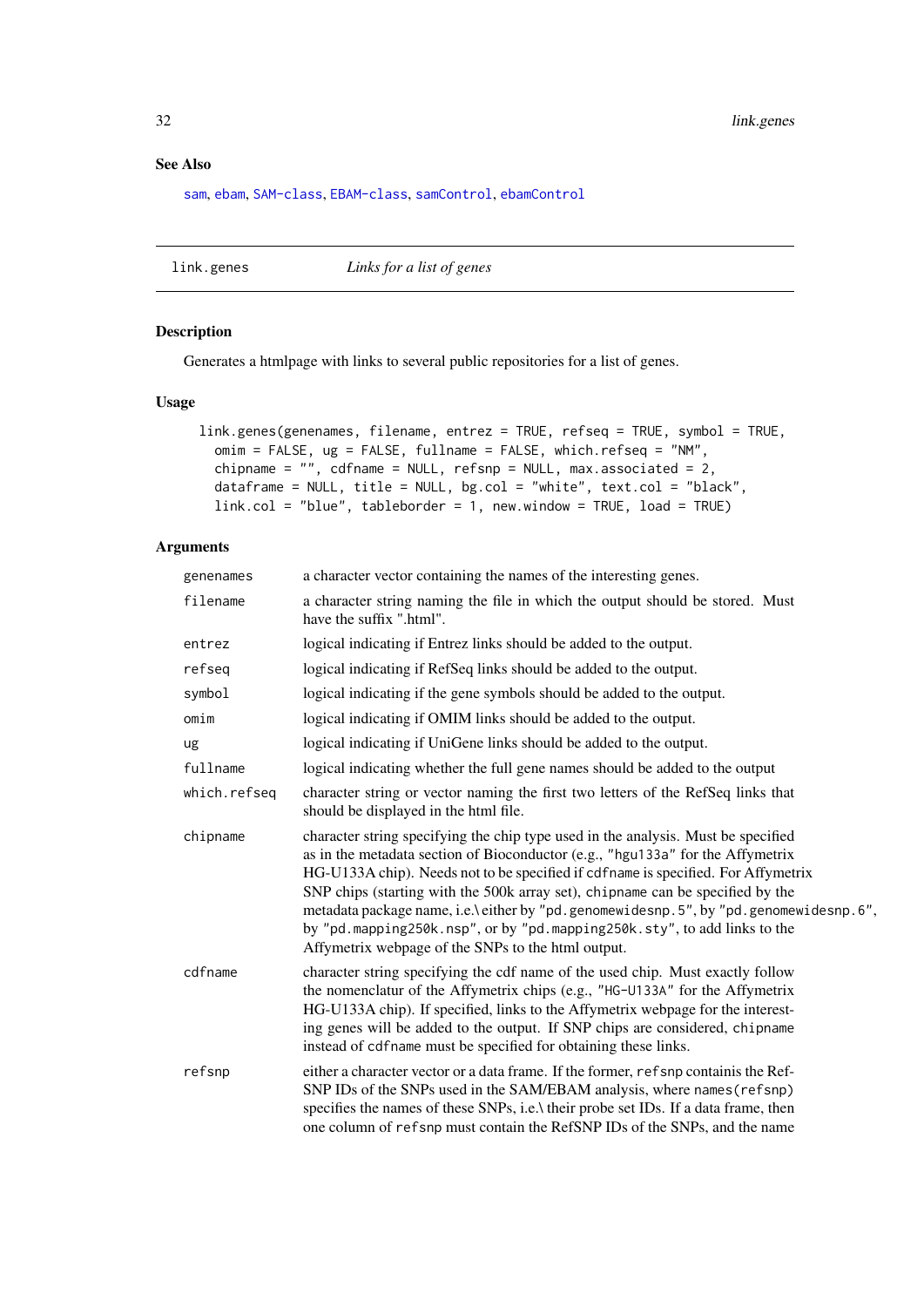<span id="page-32-0"></span>

|             | of this column must be RefSNP. The other columns can contain additional anno-<br>tations such as the chromosome or the physical position of each SNPs. The row<br>names of refsnp must specify the SNPs, i.e.\ must be the probe set IDs of the<br>SNPs. Using buildSNPannotation from the package scrime such a data frame<br>can be generated automatically from the metadata package corresponding to the<br>considered SNP chip. |
|-------------|--------------------------------------------------------------------------------------------------------------------------------------------------------------------------------------------------------------------------------------------------------------------------------------------------------------------------------------------------------------------------------------------------------------------------------------|
|             | max associated integer specifying the maximum number of genes associated with the respec-<br>tive SNP displayed in the html output. If all entries should be shown, set<br>$max. associated = 0$ . This however might result in a very large html output.<br>For details, see shortenGeneDescription in the package scrime.                                                                                                          |
| dataframe   | data frame having one row for each interesting gene, i.e.\ nrow(dataframe)<br>must be equal to length(genenames). The row names of dataframe must be<br>equal to genenames. This matrix contains additional information on the list of<br>genes that should be added to the output. If NULL (default) no information will<br>be added to the link list.                                                                              |
| title       | character string naming the title that should be used in the html page.                                                                                                                                                                                                                                                                                                                                                              |
| bg.col      | specification of the background color of the html page. See ?par for how colors<br>can be specified.                                                                                                                                                                                                                                                                                                                                 |
| text.col    | specification of the color of the text used in the html page. See ?par for how<br>colors can be specified.                                                                                                                                                                                                                                                                                                                           |
| link.col    | specification of the color of the links used in the html file. See ?par for how<br>colors can be specified.                                                                                                                                                                                                                                                                                                                          |
| tableborder | integer specifying the thickness of the border of the table.                                                                                                                                                                                                                                                                                                                                                                         |
| new.window  | logical indicating if the links should be opened in a new window.                                                                                                                                                                                                                                                                                                                                                                    |
| load        | logical value indicating whether to attempt to load the required annotation data<br>package if it is not already loaded. For details, see the man page of lookUp in<br>the package <b>annotate</b> .                                                                                                                                                                                                                                 |

### Author(s)

Holger Schwender, <holger.schw@gmx.de>

### See Also

[SAM-class](#page-47-1), [sam](#page-43-1), [link.siggenes](#page-32-1), [sam2html](#page-53-1)

<span id="page-32-1"></span>link.siggenes *Links for a SAM or an EBAM object*

### Description

Generates a html page with links to several public repositories for a list of genes called differentially expressed when using a specific Delta value in a SAM or an EBAM analysis.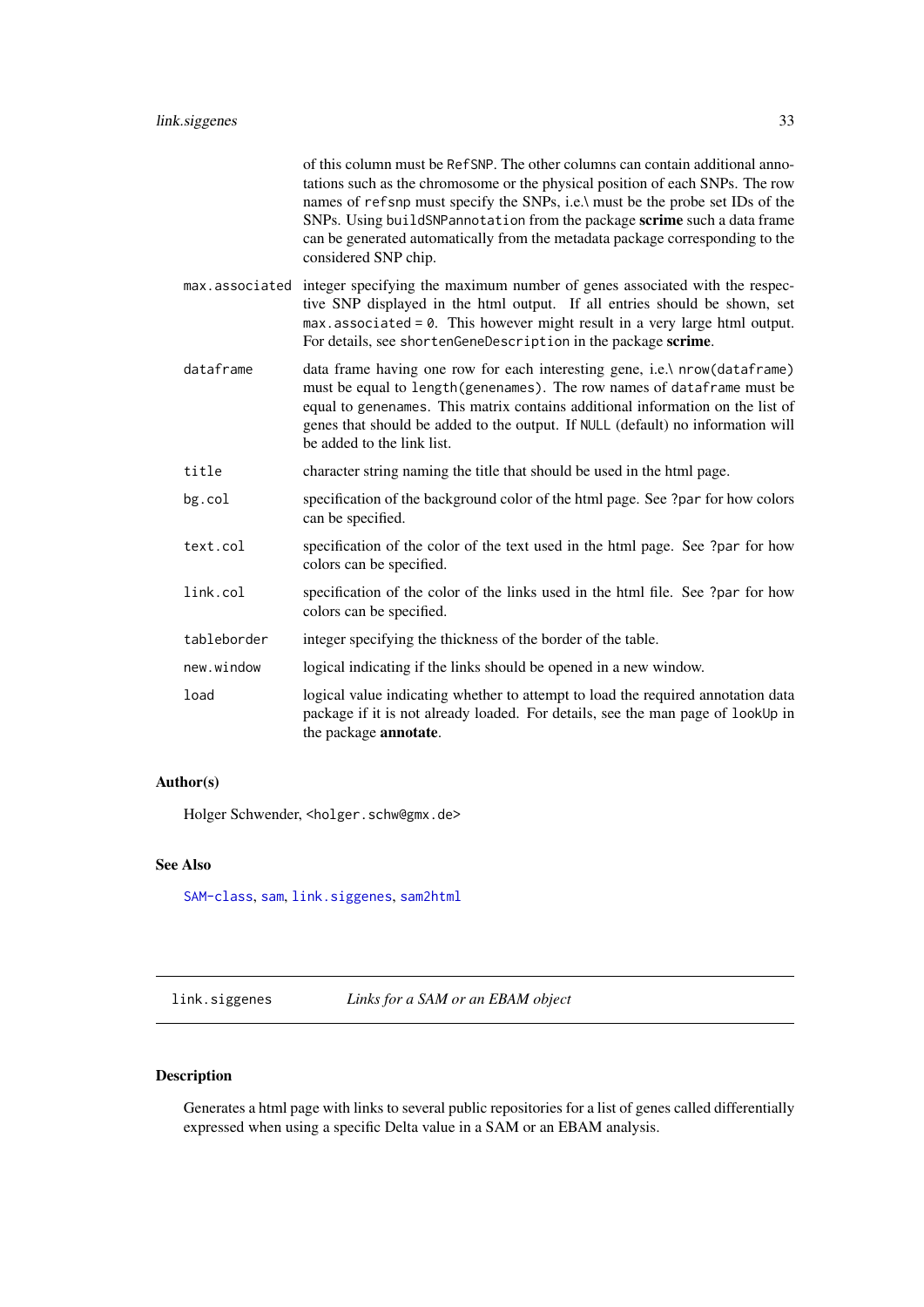### Usage

```
link.siggenes(object, delta, filename, gene.names = NULL, addDataFrame = TRUE,
      entrez = TRUE, refseq = TRUE, symbol = TRUE, omim = FALSE, ug = FALSE,
      fullname = FALSE, which.refseq = "NM", chipname = "", cdfname = NULL,
      refsnp = NULL, max.associated = 2, n.digits = 3, title = NULL,
     bg.col = "white", text.col = "black", link.col = "blue", tableborder = 1,
      new.window = TRUE, load = TRUE)
```

| object       | a SAM or an EBAM object.                                                                                                                                                                                                                                                                                                                                                                                                                                                                                                                                                                                                                                                                                                                                                    |
|--------------|-----------------------------------------------------------------------------------------------------------------------------------------------------------------------------------------------------------------------------------------------------------------------------------------------------------------------------------------------------------------------------------------------------------------------------------------------------------------------------------------------------------------------------------------------------------------------------------------------------------------------------------------------------------------------------------------------------------------------------------------------------------------------------|
| delta        | a numerical value specifying the Delta value.                                                                                                                                                                                                                                                                                                                                                                                                                                                                                                                                                                                                                                                                                                                               |
| filename     | character string naming the file in which the output should be stored. Must have<br>the suffix ".html".                                                                                                                                                                                                                                                                                                                                                                                                                                                                                                                                                                                                                                                                     |
| gene.names   | a character vector of the same length as object@d (or object@z) containing the<br>names of the genes. Must only be specified if it is not specified in object, i.e.<br>if it has not been specified in sam (or ebam).                                                                                                                                                                                                                                                                                                                                                                                                                                                                                                                                                       |
| addDataFrame | logical indicating if gene-specific information on the differentially expressed<br>genes should be added to the output.                                                                                                                                                                                                                                                                                                                                                                                                                                                                                                                                                                                                                                                     |
| entrez       | logical indicating if Entrez links should be added to the output.                                                                                                                                                                                                                                                                                                                                                                                                                                                                                                                                                                                                                                                                                                           |
| refseg       | logical indicating if RefSeq links should be added to the output.                                                                                                                                                                                                                                                                                                                                                                                                                                                                                                                                                                                                                                                                                                           |
| symbol       | logical indicating if the gene symbols should be added to the output.                                                                                                                                                                                                                                                                                                                                                                                                                                                                                                                                                                                                                                                                                                       |
| omim         | logical indicating if OMIM links should be added to the output.                                                                                                                                                                                                                                                                                                                                                                                                                                                                                                                                                                                                                                                                                                             |
| ug           | logical indicating if UniGene links should be added to the output.                                                                                                                                                                                                                                                                                                                                                                                                                                                                                                                                                                                                                                                                                                          |
| fullname     | logical indicating whether the full gene names should be added to the output.                                                                                                                                                                                                                                                                                                                                                                                                                                                                                                                                                                                                                                                                                               |
| which.refseq | character string or vector naming the first two letters of the RefSeq links that<br>should be displayed in the html file.                                                                                                                                                                                                                                                                                                                                                                                                                                                                                                                                                                                                                                                   |
| chipname     | character string specifying the chip type used in the analysis. Must be specified<br>as in the meta-data section of Bioconductor (e.g., "hgu133a" for the Affymetrix<br>HG-U133A chip). Needs not to be specified if cdfname is specified. For Affymetrix<br>SNP chips (starting with the 500k array set), chipname can be specified by the<br>metadata package name, i.e.\ either by "pd.genomewidesnp.5", by "pd.genomewidesnp.6",<br>by "pd.mapping250k.nsp", or by "pd.mapping250k.sty", to add links to the<br>Affymetrix webpage of the SNPs to the html output.                                                                                                                                                                                                      |
| cdfname      | character string specifying the cdf name of the used chip. Must exactly follow<br>the nomenclatur of the Affymetrix chips (e.g., "HG-U133A" for the Affymetrix<br>HG-U133A chip). If specified, links to the Affymetrix webpage for the interest-<br>ing genes will be added to the output. If SNP chips are considered, chipname<br>instead of cdfname must be specified for obtaining these links.                                                                                                                                                                                                                                                                                                                                                                        |
| refsnp       | either a character vector or a data frame. If the former, refsnp containis the Ref-<br>SNP IDs of the SNPs used in the SAM/EBAM analysis, where names (refsnp)<br>specifies the names of these SNPs, i.e.\ their probe set IDs. If a data frame, then<br>one column of refsnp must contain the RefSNP IDs of the SNPs, and the name<br>of this column must be RefSNP. The other columns can contain additional anno-<br>tations such as the chromosome or the physical position of each SNPs. The row<br>names of refsnp must specify the SNPs, i.e.\ must be the probe set IDs of the<br>SNPs. Using buildSNPannotation from the package scrime such a data frame<br>can be generated automatically from the metadata package corresponding to the<br>considered SNP chip. |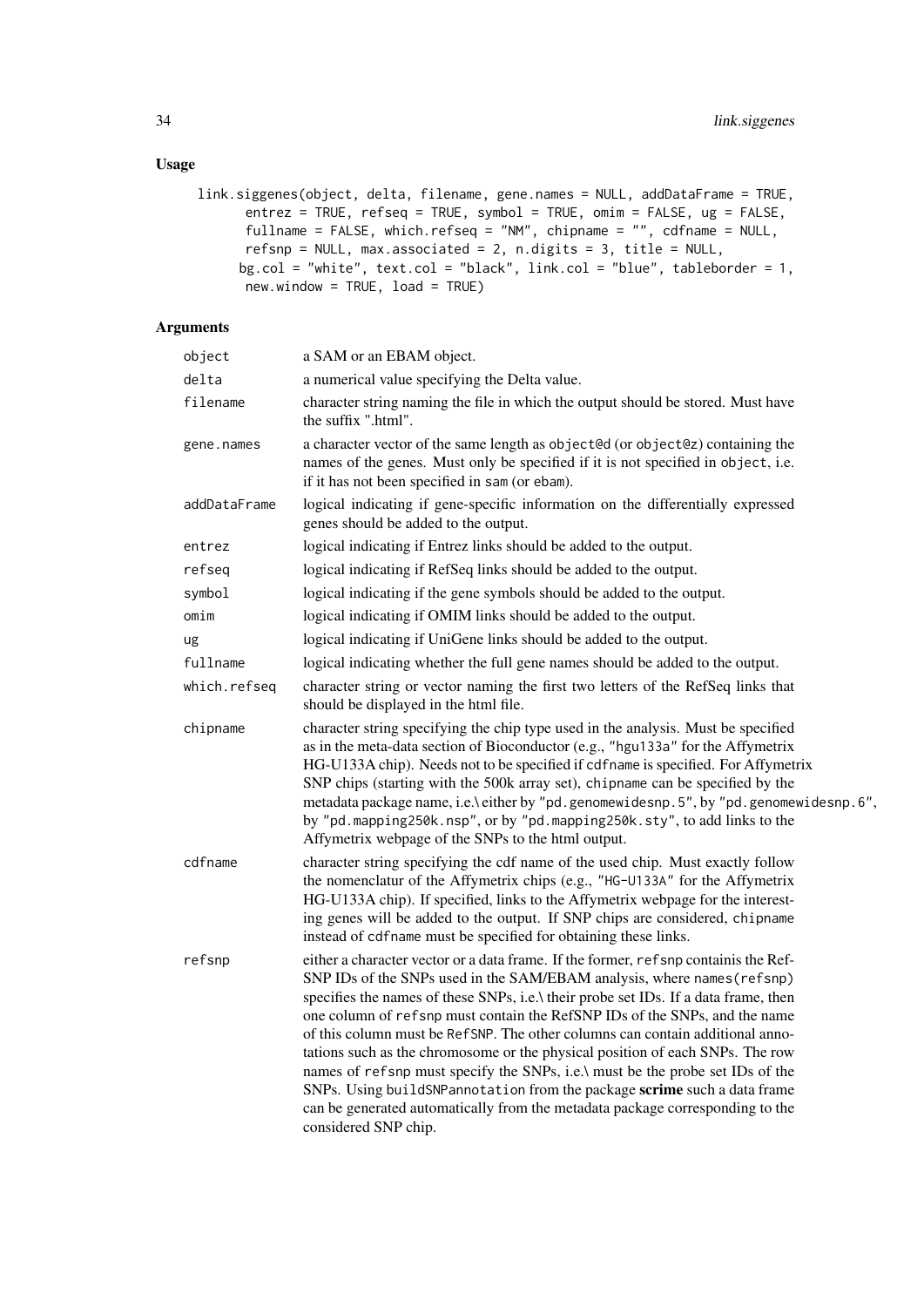### <span id="page-34-0"></span>list.siggenes 35

|             | max associated integer specifying the maximum number of genes associated with the respec-<br>tive SNP displayed in the html output. If all entries should be shown, set<br>$max. associated = 0$ . This however might result in a very large html output.<br>For details, see shortenGeneDescription in the package scrime. |
|-------------|-----------------------------------------------------------------------------------------------------------------------------------------------------------------------------------------------------------------------------------------------------------------------------------------------------------------------------|
| n.digits    | integer specifying the number of decimal places used in the output.                                                                                                                                                                                                                                                         |
| title       | character string naming the title that should be used in the html page.                                                                                                                                                                                                                                                     |
| bg.col      | specification of the background color of the html page. See ?par for how colors<br>can be specified.                                                                                                                                                                                                                        |
| text.col    | specification of the color of the text used in the html page. See ?par for how<br>colors can be specified.                                                                                                                                                                                                                  |
| link.col    | specification of the color of the links used in the html file. See ?par for how<br>colors can be specified.                                                                                                                                                                                                                 |
| tableborder | integer specifying the thickness of the border of the table.                                                                                                                                                                                                                                                                |
| new.window  | logical indicating if the links should be opened in a new window.                                                                                                                                                                                                                                                           |
| load        | logical value indicating whether to attempt to load the required annotation data<br>package if it is not already loaded. For details, see the man page of lookUp in<br>the package <b>annotate</b> .                                                                                                                        |

### Author(s)

Holger Schwender, <holger.schw@gmx.de>

### See Also

[sam](#page-43-1), [ebam](#page-12-1), [link.genes](#page-31-1), [sam2html](#page-53-1), [ebam2html](#page-53-1)

list.siggenes *List of the significant genes*

### Description

Lists the genes called differentially expressed by the SAM or the EBAM analysis for a specified value of the threshold  $\Delta$ .

### Usage

```
list.siggenes(object, delta, file = "", gene.names = NULL, order = TRUE,
text = NULL, append = FALSE)
```

| object | either a SAM- or an EBAM-object.                                                                                                                                                                                                   |
|--------|------------------------------------------------------------------------------------------------------------------------------------------------------------------------------------------------------------------------------------|
| delta  | a numeric value specifying the threshold $\Delta$ in the SAM or EBAM analysis. Note<br>that the meaning of $\Delta$ differs between SAM and EBAM: In SAM, it is a strictly<br>positive value, whereas in EBAM it is a probability. |
| file   | a character string naming a file in which the output is stored. If "", the significant<br>genes will be shown in the console.                                                                                                      |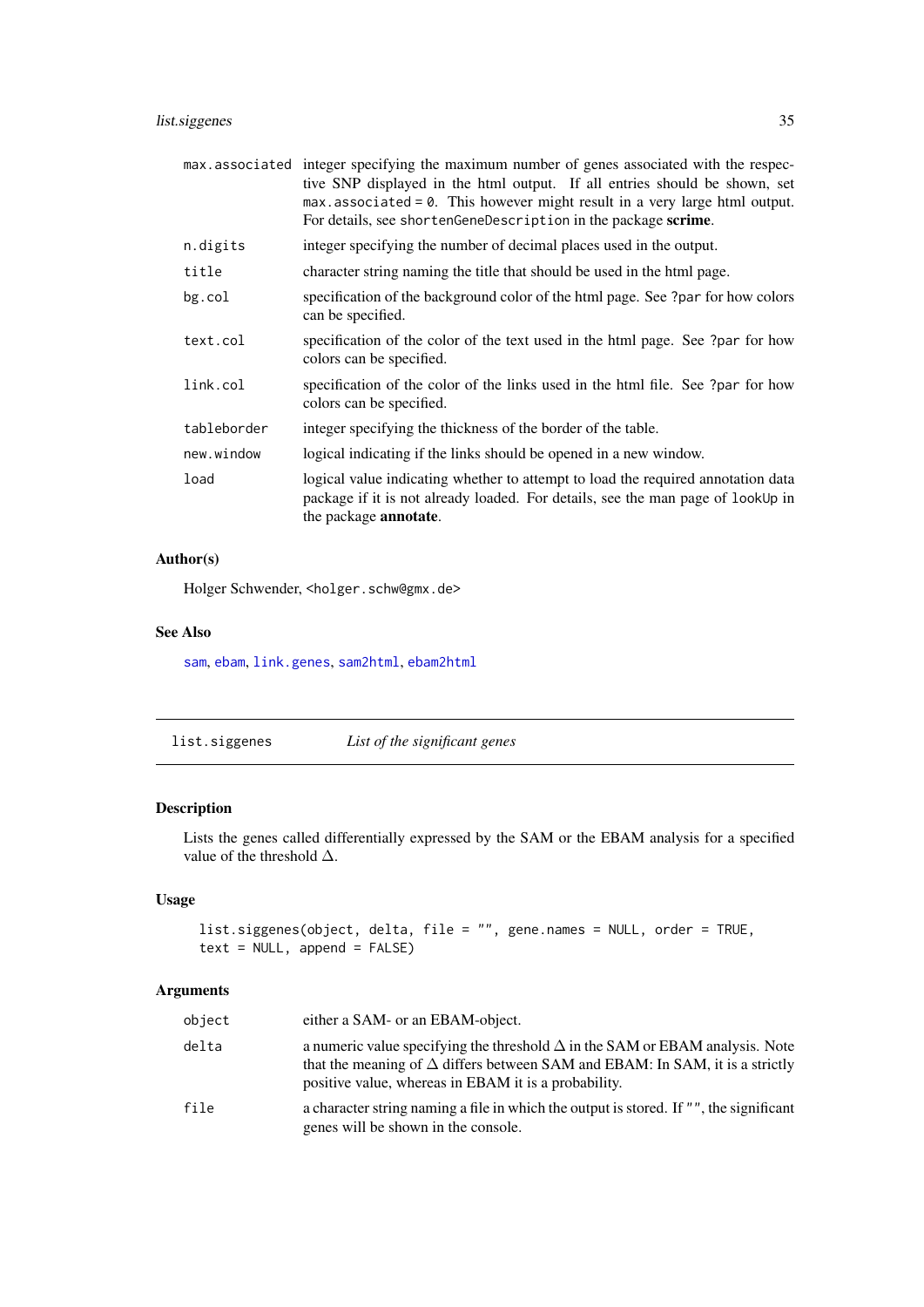<span id="page-35-0"></span>

| gene.names | a character vector containing the names of the genes. Needs only to be specified,<br>if the gene names were not specified in sam or ebam, respectively.                                      |
|------------|----------------------------------------------------------------------------------------------------------------------------------------------------------------------------------------------|
| order      | if TRUE, the gene names will be ordered by their "significance".                                                                                                                             |
| text       | a character string specifying the heading of the gene list. By default, the header<br>specifies the type of analysis and the used value of $\Delta$ . To avoid a header, set<br>$text = "".$ |
| append     | If TRUE, the output will be appended to file. If FALSE, any existing file having<br>the name file will be destroyed.                                                                         |

#### Value

A list of significant genes either shown in the console or stored in a file.

#### Author(s)

Holger Schwender, <holger.schw@gmx.de>

#### See Also

[sam](#page-43-1), [ebam](#page-12-1)

#### Examples

```
## Not run:
  # Load the package multtest and the data of Golub et al. (1999)
  # contained in \pkg{multtest}.
  library(multtest)
  data(golub)
  # Perform a SAM analysis.
  sam.out<-sam(golub, golub.cl, B=100, rand=123)
  # List the genes called significant by SAM using Delta = 3.1.
  list.siggenes(sam.out, 3.1, gene.names=golub.gnames[,2])
## End(Not run)
```
<span id="page-35-1"></span>md.plot *MD Plot*

#### Description

Generates an MD plot for a specified value of Delta.

Contrary to a SAM plot in which the observed values of the test statistic  $D$  are plotted against the expected ones, the difference M between the observed and the expected values are plotted against the observed values in an MD plot.

### Usage

```
md.plot(object, delta, pos.stats = 1, sig.col = 3, xlim = NULL, ylim = NULL,
      main = NULL, xlab = NULL, ylab = NULL, xsym = NULL, ysym = NULL,
      forceDelta = FALSE, includeZero = TRUE, lab = c(10, 10, 7), pch = NULL,
      sig. cex = 1, ...
```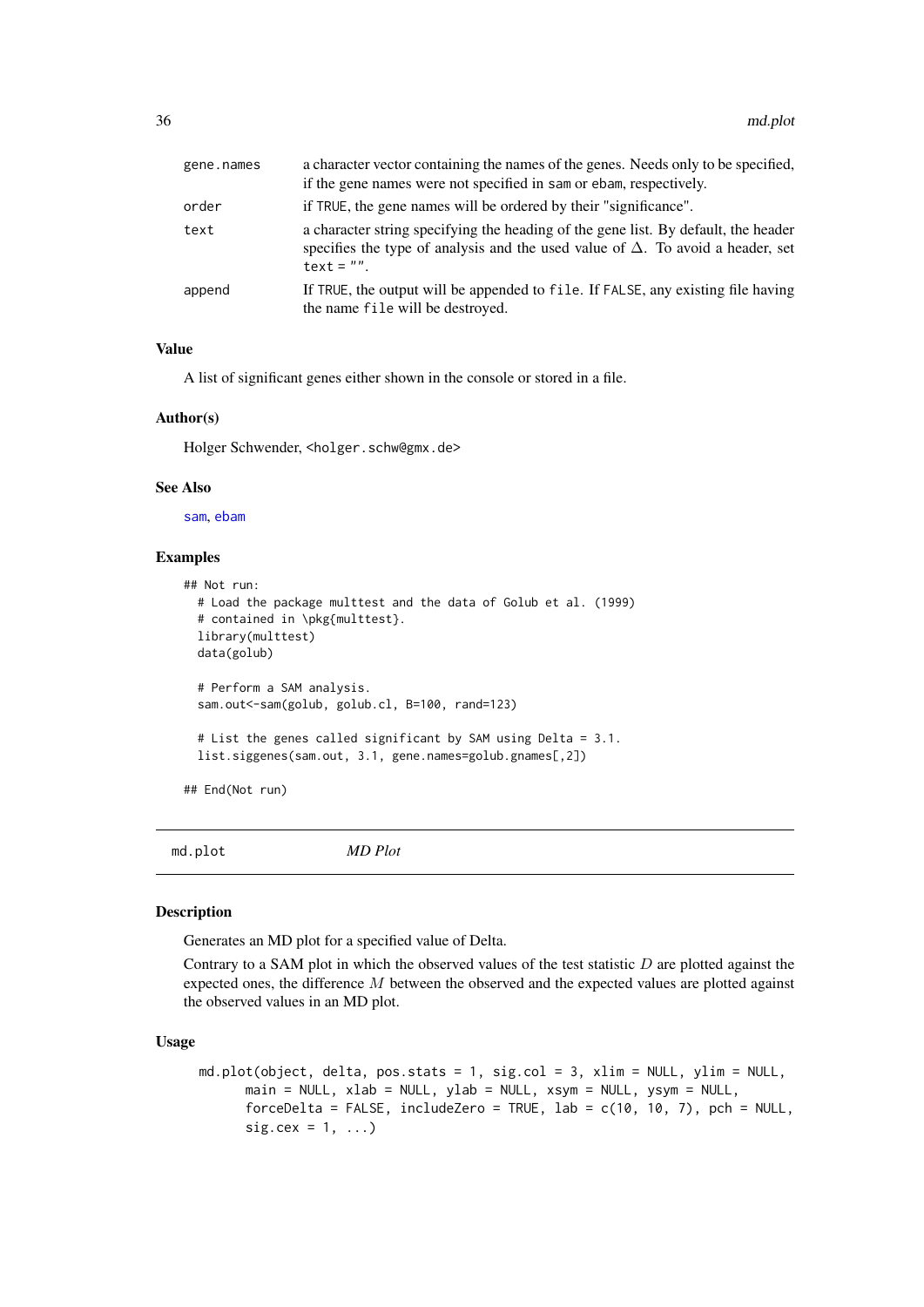#### <span id="page-36-0"></span>md.plot 37

## Arguments

| object      | an object of class SAM.                                                                                                                                                                                                                                                                                                                                                                                                                                                                                                               |
|-------------|---------------------------------------------------------------------------------------------------------------------------------------------------------------------------------------------------------------------------------------------------------------------------------------------------------------------------------------------------------------------------------------------------------------------------------------------------------------------------------------------------------------------------------------|
| delta       | a numeric value specifying the value of $\Delta$ for which the SAM plot should be<br>generated.                                                                                                                                                                                                                                                                                                                                                                                                                                       |
| pos.stats   | an integer between 0 and 2. If $pos. stats = 1$ , general information as the num-<br>ber of significant genes and the estimated FDR for the specified value of delta<br>will be plotted in the upper left corner of the plot. If $pos. stats = 2$ , these<br>information will be plotted in the lower right corner. If pos.stats = 0, no in-<br>formation will be plotted.                                                                                                                                                            |
| sig.col     | a specification of the color of the significant genes. If sig. col has length 1,<br>all the points corresponding to significant genes are marked in the color spec-<br>ified by sig.col. If length(sig.col) == 2, the down-regulated genes, i.e.<br>the genes with negative expression score $d$ , are marked in the color specified<br>by sig. col[1], and the up-regulated genes, i.e. the genes with positive $d$ , are<br>marked in the color specified by sig.col[2]. For a description of how colors<br>are specified, see par. |
| xlim        | a numeric vector of length 2 specifying the x limits (minimum and maximum)<br>of the plot.                                                                                                                                                                                                                                                                                                                                                                                                                                            |
| ylim        | a numeric vector of length 2 specifying the y limits of the plot.                                                                                                                                                                                                                                                                                                                                                                                                                                                                     |
| main        | a character string naming the main title of the plot.                                                                                                                                                                                                                                                                                                                                                                                                                                                                                 |
| xlab        | a character string naming the label of the x axis.                                                                                                                                                                                                                                                                                                                                                                                                                                                                                    |
| ylab        | a character string naming the label of the y axis.                                                                                                                                                                                                                                                                                                                                                                                                                                                                                    |
| xsym        | should the range of the plotted x-axis be symmetric about the origin? Ignored<br>if xlim is specified. If NULL, xsym will be set to TRUE, if some of the observed<br>values of the test statistic are negative. Otherwise, xsym will be set to FALSE.                                                                                                                                                                                                                                                                                 |
| ysym        | should the range of the plotted y-axis be symmetric about the origin? Ignored<br>if ylim is specified. If NULL, ysym will be set to TRUE, if some of the observed<br>values of the test statistic are negative. Otherwise, ysym will be set to FALSE.                                                                                                                                                                                                                                                                                 |
| forceDelta  | should the two horizontal lines at delta and -delta be within the plot region,<br>no matter whether they are out of the range of the observed $d$ values? Ignored if<br>ylim is specified.                                                                                                                                                                                                                                                                                                                                            |
| includeZero | should $D = 0$ and $M = 0$ be included in the plot, although all observed values<br>of $D$ (or $M$ ) are larger than zero?                                                                                                                                                                                                                                                                                                                                                                                                            |
| lab         | a numeric vector of length 3 specifying the approximate number of tickmarks<br>on the x axis and on the y axis and the label size.                                                                                                                                                                                                                                                                                                                                                                                                    |
| pch         | either an integer specifying a symbol or a single character to be used as the<br>default in plotting points. For a description of how pch can be specified, see<br>par.                                                                                                                                                                                                                                                                                                                                                               |
| sig.cex     | a numerical value giving the amount by which the symbols of the significant<br>genes should be scaled relative to the default.                                                                                                                                                                                                                                                                                                                                                                                                        |
|             | further graphical parameters. See plot.default and par.                                                                                                                                                                                                                                                                                                                                                                                                                                                                               |

### Value

A MD plot.

### Author(s)

Holger Schwender, <holger.schw@gmx.de>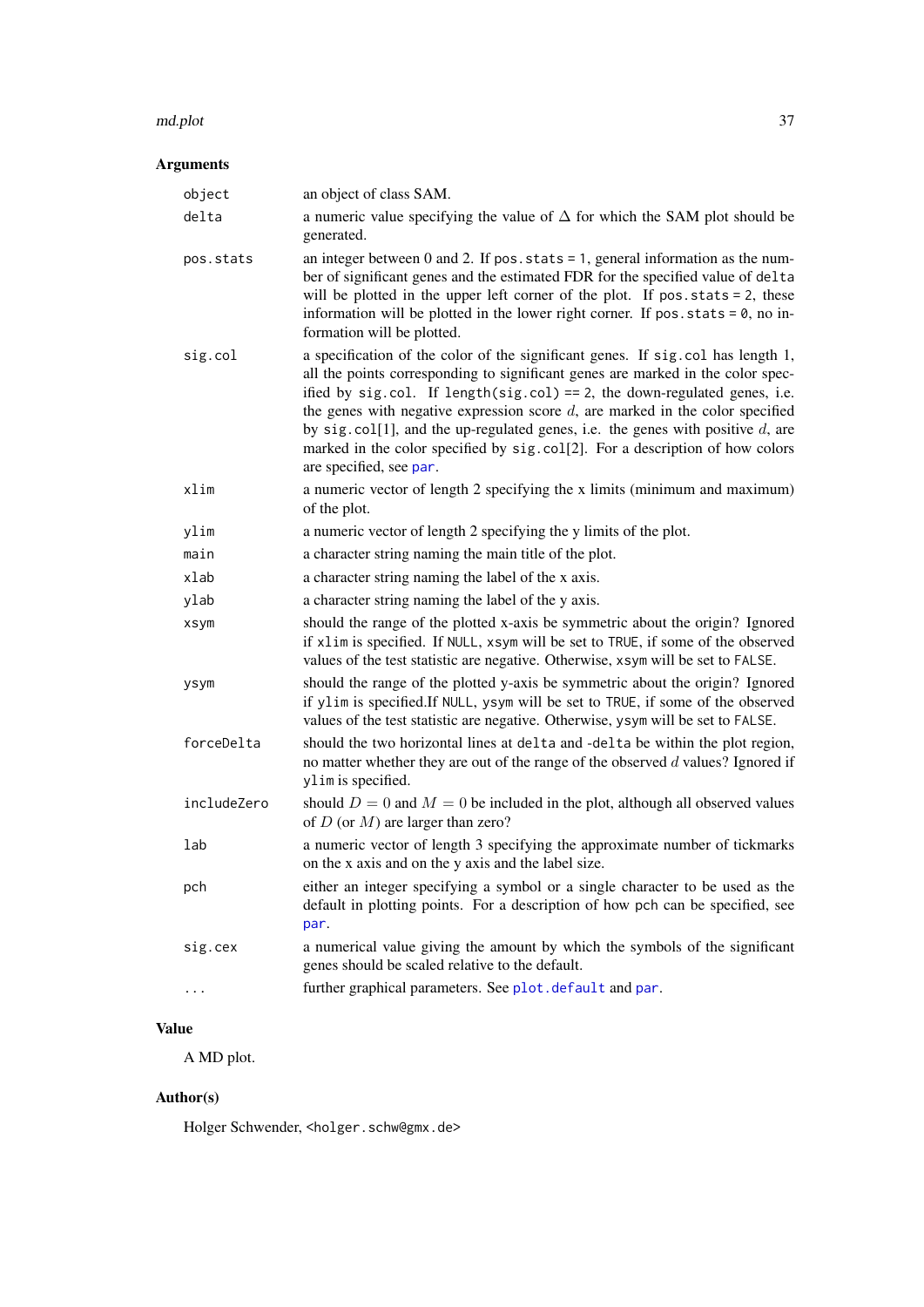### See Also

[sam](#page-43-1), [sam.plot2](#page-49-1)

#### Examples

```
## Not run:
  # Load the package multtest and the data of Golub et al. (1999)
  # contained in multtest.
  library(multtest)
  data(golub)
  # Perform a SAM analysis for the two class unpaired case assuming
  # unequal variances.
  sam.out <- sam(golub, golub.cl, B=100, rand=123)
  # Generate a SAM plot for Delta = 2
  plot(sam.out, 2)
  # As an alternative, the MD plot can be generated.
  md.plot(sam.out, 2)
## End(Not run)
```
nclass.wand *Number of cells in a histogram*

### Description

Computes the number of cells in a histogram using the method of Wand (1994).

#### Usage

 $nclass.wand(x, level = 1)$ 

#### Arguments

| $\mathsf{X}$ | numeric vector of observations.                                                     |
|--------------|-------------------------------------------------------------------------------------|
| level        | integer specifying the number of levels of functional estimation used in the esti-  |
|              | mation. For details, see the help page of dpih from the package <b>KernSmooth</b> . |

### Details

nclass.wand calls dpih, and then computes the number of cells corresponding to the optimal bin width returned by dpih.

#### Value

A numeric value specifying the number of cells for the histogram of x.

#### References

Wand, M.P. (1997). Data-based choice of histogram bin width. *American Statistician*, 51, 59–64.

<span id="page-37-0"></span>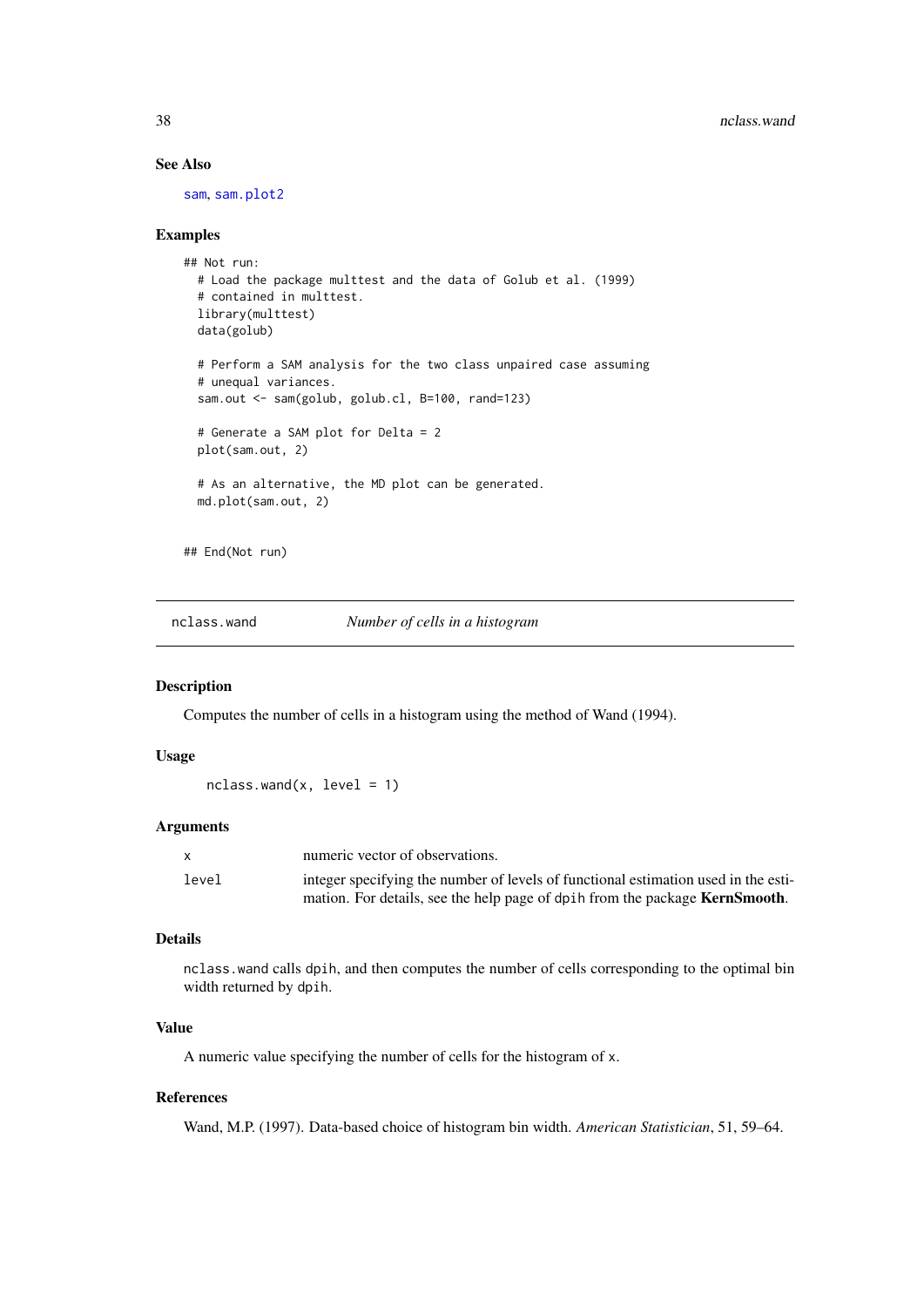#### <span id="page-38-0"></span>pi0.est 39

#### See Also

[denspr](#page-10-1)

### <span id="page-38-1"></span>pi0.est *Estimation of the prior probability*

### Description

Estimates the prior probability that a gene is not differentially expressed by the natural cubic splines based method of Storey and Tibshirani (2003).

#### Usage

```
pi0.est(p, lambda = seq(0, 0.95, 0.05), ncs.value = "max",ncs.weights = NULL)
```
#### Arguments

| p           | a numeric vector containing the p-values of the genes.                                                                                          |
|-------------|-------------------------------------------------------------------------------------------------------------------------------------------------|
| lambda      | a numeric vector or value specifying the $\lambda$ values used in the estimation of the<br>prior probability.                                   |
| ncs.value   | a character string. Only used if lambda is a vector. Either "max" or "paper".<br>For details, see Details.                                      |
| ncs.weights | a numerical vector of the same length as lambda containing the weights used in<br>the natural cubic spline fit. By default no weights are used. |

### Details

For each value of lambda,  $\pi_0(\lambda)$  is computed by the number of p-values p larger than  $\lambda$  divided by  $(1 - \lambda)/m$ , where m is the length of p.

If lambda is a value,  $\pi_0(\lambda)$  is the estimate for the prior probabiltity  $\pi_0$  that a gene is not differentially expressed.

If lambda is a vector, a natural cubic spline  $h$  with 3 degrees of freedom is fitted through the data points  $(\lambda, \pi_0(\lambda))$ , where each point is weighed by ncs.weights.  $\pi_0$  is estimated by  $h(v)$ , where  $v = \max\{\lambda\}$  if ncs.value="max", and  $v = 1$  if ncs.value="paper".

### Value

| p0         | the estimate of the prior probability that a gene is not differentially expressed. |
|------------|------------------------------------------------------------------------------------|
| spline.out | the output of smooth, spline used in this function.                                |

#### Author(s)

Holger Schwender, <holger.schw@gmx.de>

#### References

Storey, J.D., and Tibshirani, R. (2003). Statistical Significance for Genome-wide Studies. *PNAS*, 100, 9440-9445.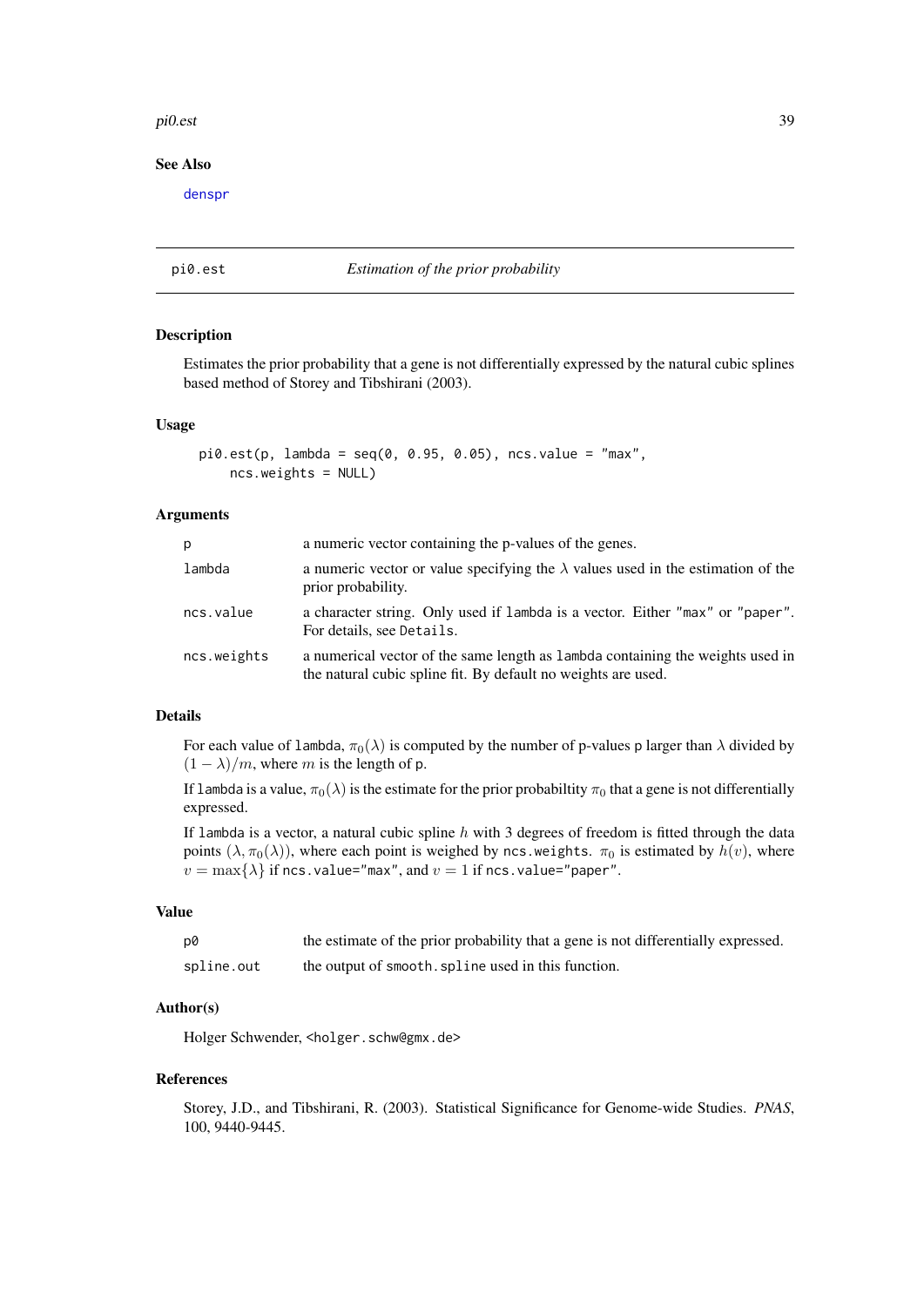### See Also

[SAM-class](#page-47-1),[sam](#page-43-1),[qvalue.cal](#page-41-1)

### Examples

```
## Not run:
 # Load the package multtest and the data of Golub et al. (1999)
  # contained in multtest.
  library(multtest)
 data(golub)
  # Perform a SAM analysis.
  sam.out<-sam(golub, golub.cl, B=100, rand=123)
  # Estimate the prior probability that a gene is not significant
 pi0.est(sam.out@p.value)
## End(Not run)
```
<span id="page-39-1"></span>plotArguments *Plot Arguments*

### Description

Utility function for generating a plot of a SAM or an EBAM object in an html output.

### Usage

```
plotArguments(pos.stats = NULL, sig.col = 3, xlim = NULL, ylim = NULL,
      main = NULL, xlab = NULL, ylab = NULL, pty = "s", lab = c(10, 10, 7),
      pch = NULL, sig.cex = 1, stats.cex = 0.8, y.intersp = 1.3)
```

| pos.stats | an integer between 0 and 2 for a SAM plot, and between 0 and 4 for an EBAM<br>plot. See help.sam(plot) or help.ebam(plot), respectively, for how pos.stats<br>can be specified, and for its default.                                                                                                                                                                                                                                                                                                                                                             |
|-----------|------------------------------------------------------------------------------------------------------------------------------------------------------------------------------------------------------------------------------------------------------------------------------------------------------------------------------------------------------------------------------------------------------------------------------------------------------------------------------------------------------------------------------------------------------------------|
| sig.col   | a specification of the color of the significant genes. If sig. col has length 1, all<br>the points corresponding to significant genes are marked in the color specified by<br>sig.col. Only for a SAM plot: If length(sig.col) == 2, the down-regulated<br>genes, i.e. the genes with negative expression score $d$ , are marked in the color<br>specified by sig. col[1], and the up-regulated genes, i.e. the genes with positive<br>d, are marked in the color specified by sig. $\text{col}[2]$ . For a description of how<br>colors are specified, see par. |
| xlim      | a numeric vector of length 2 specifying the x limits (minimum and maximum)<br>of the plot.                                                                                                                                                                                                                                                                                                                                                                                                                                                                       |
| ylim      | a numeric vector of length 2 specifying the y limits of the plot.                                                                                                                                                                                                                                                                                                                                                                                                                                                                                                |
| main      | a character string naming the main title of the plot.                                                                                                                                                                                                                                                                                                                                                                                                                                                                                                            |
| xlab      | a character string naming the label of the x axis.                                                                                                                                                                                                                                                                                                                                                                                                                                                                                                               |
| ylab      | a character string naming the label of the y axis.                                                                                                                                                                                                                                                                                                                                                                                                                                                                                                               |

<span id="page-39-0"></span>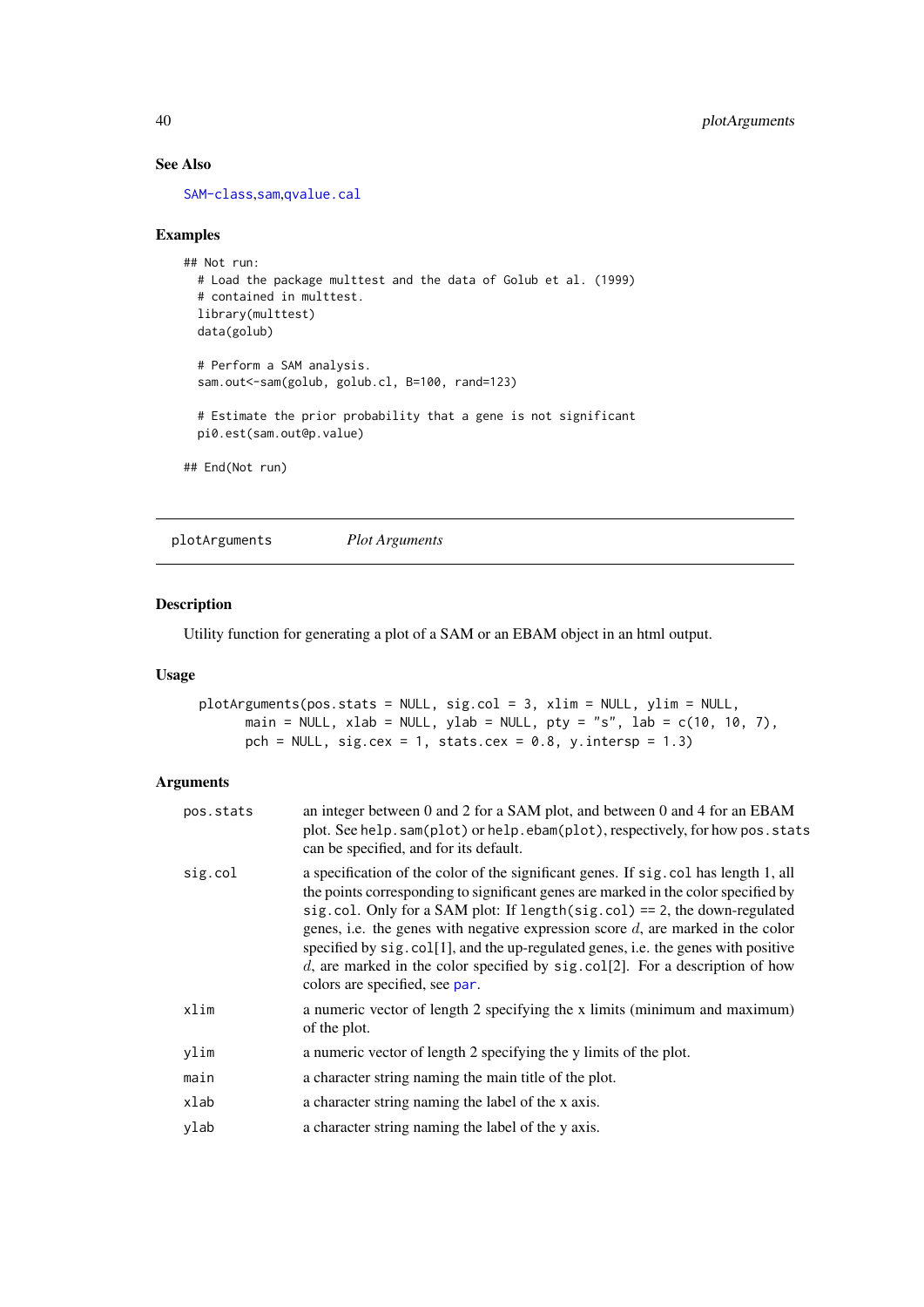<span id="page-40-0"></span>

| pty       | a character specifying the type of plot region to be used. "s" (default for a SAM<br>plot) generates a square plotting region, and "m" (default for an EBAM plot) the<br>maximal plotting region. |
|-----------|---------------------------------------------------------------------------------------------------------------------------------------------------------------------------------------------------|
| lab       | a numeric vector of length 3 specifying the approximate number of tickmarks<br>on the x axis and on the y axis and the label size.                                                                |
| pch       | either an integer specifying a symbol or a single character to be used as the<br>default in plotting points. For a description of how pch can be specified, see<br>par.                           |
| sig.cex   | a numerical value giving the amount by which the symbols of the significant<br>genes should be scaled relative to the default.                                                                    |
| stats.cex | the size of the statistics printed in the plot relative to the default size. Only<br>available for an EBAM plot.                                                                                  |
| y.intersp | a numeric value specifying the space between the rows in which the statistics<br>are plotted. Only available for an EBAM plot.                                                                    |

#### Value

A list required by sam2html or ebam2html if addPlot = TRUE.

### Author(s)

Holger Schwender, <holger.schw@gmx.de>

### See Also

[sam2html](#page-53-1),[ebam2html](#page-53-1)

<span id="page-40-1"></span>plotFindArguments *Plot Arguments*

### Description

Utility function for generating a plot of the posterior probabilities in an html file when searching for the optimal value of the fudge factor in an EBAM analysis.

### Usage

```
plotFindArguments(onlyTab = FALSE, logit = TRUE, pos.legend = NULL,
      legend.cex = 0.8, col = NULL, main = NULL, xlab = NULL, ylab = NULL,
      only.a0 = FALSE, lty = 1, lwd = 1, y.intersp = 1.1)
```

| onlyTab    | if TRUE, then this plot is not generated and only the table of the number of dif-<br>ferentially expressed genes and the estimated FDR for the different values of the |
|------------|------------------------------------------------------------------------------------------------------------------------------------------------------------------------|
| logit      | fudge factor is shown.<br>should the posterior probabilities be logit-transformed before they are plotted?                                                             |
| pos.legend | an integer between 0 and 4. See help. $finda0(plot)$ for how pos. legend can<br>be specified, and for its default.                                                     |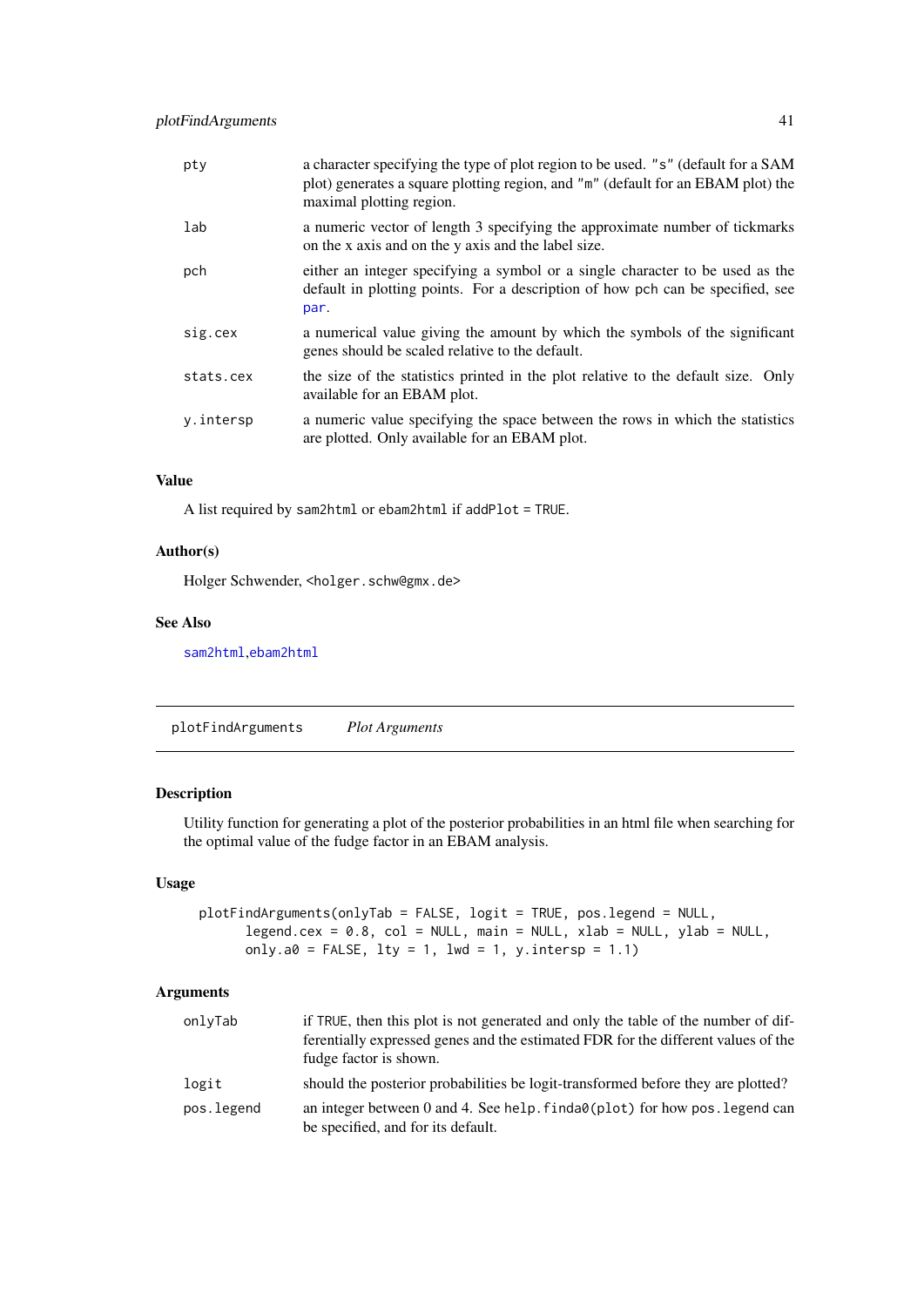<span id="page-41-0"></span>

| legend.cex | the size of the text in the legend relative to the default size                                                                                                            |
|------------|----------------------------------------------------------------------------------------------------------------------------------------------------------------------------|
| col        | a vector specifying the colors of the lines for the different values of the fudge<br>factor. For a description of how colors can be specified, see par.                    |
| main       | a character string naming the main title of the plot.                                                                                                                      |
| xlab       | a character string naming the label of the x axis.                                                                                                                         |
| ylab       | a character string naming the label of the y axis.                                                                                                                         |
| only.a0    | if TRUE, only the values of $a_0$ are shown in the legend. If FALSE, both the values<br>of $a_0$ and the corresponding number of differentially expressed genes are shown. |
| $1$ ty     | a value or vector specifying the line type of the curves. For details, see par.                                                                                            |
| lwd        | a numeric value specifying the width of the plotted lines. For details, see par.                                                                                           |
| y.intersp  | a numeric value specifying the space between the rows of the legend.                                                                                                       |

#### Value

A list required by ebam2html if findA0 is specified.

### Author(s)

Holger Schwender, <holger.schw@gmx.de>

### See Also

[ebam2html](#page-53-1)

<span id="page-41-1"></span>qvalue.cal *Computation of the q-value*

### Description

Computes the q-values of a given set of p-values.

### Usage

```
qvalue.cal(p, p\theta, version = 1)
```
### Arguments

| p       | a numeric vector containing the p-values.                                                                                                                             |
|---------|-----------------------------------------------------------------------------------------------------------------------------------------------------------------------|
| p0      | a numeric value specifying the prior probability that a gene is not differentially<br>expressed.                                                                      |
| version | If version=2, the original version of the q-value, i.e. $min\{pFDR\}$ , will be com-<br>puted. if version=1, min{FDR} will be used in the computation of the q-value. |

### Details

Using version = 1 in qvalue.cal corresponds to setting robust = FALSE in the function qvalue of John Storey's R package qvalue, while version = 2 corresponds to robust = TRUE.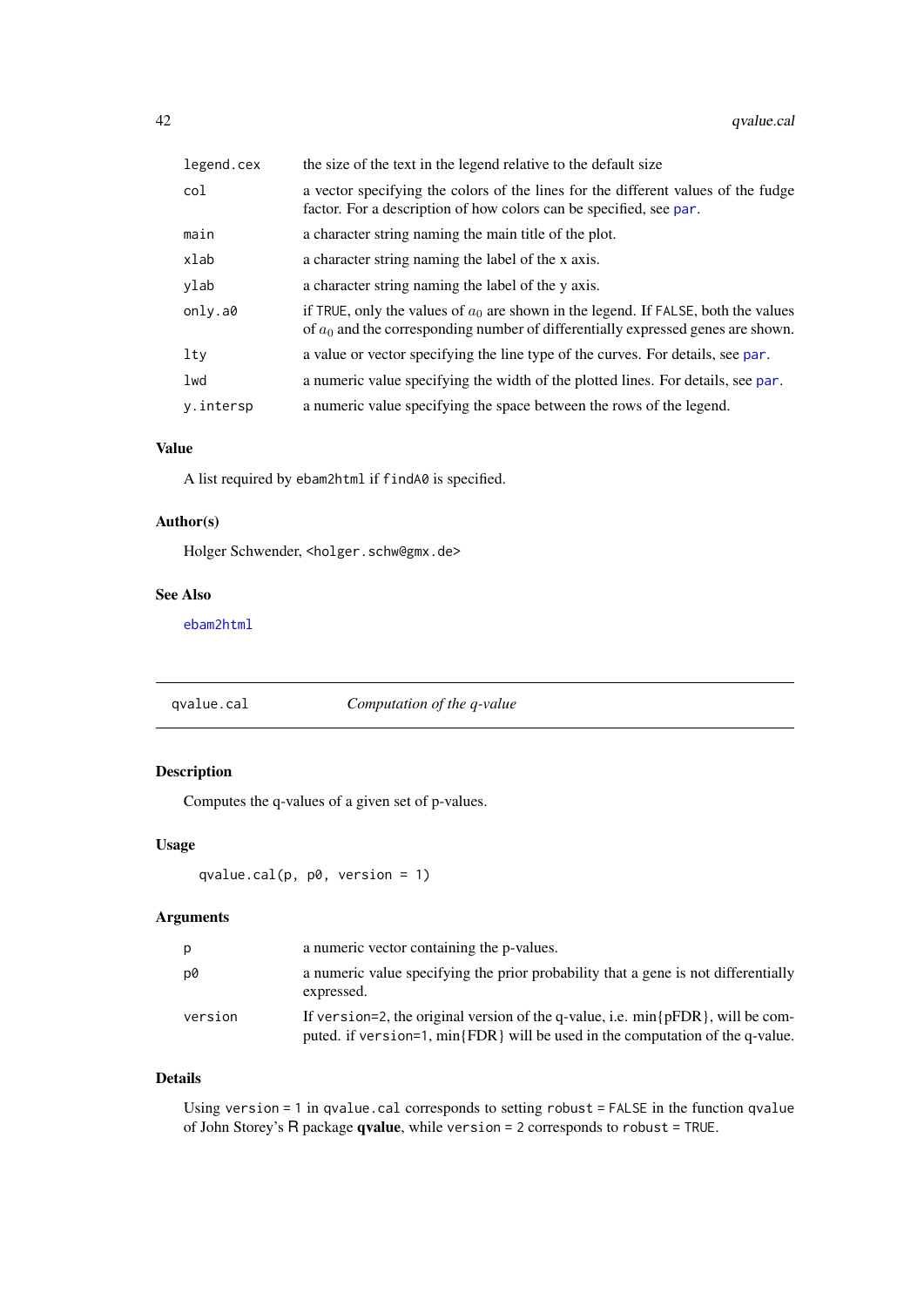#### <span id="page-42-0"></span>rowWilcoxon 43

### Value

A vector of the same length as p containing the q-values corresponding to the p-values in p.

#### Author(s)

Holger Schwender, <holger.schw@gmx.de>

### References

Storey, J.D. (2003). The positive False Discovery Rate: A Bayesian Interpretation and the q-value. *Annals of Statistics*, 31, 2013-2035.

Storey, J.D., and Tibshirani, R. (2003). Statistical Significance for Genome-wide Studies. *PNAS*, 100, 9440-9445.

### See Also

[pi0.est](#page-38-1),[SAM-class](#page-47-1),[sam](#page-43-1)

#### Examples

```
## Not run:
  # Load the package multtest and the data of Golub et al. (1999)
  # contained in multtest.
  library(multtest)
  data(golub)
  # Perform a SAM analysis.
  sam.out<-sam(golub, golub.cl, B=100, rand=123)
  # Estimate the prior probability that a gene is not significant.
  pi0 <- pi0.est(sam.out@p.value)$p0
  # Compute the q-values of the genes.
  q.value <- qvalue.cal(sam.out@p.value, pi0)
## End(Not run)
```
<span id="page-42-1"></span>

rowWilcoxon *Rowwise Wilcoxon Rank Sum Statistics*

### Description

Computes either the Wilcoxon Rank Sum or Signed Rank Statistics for all rows of a matrix simultaneously.

### Usage

```
rowWilcoxon(X, cl, rand = NA)
```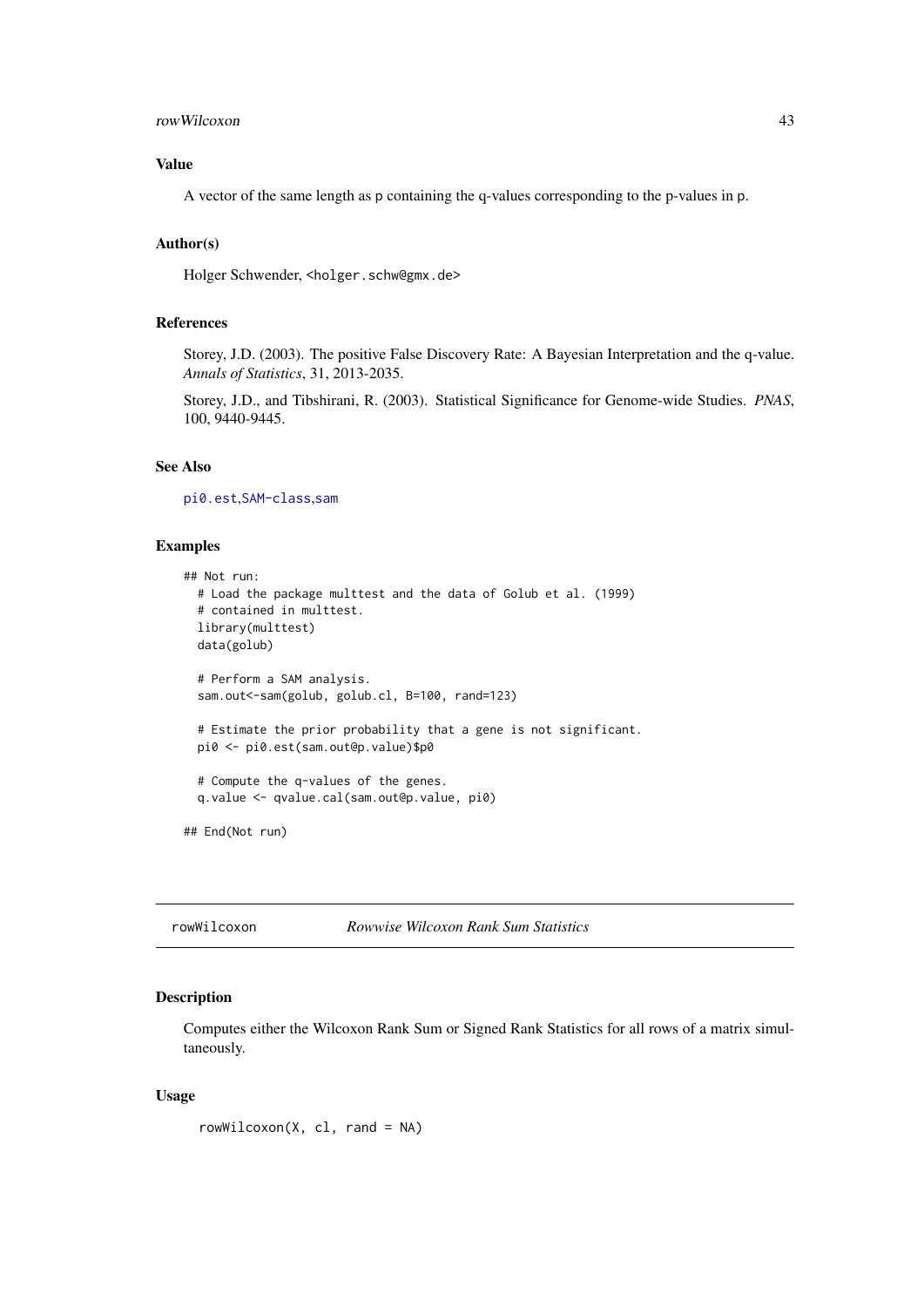#### <span id="page-43-0"></span>Arguments

| $\times$ | a matrix in which each row corresponds to a variable, and each column to an<br>observation/sample.                                                                                                                                                                 |
|----------|--------------------------------------------------------------------------------------------------------------------------------------------------------------------------------------------------------------------------------------------------------------------|
| c1       | a numeric vector consisting of ones and zeros. The length of c1 must be equal<br>to the number of observations. If c1 consists of zeros and ones, Wilcoxon Rank<br>Sums are computed. If c1 contains only ones, Wilcoxon Signed Rank Statistics<br>are calculated. |
| rand     | Sets the random number generator into a reproducible state. Ignored if Wilcoxon<br>rank sums are computed, or X contains no zeros.                                                                                                                                 |

### Details

If there are ties, then the ranks of the observations belonging to the same group of tied observations will be set to the maximum rank available for the corresponding group.

#### Value

A numeric vector containing Wilcoxon rank statistics for each row of X.

#### Author(s)

Holger Schwender, <holger.schw@gmx.de>

### See Also

[wilc.stat](#page-63-1),[wilc.ebam](#page-62-1)

<span id="page-43-1"></span>

sam *Significance Analysis of Microarray*

#### Description

Performs a Significance Analysis of Microarrays (SAM). It is possible to perform one and two class analyses using either a modified t-statistic or a (standardized) Wilcoxon rank statistic, and a multiclass analysis using a modified F-statistic. Moreover, this function provides a SAM procedure for categorical data such as SNP data and the possibility to employ an user-written score function.

#### Usage

```
sam(data, cl, method = d.stat, control=samControl(),
   gene.names = dimnames(data)[1]], ...)
```
#### Arguments

data a matrix, a data frame, or an ExpressionSet object. Each row of data (or exprs(data), respectively) must correspond to a variable (e.g., a gene), and each column to a sample (i.e.\ an observation). Can also be a list (if method = chisq.stat or method = trend.stat). For details on how to specify data in this case, see [chisq.stat](#page-4-1).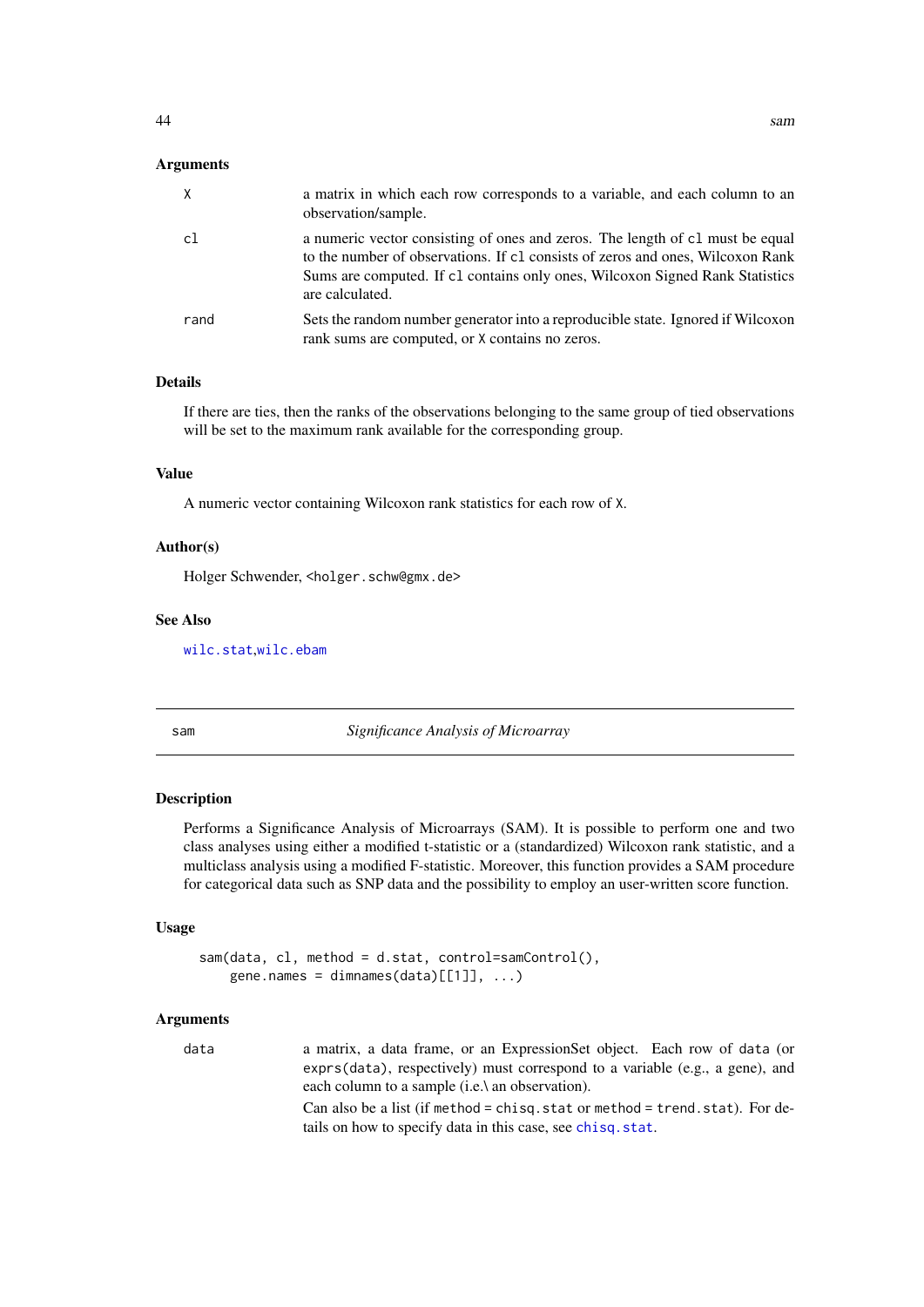<span id="page-44-0"></span>

| cl         | a vector of length ncol(data) containing the class labels of the samples. In<br>the two class paired case, c1 can also be a matrix with nco1(data) rows and 2<br>columns. If data is an ExpressionSet object, c1 can also be a character string<br>naming the column of pData(data) that contains the class labels of the samples.<br>If data is a list, c1 needs not to be specified.                                                                                                                                                                                                                                |
|------------|-----------------------------------------------------------------------------------------------------------------------------------------------------------------------------------------------------------------------------------------------------------------------------------------------------------------------------------------------------------------------------------------------------------------------------------------------------------------------------------------------------------------------------------------------------------------------------------------------------------------------|
|            | In the one-class case, c1 should be a vector of 1's.                                                                                                                                                                                                                                                                                                                                                                                                                                                                                                                                                                  |
|            | In the two class unpaired case, c1 should be a vector containing 0's (specifying<br>the samples of, e.g., the control group) and 1's (specifying, e.g., the case group).                                                                                                                                                                                                                                                                                                                                                                                                                                              |
|            | In the two class paired case, c1 can be either a numeric vector or a numeric<br>matrix. If it is a vector, then c1 has to consist of the integers between -1 and<br>$-n/2$ (e.g., before treatment group) and between 1 and $n/2$ (e.g., after treatment<br>group), where <i>n</i> is the length of c1 and <i>k</i> is paired with $-k$ , $k = 1, , n/2$ .<br>If c1 is a matrix, one column should contain -1's and 1's specifying, e.g., the<br>before and the after treatment samples, respectively, and the other column should<br>contain integer between 1 and $n/2$ specifying the $n/2$ pairs of observations. |
|            | In the multiclass case and if method = chisq.stat, cl should be a vector con-<br>taining integers between 1 and $g$ , where $g$ is the number of groups. (In the<br>case of chisq. stat, cl needs not to be specified if data is a list of groupwise<br>matrices.)                                                                                                                                                                                                                                                                                                                                                    |
|            | For examples of how c1 can be specified, see the manual of siggenes.                                                                                                                                                                                                                                                                                                                                                                                                                                                                                                                                                  |
| method     | a character string or a name specifying the method/function that should be used<br>in the computation of the expression scores $d$ .                                                                                                                                                                                                                                                                                                                                                                                                                                                                                  |
|            | If method = d.stat, a modified t-statistic or F-statistic, respectively, will be<br>computed as proposed by Tusher et al. (2001).                                                                                                                                                                                                                                                                                                                                                                                                                                                                                     |
|            | If method = wilc.stat, a Wilcoxon rank sum statistic or Wilcoxon signed rank<br>statistic will be used as expression score.                                                                                                                                                                                                                                                                                                                                                                                                                                                                                           |
|            | For an analysis of categorical data such as SNP data, method can be set to<br>chisq.stat. In this case Pearson's ChiSquare statistic is computed for each<br>row.                                                                                                                                                                                                                                                                                                                                                                                                                                                     |
|            | If the variables are ordinal and a trend test should be applied (e.g., in the two-<br>class case, the Cochran-Armitage trend test), method = trend. stat can be em-<br>ployed.                                                                                                                                                                                                                                                                                                                                                                                                                                        |
|            | It is also possible to use an user-written function to compute the expression<br>scores. For details, see Details.                                                                                                                                                                                                                                                                                                                                                                                                                                                                                                    |
| control    | further optional arguments for controlling the SAM analysis. For these argu-<br>ments, see samControl.                                                                                                                                                                                                                                                                                                                                                                                                                                                                                                                |
| gene.names | a character vector of length nrow(data) containing the names of the genes. By<br>default the row names of data are used.                                                                                                                                                                                                                                                                                                                                                                                                                                                                                              |
| $\cdots$   | further arguments of the specific SAM methods. If method = d.stat, see the<br>help of d.stat. If method = wilc.stat, see the help of wilc.stat. If method                                                                                                                                                                                                                                                                                                                                                                                                                                                             |

### Details

sam provides SAM procedures for several types of analysis (one and two class analyses with either a modified t-statistic or a Wilcoxon rank statistic, a multiclass analysis with a modified F statistic, and an analysis of categorical data). It is, however, also possible to write your own function for another type of analysis. The required arguments of this function must be data and cl. This function can also have other arguments. The output of this function must be a list containing the following objects:

= chisq.stat, see the help of [chisq.stat](#page-4-1).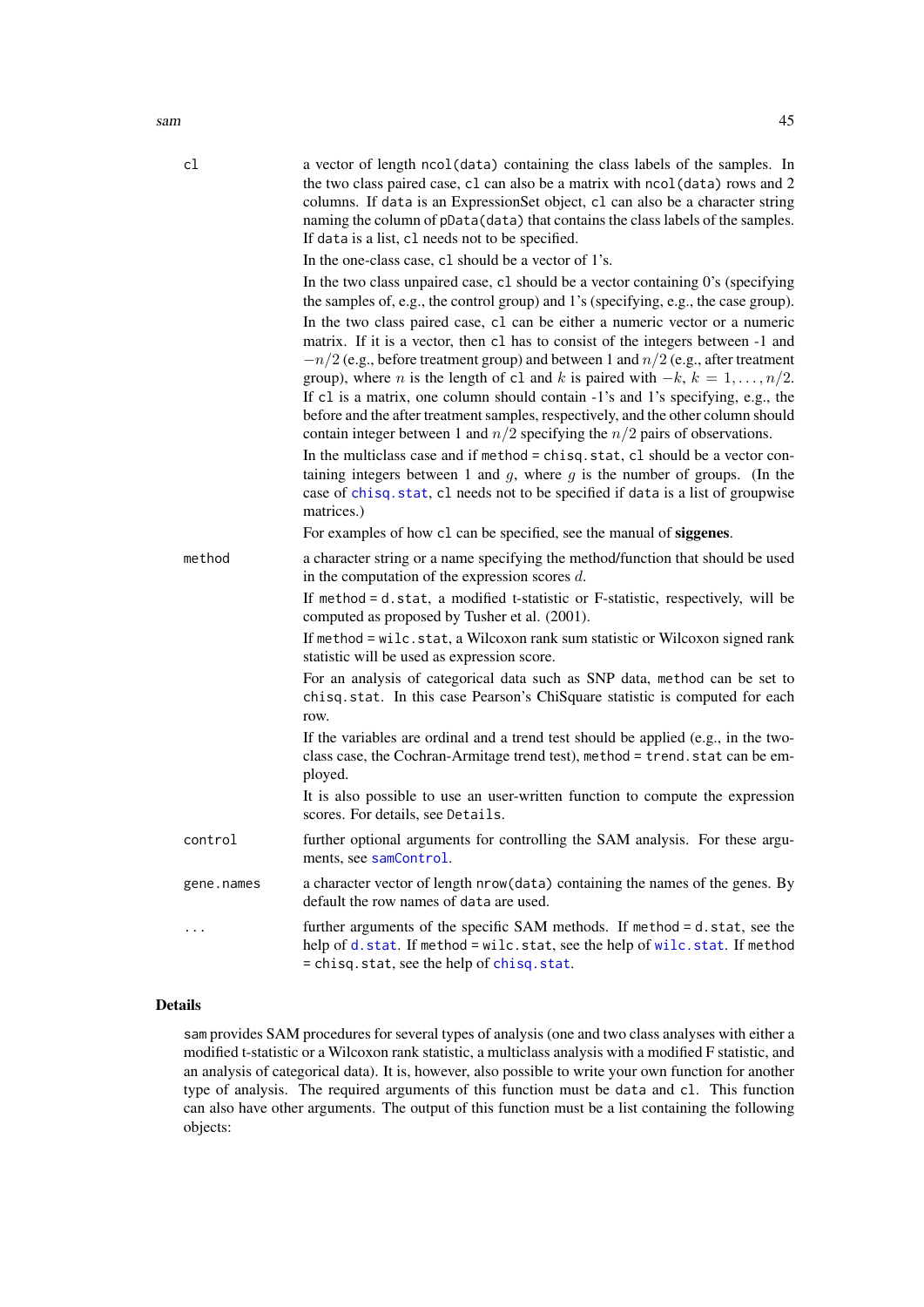- <span id="page-45-0"></span>d: a numeric vector consisting of the expression scores of the genes.
- d.bar: a numeric vector of the same length as na.  $\text{exclude}(d)$  specifying the expected expression scores under the null hypothesis.
- p.value: a numeric vector of the same length as d containing the raw, unadjusted p-values of the genes.
- vec.false: a numeric vector of the same length as d consisting of the one-sided numbers of falsely called genes, i.e. if  $d > 0$  the numbers of genes expected to be larger than d under the null hypothesis, and if  $d < 0$ , the number of genes expected to be smaller than d under the null hypothesis.
- s: a numeric vector of the same length as d containing the standard deviations of the genes. If no standard deviation can be calculated, set  $s =$  numeric(0).
- s $\theta$ : a numeric value specifying the fudge factor. If no fudge factor is calculated, set  $s\theta$  = numeric( $\theta$ ).
- mat.samp: a matrix with B rows and ncol(data) columns, where B is the number of permutations, containing the permutations used in the computation of the permuted d-values. If such a matrix is not computed, set mat.samp = matrix(numeric( $\theta$ )).
- msg: a character string or vector containing information about, e.g., which type of analysis has been performed. msg is printed when the function print or summary, respectively, is called. If no such message should be printed, set msg = "".
- fold: a numeric vector of the same length as d consisting of the fold changes of the genes. If no fold change has been computed, set  $fold = numeric(0)$ .

If this function is, e.g., called foo, it can be used by setting method  $=$  foo in sam. More detailed information and an example will be contained in the siggenes manual.

### Value

An object of class SAM.

#### Author(s)

Holger Schwender, <holger.schw@gmx.de>

#### References

Schwender, H., Krause, A., and Ickstadt, K. (2006). Identifying Interesting Genes with siggenes. *RNews*, 6(5), 45-50.

Schwender, H. (2004). Modifying Microarray Analysis Methods for Categorical Data – SAM and PAM for SNPs. To appear in: *Proceedings of the the 28th Annual Conference of the GfKl*.

Tusher, V.G., Tibshirani, R., and Chu, G. (2001). Significance analysis of microarrays applied to the ionizing radiation response. *PNAS*, 98, 5116-5121.

#### See Also

[SAM-class](#page-47-1),[d.stat](#page-7-1),[wilc.stat](#page-63-1), [chisq.stat](#page-4-1), [samControl](#page-51-1)

#### Examples

```
## Not run:
```
- # Load the package multtest and the data of Golub et al. (1999)
- # contained in multtest.
- library(multtest)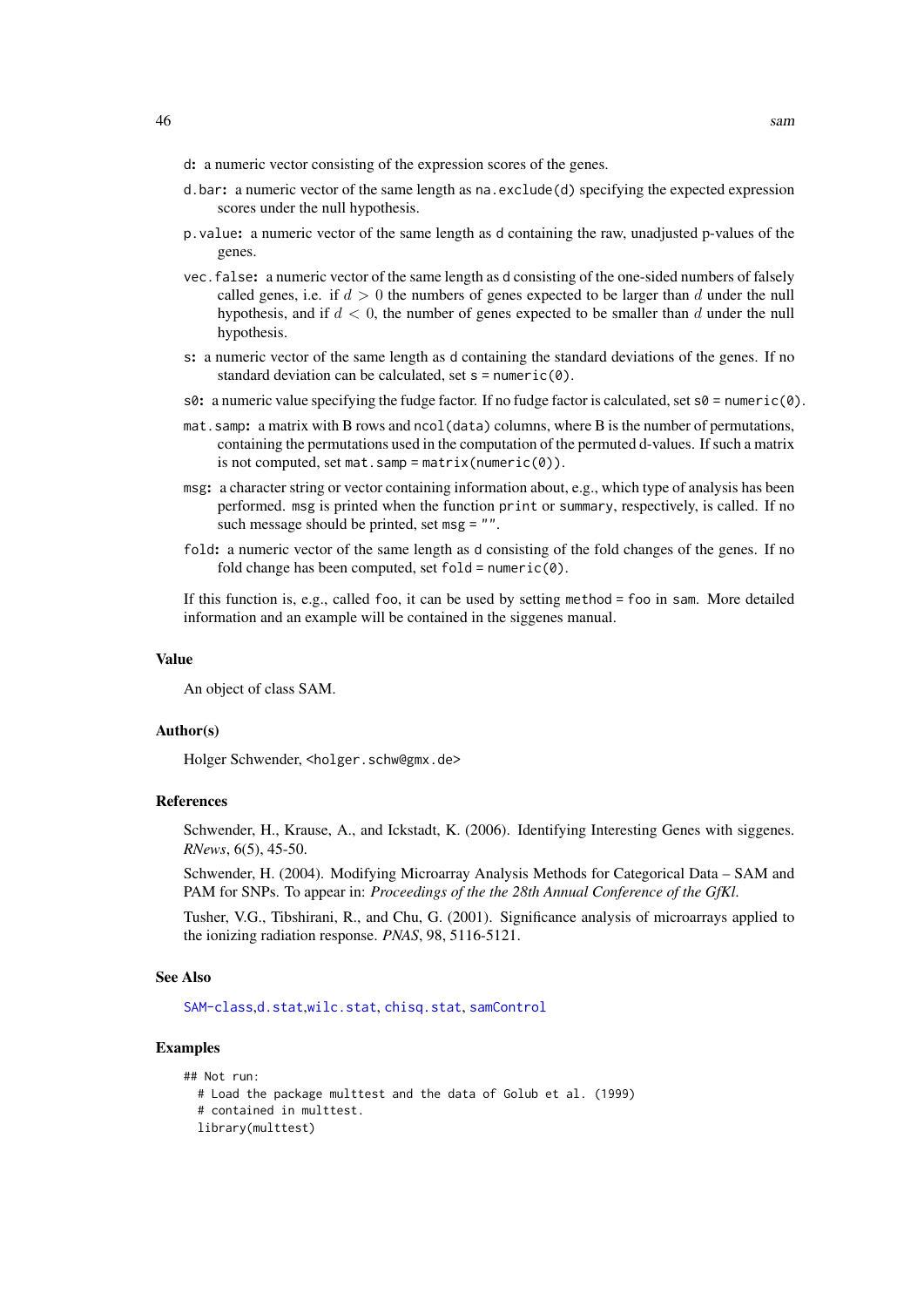```
sam and the state of the state of the state of the state of the state of the state of the state of the state of the state of the state of the state of the state of the state of the state of the state of the state of the st
```

```
data(golub)
# golub.cl contains the class labels.
golub.cl
# Perform a SAM analysis for the two class unpaired case assuming
# unequal variances.
sam.out <- sam(golub, golub.cl, B=100, rand=123)
sam.out
# Obtain the Delta plots for the default set of Deltas
plot(sam.out)
# Generate the Delta plots for Delta = 0.2, 0.4, 0.6, \ldots, 2plot(sam.out, seq(0.2, 0.4, 2))
# Obtain the SAM plot for Delta = 2
plot(sam.out, 2)
# Get information about the genes called significant using
# Delta = 3.
sam.sum3 <- summary(sam.out, 3, entrez=FALSE)
# Obtain the rows of golub containing the genes called
# differentially expressed
sam.sum3@row.sig.genes
# and their names
golub.gnames[sam.sum3@row.sig.genes, 3]
# The matrix containing the d-values, q-values etc. of the
# differentially expressed genes can be obtained by
sam.sum3@mat.sig
# Perform a SAM analysis using Wilcoxon rank sums
sam(golub, golub.cl, method="wilc.stat", rand=123)
# Now consider only the first ten columns of the Golub et al. (1999)
# data set. For now, let's assume the first five columns were
# before treatment measurements and the next five columns were
# after treatment measurements, where column 1 and 6, column 2
# and 7, ..., build a pair. In this case, the class labels
# would be
new.cl <- c(-(1:5), 1:5)new.cl
# and the corresponding SAM analysis for the two-class paired
# case would be
sam(golub[,1:10], new.cl, B=100, rand=123)
# Another way of specifying the class labels for the above paired
# analysis is
mat. cl \leftarrow matrix(c(rep(c(-1, 1), e=5), rep(1:5, 2)), 10)mat.cl
# and the above SAM analysis can also be done by
```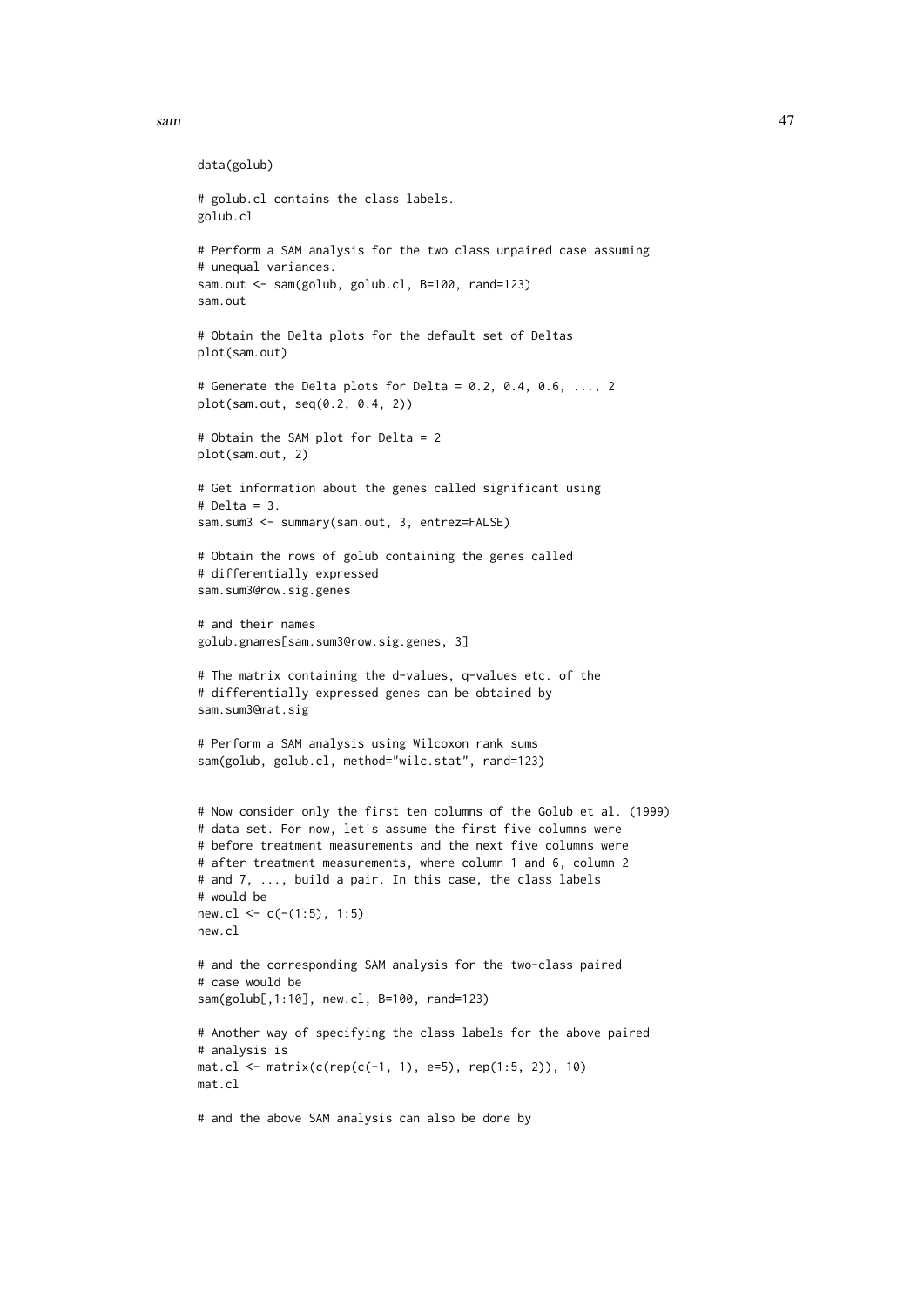```
sam(golub[,1:10], mat.cl, B=100, rand=123)
```
## End(Not run)

<span id="page-47-1"></span>SAM-class *Class SAM*

#### Description

This is a class representation for several versions of the SAM (Significance Analysis of Microarrays) procedure proposed by Tusher et al. (2001).

#### Objects from the Class

Objects can be created using the functions sam, sam.dstat, sam.wilc and sam.snp.

### Slots

- d: Object of class "numeric" representing the expression scores of the genes.
- d.bar: Object of class "numeric" representing the expected expression scores under the null hypothesis.
- vec.false: Object of class "numeric" containing the one-sided expected number of falsely called genes.
- p.value: Object of class "numeric" consisting of the p-values of the genes.
- s: Object of class "numeric" representing the standard deviations of the genes. If the standard deviations are not computed, s will be set to numeric(0).
- s0: Object of class "numeric" representing the value of the fudge factor. If not computed, s0 will be set to numeric $(0)$ .
- mat.samp: Object of class "matrix" containing the permuted group labels used in the estimation of the null distribution. Each row represents one permutation, each column one observation (pair). If no permutation procedure has been used, mat. samp will be set to matrix (numeric( $\emptyset$ )).
- p0: Object of class "numeric" representing the prior probability that a gene is not differentially expressed.
- mat.fdr: Object of class "matrix" containing general information as the number of significant genes and the estimated FDR for several values of  $\Delta$ . Each row represents one value of  $\Delta$ , each of the 9 columns one statistic.
- q.value: Object of class "numeric" consisting of the q-values of the genes. If not computed, q.value will be set to numeric(0).
- fold: Object of class "numeric" representing the fold changes of the genes. If not computed, fold will be set to numeric $(0)$ .
- msg: Object of class "character" containing information about, e.g., the type of analysis. msg is printed when the functions print and summary, respectively, are called.
- chip: Object of class "character" naming the microarray used in the analysis. If no information about the chip is available, chip will be set to "".

<span id="page-47-0"></span>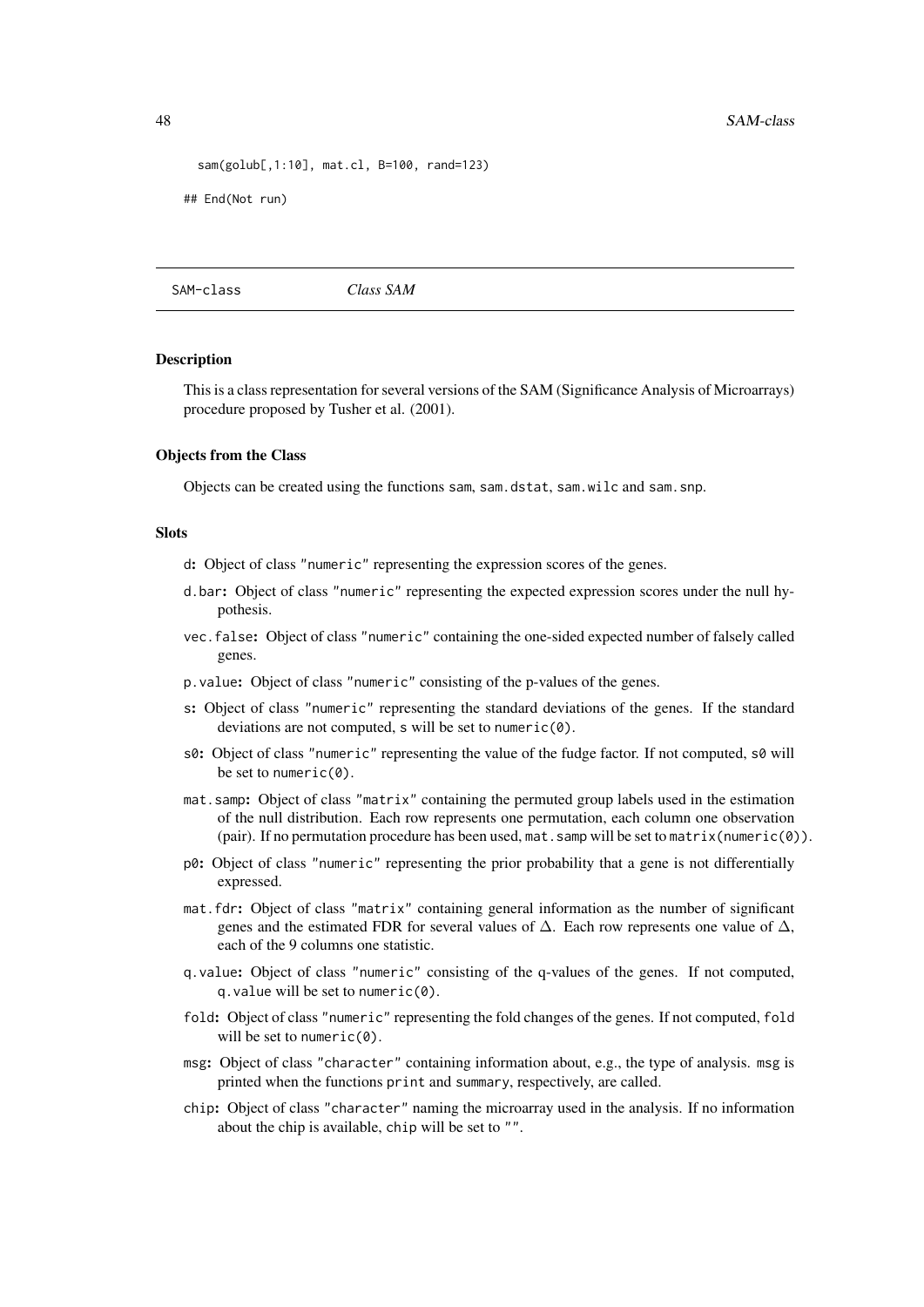#### <span id="page-48-0"></span>SAM-class 49

#### **Methods**

- identify signature( $x =$  "SAM"): After generating a SAM plot, identify can be used to obtain information about the genes by clicking on the symbols in the SAM plot. For details, see help.sam(identify). Arguments are listed by args.sam(identify).
- **plot** signature( $x =$  "SAM"): Generates a SAM plot or the Delta plots. If the specified delta in plot(object,delta) is a numeric value, a SAM plot will be generated. If delta is either not specified or a numeric vector, the Delta plots will be generated. For details, see ?sam.plot2, ?delta.plot or help.sam(plot),respectively. Arguments are listed by args.sam(plot).
- **print** signature( $x =$ "SAM"): Prints general information such as the number of significant genes and the estimated FDR for a set of ∆. For details, see help.sam(print). Arguments are listed by args.sam(print).
- show signature(object = "SAM"): Shows the output of the SAM analysis.
- summary signature(object = "SAM"): Summarizes the results of a SAM analysis. If delta in summary(object, delta) is not specified or a numeric vector, the information shown by print and some additional information will be shown. If delta is a numeric vector, the general information for the specific ∆ is shown and additionally gene-specific information about the genes called significant using this value of ∆. The output of summary is an object of class sumSAM which has the slots row.sig.genes, mat.fdr, mat.sig and list.args. For details, see help.sam(summary). All arguments are listed by args.sam(summary).

#### Note

SAM was developed by Tusher et al. (2001).

!!! There is a patent pending for the SAM technology at Stanford University. !!!

#### Author(s)

Holger Schwender, <holger.schw@gmx.de>

### References

Schwender, H., Krause, A. and Ickstadt, K. (2003). Comparison of the Empirical Bayes and the Significance Analysis of Microarrays. *Technical Report*, SFB 475, University of Dortmund, Germany. <http://www.sfb475.uni-dortmund.de/berichte/tr44-03.pdf>.

Schwender, H. (2004). Modifying Microarray Analysis Methods for Categorical Data – SAM and PAM for SNPs. To appear in: *Proceedings of the the 28th Annual Conference of the GfKl*.

Tusher, V.G., Tibshirani, R., and Chu, G. (2001). Significance analysis of microarrays applied to the ionizing radiation response. *PNAS*, 98, 5116-5121.

#### See Also

[sam](#page-43-1),[args.sam](#page-29-1),[sam.plot2](#page-49-1), [delta.plot](#page-9-1)

### Examples

```
## Not run:
  # Load the package multtest and the data of Golub et al. (1999)
  # contained in multtest.
  library(multtest)
  data(golub)
```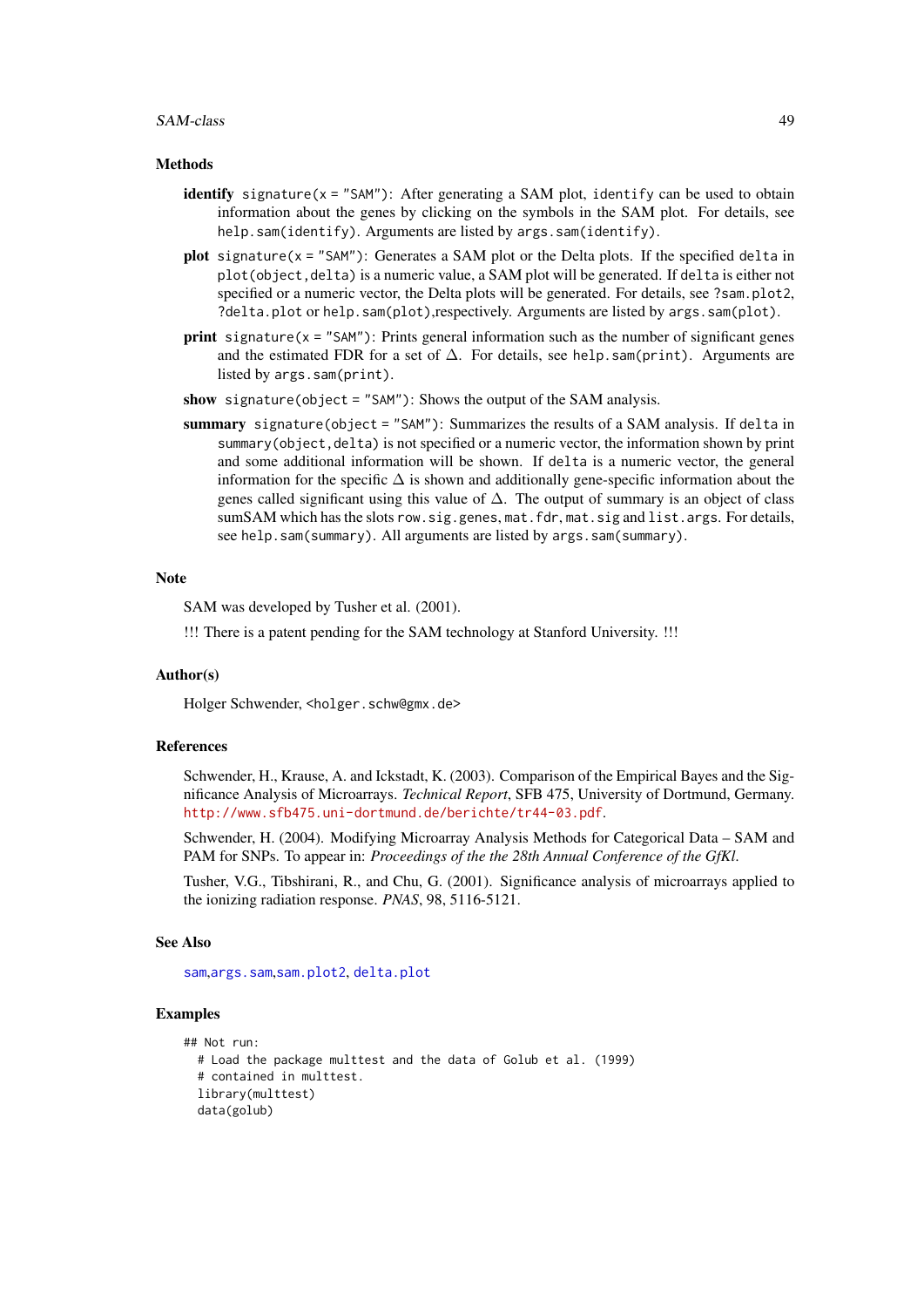```
# Perform a SAM analysis for the two class unpaired case assuming
  # unequal variances.
  sam.out <- sam(golub, golub.cl, B=100, rand=123)
  sam.out
  # Alternative ways to show the output of sam.
  show(sam.out)
  print(sam.out)
  # Obtain a little bit more information.
  summary(sam.out)
  # Print the results of the SAM analysis for other values of Delta.
  print(sam.out, seq(.2, 2, .2))
  # Again, the same with additional information.
  summary(sam.out, seq(.2, 2, .2))
  # Obtain the Delta plots for the default set of Deltas.
  plot(sam.out)
  # Generate the Delta plots for Delta = 0.2, 0.4, 0.6, \ldots, 2.
  plot(sam.out, seq(0.2, 0.4, 2))
  # Obtain the SAM plot for Delta = 2.
  plot(sam.out, 2)
  # Get information about the genes called significant using
  # Delta = 3.
  sam.sum3 <- summary(sam.out, 3)
  sam.sum3
  # Obtain the rows of the Golub et al. (1999) data set containing
  # the genes called differentially expressed
  sam.sum3@row.sig.genes
  # and their names
  golub.gnames[sam.sum3@row.sig.genes, 3]
  # The matrix containing the d-values, q-values etc. of the
  # differentially expressed genes can be obtained by
  sam.sum3@mat.sig
## End(Not run)
```
<span id="page-49-1"></span>sam.plot2 *SAM Plot*

#### Description

Generates a SAM plot for a specified value of Delta.

#### Usage

```
sam.plot2(object, delta, pos.stats = NULL, sig.col = 3, xlim = NULL,
```
<span id="page-49-0"></span>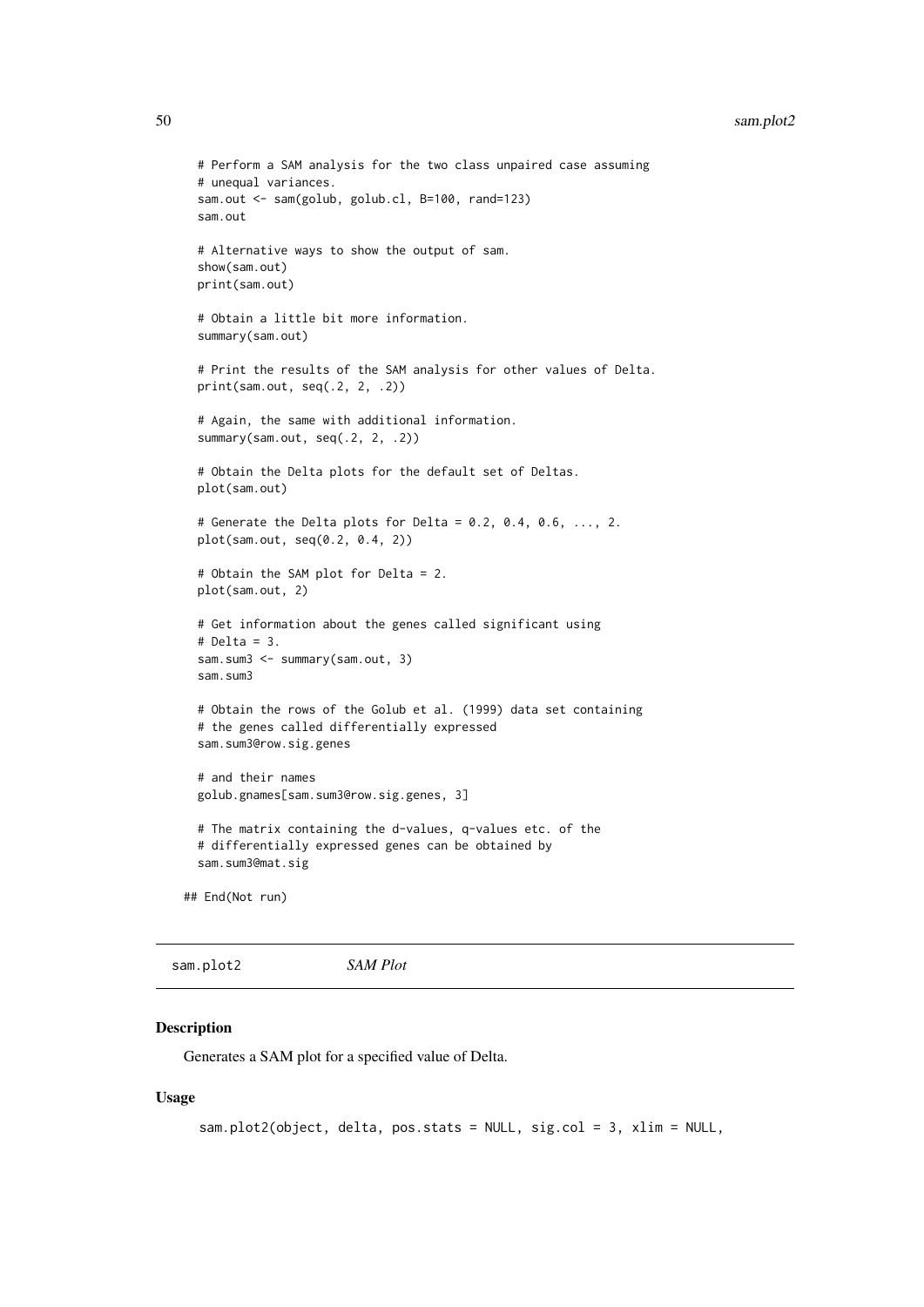#### <span id="page-50-0"></span> $s$ am.plot $2$  51

ylim = NULL, main = NULL, xlab = NULL, ylab = NULL, pty = "s",  $lab = c(10, 10, 7)$ , pch = NULL, sig.cex = 1, ...)

### Arguments

| object    | an object of class SAM.                                                                                                                                                                                                                                                                                                                                                                                                                                                                                                                 |
|-----------|-----------------------------------------------------------------------------------------------------------------------------------------------------------------------------------------------------------------------------------------------------------------------------------------------------------------------------------------------------------------------------------------------------------------------------------------------------------------------------------------------------------------------------------------|
| delta     | a numeric value specifying the value of $\Delta$ for which the SAM plot should be<br>generated.                                                                                                                                                                                                                                                                                                                                                                                                                                         |
| pos.stats | an integer between 0 and 2. If $pos. stats = 1$ , general information as the num-<br>ber of significant genes and the estimated FDR for the specified value of delta<br>will be plotted in the upper left corner of the plot. If $pos. stats = 2$ , these<br>information will be plotted in the lower right corner. If $pos. stats = 0$ , no in-<br>formation will be plotted. By default, pos. stats = 1 if the expression score $d$<br>can be both positive and negative, and pos. stats = $2$ if d can only take positive<br>values. |
| sig.col   | a specification of the color of the significant genes. If sig.col has length 1,<br>all the points corresponding to significant genes are marked in the color spec-<br>ified by sig.col. If length(sig.col) == 2, the down-regulated genes, i.e.<br>the genes with negative expression score $d$ , are marked in the color specified<br>by sig. col[1], and the up-regulated genes, i.e. the genes with positive $d$ , are<br>marked in the color specified by sig.col[2]. For a description of how colors<br>are specified, see par.    |
| xlim      | a numeric vector of length 2 specifying the x limits (minimum and maximum)<br>of the plot.                                                                                                                                                                                                                                                                                                                                                                                                                                              |
| ylim      | a numeric vector of length 2 specifying the y limits of the plot.                                                                                                                                                                                                                                                                                                                                                                                                                                                                       |
| main      | a character string naming the main title of the plot.                                                                                                                                                                                                                                                                                                                                                                                                                                                                                   |
| xlab      | a character string naming the label of the x axis.                                                                                                                                                                                                                                                                                                                                                                                                                                                                                      |
| ylab      | a character string naming the label of the y axis.                                                                                                                                                                                                                                                                                                                                                                                                                                                                                      |
| pty       | a character specifying the type of plot region to be used. "s" (default) generates<br>a square plotting region, and "m" the maximal plotting region.                                                                                                                                                                                                                                                                                                                                                                                    |
| lab       | a numeric vector of length 3 specifying the approximate number of tickmarks<br>on the x axis and on the y axis and the label size.                                                                                                                                                                                                                                                                                                                                                                                                      |
| pch       | either an integer specifying a symbol or a single character to be used as the<br>default in plotting points. For a description of how pch can be specified, see<br>par.                                                                                                                                                                                                                                                                                                                                                                 |
| sig.cex   | a numerical value giving the amount by which the symbols of the significant<br>genes should be scaled relative to the default.                                                                                                                                                                                                                                                                                                                                                                                                          |
| .         | further graphical parameters. See plot.default and par.                                                                                                                                                                                                                                                                                                                                                                                                                                                                                 |

### Value

A SAM plot.

### Author(s)

Holger Schwender, <holger.schw@gmx.de>

#### References

Tusher, V.G., Tibshirani, R., and Chu, G. (2001). Significance analysis of microarrays applied to the ionizing radiation response. *PNAS*, 98, 5116-5121.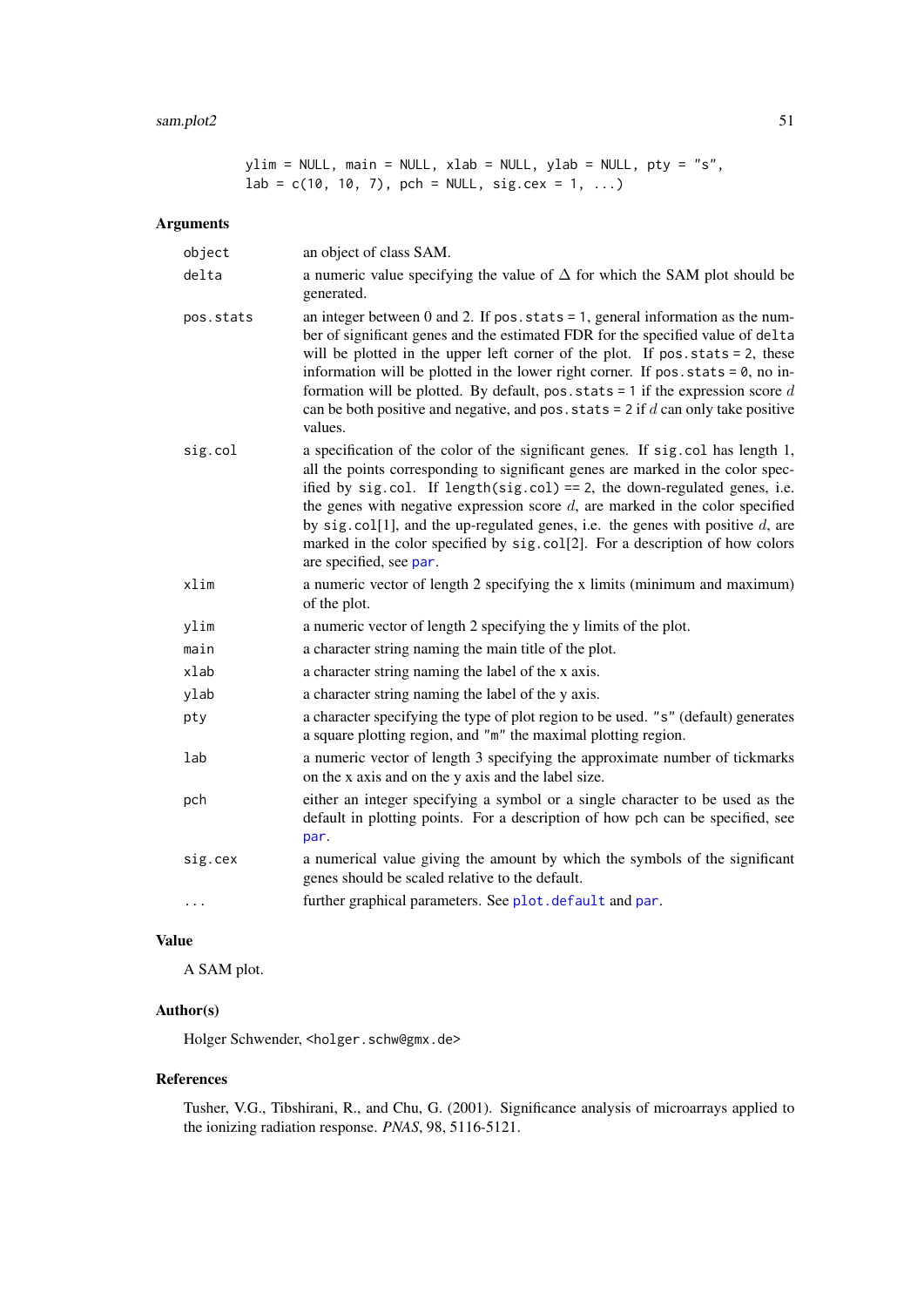### See Also

[SAM-class](#page-47-1),[sam](#page-43-1),[md.plot](#page-35-1)

#### Examples

```
## Not run:
 # Load the package multtest and the data of Golub et al. (1999)
  # contained in multtest.
 library(multtest)
 data(golub)
  # Perform a SAM analysis for the two class unpaired case assuming
  # unequal variances.
  sam.out <- sam(golub, golub.cl, B=100, rand=123)
  # Generate a SAM plot for Delta = 2
  sam.plot2(sam.out, 2)
  # Alternatively way of generating the same SAM plot
  plot(sam.out, 2)
  # As an alternative, the MD plot can be generated.
  md.plot(sam.out, 2)
## End(Not run)
```
<span id="page-51-1"></span>samControl *Further SAM Arguments*

### Description

Specifies most of the optional arguments of sam.

### Usage

```
samControl(delta = NULL, n.delta = 10, p0 = NA, lambda = seq(0, 0.95, 0.05),
   ncs.value = "max", ncs.weights = NULL, q.version = 1)
```

| delta     | a numeric vector specifying a set of values for the threshold $\Delta$ that should be<br>used. If NULL, n. delta $\Delta$ values will be computed automatically.               |
|-----------|--------------------------------------------------------------------------------------------------------------------------------------------------------------------------------|
| n.delta   | a numeric value specifying the number of $\Delta$ values that will be computed over<br>the range of all possible values for $\Delta$ if delta is not specified.                |
| p0        | a numeric value specifying the prior probability $\pi_0$ that a gene is not differen-<br>tially expressed. If NA, $p\omega$ will be computed by the function $pi\omega$ . est. |
| lambda    | a numeric vector or value specifying the $\lambda$ values used in the estimation of the<br>prior probability. For details, see pi0.est.                                        |
| ncs.value | a character string. Only used if lambda is a vector. Either "max" or "paper".<br>For details, see pi0.est.                                                                     |

<span id="page-51-0"></span>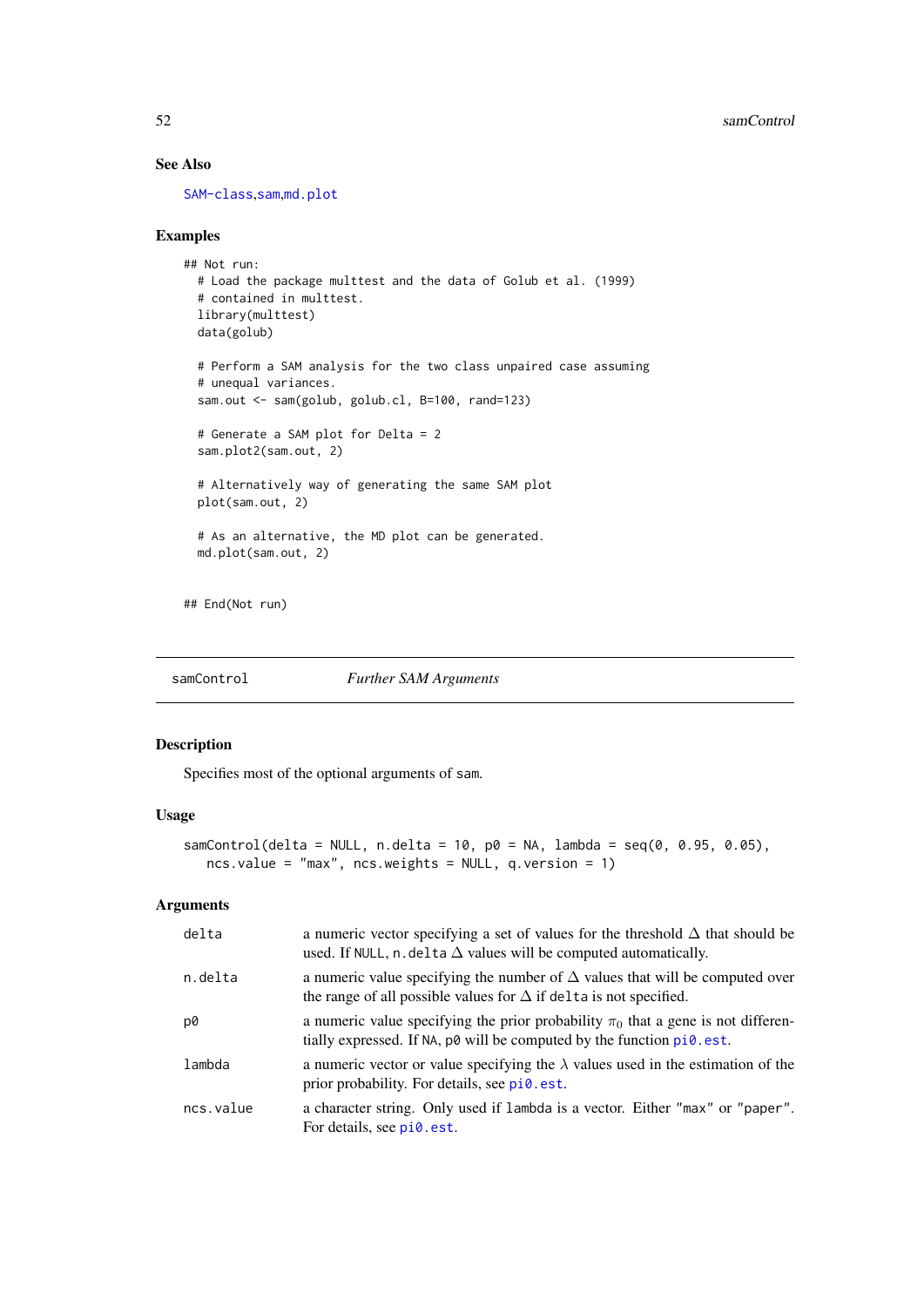<span id="page-52-0"></span>

| ncs.weights | a numerical vector of the same length as lambda containing the weights used in<br>the estimation of $\pi_0$ . By default no weights are used. For details, see ?pi0.est.                                                                                                                                                                |
|-------------|-----------------------------------------------------------------------------------------------------------------------------------------------------------------------------------------------------------------------------------------------------------------------------------------------------------------------------------------|
| q.version   | a numeric value indicating which version of the q-value should be computed.<br>If q. version = 2, the original version of the q-value, i.e. $min\{pFDR\}$ , will be<br>computed. If q, version = 1, $min$ {FDR} will be used in the calculation of the<br>q-value. Otherwise, the q-value is not computed. For details, see qvalue.cal. |

#### Details

These parameters should only be changed if they are fully understood.

#### Value

A list containing the values of the parameters that are used in sam.

#### Author(s)

Holger Schwender, <holger.schwender@udo.edu>

### References

Schwender, H., Krause, A., and Ickstadt, K. (2006). Identifying Interesting Genes with siggenes. *RNews*, 6(5), 45-50.

Storey, J.D. and Tibshirani, R. (2003). Statistical Significance for Genome-Wide Studies. *Proceedings of the National Academy of Sciences*, 100, 9440-9445.

Tusher, V.G., Tibshirani, R., and Chu, G. (2001). Significance analysis of microarrays applied to the ionizing radiation response. *PNAS*, 98, 5116-5121.

#### See Also

[limma2sam](#page-30-2), [sam](#page-43-1)

siggenes2excel *CSV file of a SAM or an EBAM object*

#### Description

Generates a csv file for either a SAM or an EBAM object for the use in Excel. This csv file can contain general information as the number of differentially expressed genes and the estimated FDR, and gene-specific information on the differentially expressed genes.

#### Usage

```
sam2excel(object, delta, file, excel.version=1, n.digits = 3, what = "both",
      entrez = FALSE, chip = ''', quote = FALSE)ebam2excel(object, delta, file, excel.version=1, n.digits = 4, what = "both",
      entrez = FALSE, chip = "", quote = FALSE)
```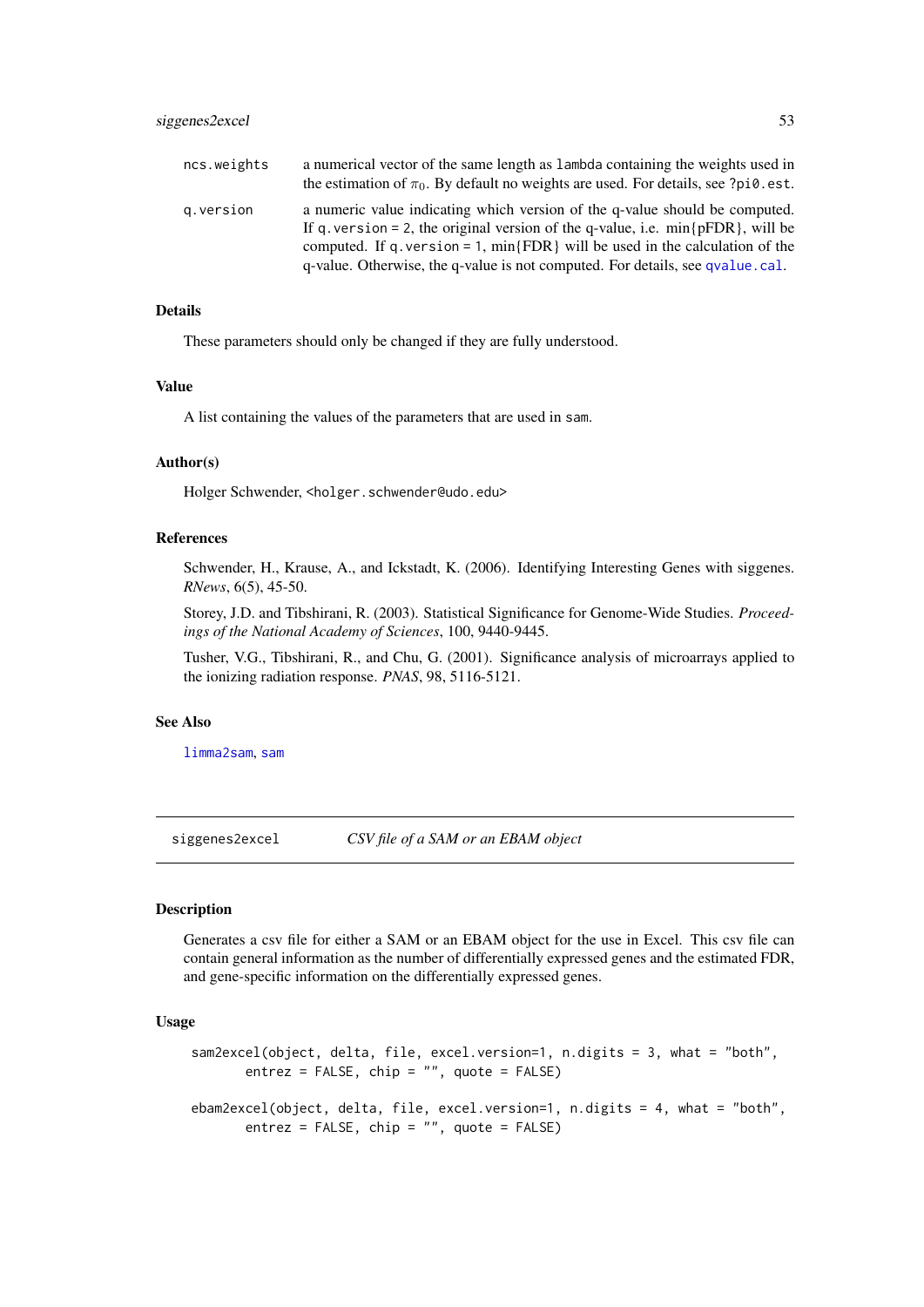#### <span id="page-53-0"></span>Arguments

| object        | either a SAM or an EBAM object.                                                                                                                                                                                                                                                                                                          |
|---------------|------------------------------------------------------------------------------------------------------------------------------------------------------------------------------------------------------------------------------------------------------------------------------------------------------------------------------------------|
| delta         | a numerical value specifying the Delta value.                                                                                                                                                                                                                                                                                            |
| file          | character string naming the file in which the output should be stored. Must have<br>the suffix ".csv".                                                                                                                                                                                                                                   |
| excel.version | either 1 or 2. If excel. version=1 (default) a csv file for the use in an Excel<br>version with American standard settings (sep="," and dec=".") will be gener-<br>ated. If excel. version=2 a csv file for the European standard setting (sep=";"<br>and dec= $", "$ ) will be generated.                                               |
| n.digits      | integer specifying the number of decimal places used in the output.                                                                                                                                                                                                                                                                      |
| what          | either "both", "stats" or "genes". If "stats" general information will be<br>shown. If "genes" gene-specific information will be given. If "both" both<br>general and gene-specific information will be shown.                                                                                                                           |
| entrez        | logical indicating if both the Entrez links and the symbols of the genes will be<br>added to the output.                                                                                                                                                                                                                                 |
| chip          | character string naming the chip type used in this analysis. Must be specified<br>as in the meta-data section of Bioconductor (e.g., "hgu133a" for the Affymetrix<br>HG-U133A chip). Only needed if $11 =$ TRUE. If the argument data in sam(data, c1, )<br>has been specified by an ExpressionSet object chip need not to be specified. |
| quote         | logical indicating if character strings and factors should be surrounded by double<br>quotes. For details see write, table.                                                                                                                                                                                                              |

#### Author(s)

Holger Schwender, <holger.schw@gmx.de>

#### See Also

[sam](#page-43-1), [sam2html](#page-53-1), [ebam](#page-12-1), [ebam2html](#page-53-1)

siggenes2html *HTML page for a SAM or an EBAM object*

### <span id="page-53-1"></span>Description

Generates a html page for a SAM or an EBAM object. This html page can contain general information as the number of differentially expressed genes and the estimated FDR, the SAM or EBAM plot, and gene-specific information on the differentially expressed genes.

### Usage

```
ebam2html(object, delta, filename, addStats = TRUE, addPlot = TRUE,
       addGenes = TRUE, findA0 = NULL, varName = NULL, entrez = TRUE,
       refseq = TRUE, symbol = TRUE, omim = FALSE, ug = FALSE,fullname = FALSE, chipname = "", cdfname = NULL,
      which.refseq = "NM", refsnp = NULL, max.associated = 2,
       n.digits = 3, bg.col = "white", text.col = "black", link.col = "blue",
       plotArgs = plotArguments(), plotFindArgs = plotFindArguments(),
```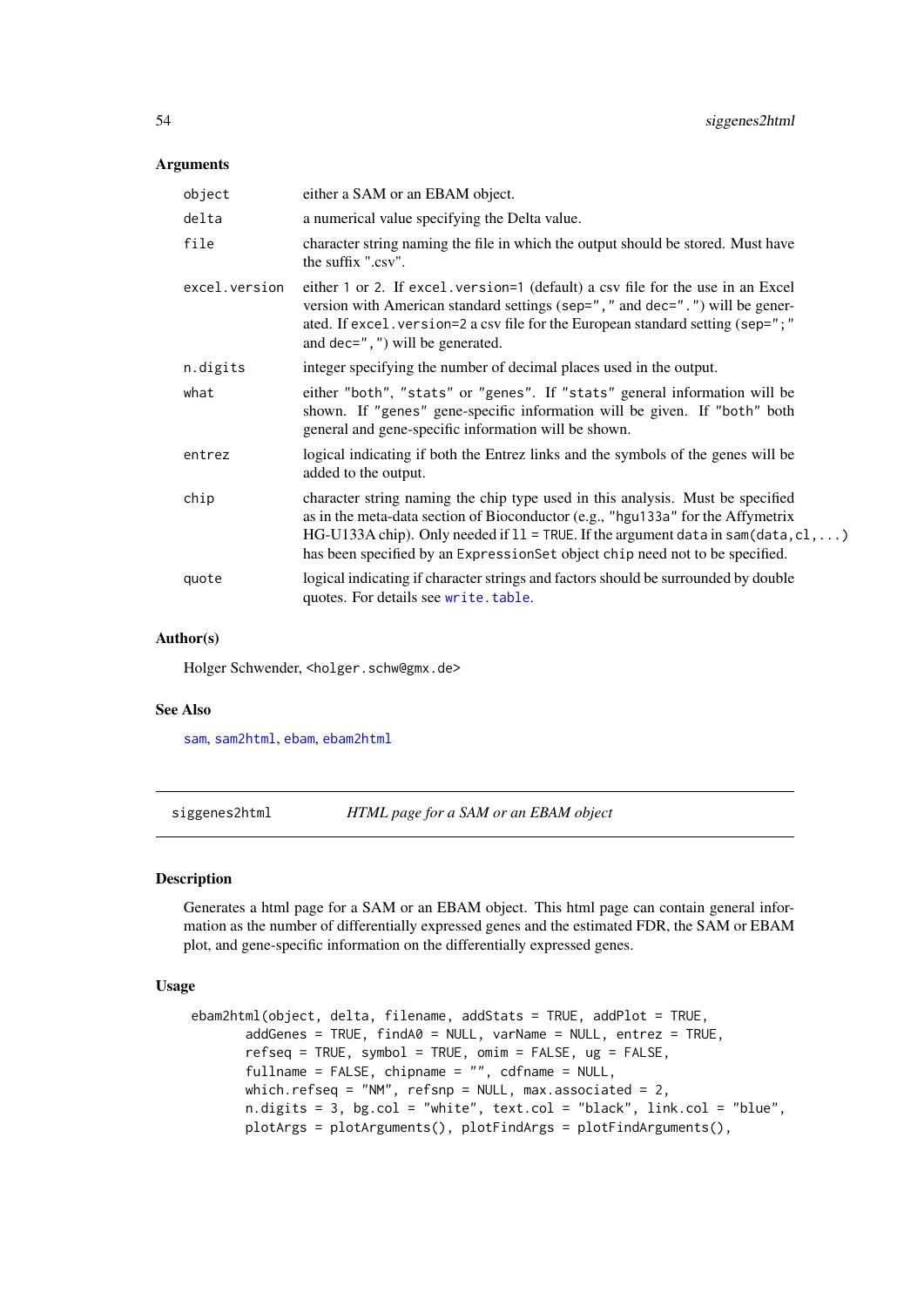```
bg.plot.adjust = FALSE, plotname = NULL, plotborder = 0,
tableborder = 1, new.window = TRUE, load = TRUE, \ldots)
```

```
sam2html(object, delta, filename, addStats = TRUE, addPlot = TRUE,
       addGenes = TRUE, varName = NULL, entrez = TRUE, refseq = TRUE,
       symbol = TRUE, omim = FALSE, ug = FALSE, fullname = FALSE,
       bonf = FALSE, chipname = "", cdfname = NULL, which.refseq = "NM",
       refsnp = NULL, max. associated = 2, n. digits = 3, bg. col = "white",text.col = "black", link.col = "blue", plotArgs = plotArguments(),
       bg.plot.adjust = FALSE, plotname = NULL, plotborder = 0,
       tableborder = 1, new.window = TRUE, load = TRUE, \ldots)
```

| object   | a SAM or an EBAM object.                                                                                                                                                                                                                                                                                                                    |
|----------|---------------------------------------------------------------------------------------------------------------------------------------------------------------------------------------------------------------------------------------------------------------------------------------------------------------------------------------------|
| delta    | a numerical value specifying the Delta value.                                                                                                                                                                                                                                                                                               |
| filename | character string naming the file in which the output should be stored. Must have<br>the suffix ".html".                                                                                                                                                                                                                                     |
| addStats | logical indicating if general information as the number of differentially expressed<br>genes and the estimated FDR should be added to the html page.                                                                                                                                                                                        |
| addPlot  | logical indicating if the SAM/EBAM plot should be added to the html page                                                                                                                                                                                                                                                                    |
| addGenes | logical indicating if gene-specific information on the differentially expressed<br>genes should be added to the html page.                                                                                                                                                                                                                  |
| findA0   | an object of class FindA0. If specified, the numbers of differentially expressed<br>genes and the estimated FDRs for the different possible values of the fudge<br>factor and the corresponding plot of the logit-transformed posterior probabilities<br>are included in the html file.                                                     |
| varName  | character string indicating how the variables should be named. If NULL, the<br>variables will be referred to as SNPs in the output if method = cat.stat, and as<br>Genes otherwise.                                                                                                                                                         |
| entrez   | logical indicating if Entrez links should be added to the output. Ignored if<br>addGenes = FALSE.                                                                                                                                                                                                                                           |
| refseq   | logical indicating if RefSeq links should be added to the output. Ignored if<br>addGenes = FALSE.                                                                                                                                                                                                                                           |
| symbol   | logical indicating if the gene symbols should be added to the output. Ignored if<br>addGenes = FALSE.                                                                                                                                                                                                                                       |
| omim     | logical indicating if OMIM links should be added to the output. Ignored if<br>addGenes = FALSE.                                                                                                                                                                                                                                             |
| ug       | logical indicating if UniGene links should be added to the output. Ignored if<br>addGenes = FALSE.                                                                                                                                                                                                                                          |
| fullname | logical indicating whether the full gene names should be added to the output.<br>Ignored if addGenes = FALSE.                                                                                                                                                                                                                               |
| bonf     | logical indicating whether Bonferroni adjusted p-values should be added to the<br>output. Ignored if addGenes = FALSE.                                                                                                                                                                                                                      |
| chipname | character string specifying the chip type used in the analysis. Must be specified<br>as in the meta-data section of Bioconductor (e.g., "hgu133a" for the Affymetrix<br>HG-U133A chip). Needs not to be specified if cdfname is specified. For Affymetrix<br>SNP chips (starting with the 500k array set), chipname can be specified by the |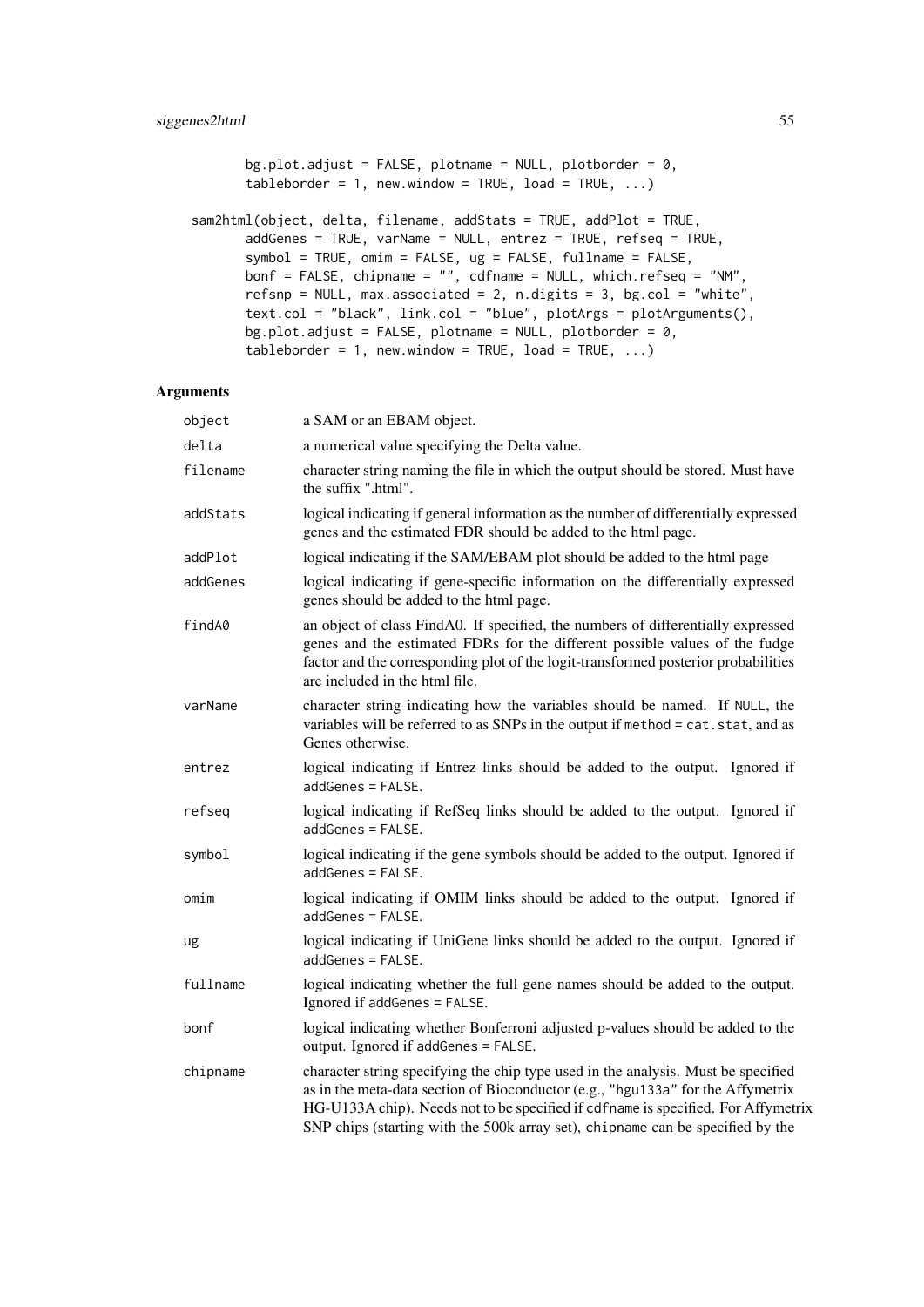<span id="page-55-0"></span>

|              | metadata package name, i.e.\ either by "pd.genomewidesnp.5", by "pd.genomewidesnp.6",<br>by "pd.mapping250k.nsp", or by "pd.mapping250k.sty", to add links to the<br>Affymetrix webpage of the SNPs to the html output. Ignored if addGenes =<br>FALSE.                                                                                                                                                                                                                                                                                                                                                                                                                                                                                                                     |
|--------------|-----------------------------------------------------------------------------------------------------------------------------------------------------------------------------------------------------------------------------------------------------------------------------------------------------------------------------------------------------------------------------------------------------------------------------------------------------------------------------------------------------------------------------------------------------------------------------------------------------------------------------------------------------------------------------------------------------------------------------------------------------------------------------|
| cdfname      | character string specifying the cdf name of the used chip. Must exactly follow<br>the nomenclatur of the Affymetrix chips (e.g., "HG-U133A" for the Affymetrix<br>HG-U133A chip). If specified, links to the Affymetrix webpage for the interest-<br>ing genes will be added to the output. If SNP chips are considered, chipname<br>instead of cdfname must be specified for obtaining these links. Ignored if<br>addGenes = FALSE.                                                                                                                                                                                                                                                                                                                                        |
| which.refseq | character string or vector naming the first two letters of the RefSeq links that<br>should be displayed in the html file.                                                                                                                                                                                                                                                                                                                                                                                                                                                                                                                                                                                                                                                   |
| refsnp       | either a character vector or a data frame. If the former, refsnp containis the Ref-<br>SNP IDs of the SNPs used in the SAM/EBAM analysis, where names (refsnp)<br>specifies the names of these SNPs, i.e.\ their probe set IDs. If a data frame, then<br>one column of refsnp must contain the RefSNP IDs of the SNPs, and the name<br>of this column must be RefSNP. The other columns can contain additional anno-<br>tations such as the chromosome or the physical position of each SNPs. The row<br>names of refsnp must specify the SNPs, i.e.\ must be the probe set IDs of the<br>SNPs. Using buildSNPannotation from the package scrime such a data frame<br>can be generated automatically from the metadata package corresponding to the<br>considered SNP chip. |
|              | max associated integer specifying the maximum number of genes associated with the respec-<br>tive SNP displayed in the html output. If all entries should be shown, set<br>$max. associated = 0$ . This however might result in a very large html output.<br>For details, see shortenGeneDescription in the package scrime.                                                                                                                                                                                                                                                                                                                                                                                                                                                 |
| n.digits     | integer specifying the number of decimal places used in the output.                                                                                                                                                                                                                                                                                                                                                                                                                                                                                                                                                                                                                                                                                                         |
| bg.col       | specification of the background color of the html page. See par for how colors<br>can be specified.                                                                                                                                                                                                                                                                                                                                                                                                                                                                                                                                                                                                                                                                         |
| text.col     | specification of the color of the text used in the html page. See par for how<br>colors can be specified.                                                                                                                                                                                                                                                                                                                                                                                                                                                                                                                                                                                                                                                                   |
| link.col     | specification of the color of the links used in the html file. See par for how<br>colors can be specified.                                                                                                                                                                                                                                                                                                                                                                                                                                                                                                                                                                                                                                                                  |
| plotArgs     | further arguments for generating the SAM/EBAM plot. These are the arguments<br>used by the SAM/EBAM specific plot method. See the help of plotArguments<br>for these arguments. Ignored if addPlot = FALSE.                                                                                                                                                                                                                                                                                                                                                                                                                                                                                                                                                                 |
| plotFindArgs | further arguments for generating the (logit-transformed) posterior probabilities<br>for the different values of the fudge factor. Ignored if $findA0 = NULL$ . See the<br>help of plotFindArguments for these arguments.                                                                                                                                                                                                                                                                                                                                                                                                                                                                                                                                                    |
|              | bg.plot.adjust logical indicating if the background color of the SAM plot should be the same<br>as the background color of the html page. If FALSE (default) the background of<br>the plot is white. Ignored if addPlot = FALSE.                                                                                                                                                                                                                                                                                                                                                                                                                                                                                                                                            |
| plotname     | character string naming the file in which the SAM/EBAM plot is stored. This<br>file is needed when the SAM/EBAM plot should be added to the html page. If<br>not specified the SAM/EBAM plot will be stored as png file in the same folder<br>as the html page. Ignored if addPlot = FALSE.                                                                                                                                                                                                                                                                                                                                                                                                                                                                                 |
| plotborder   | integer specifying the thickness of the border around the plot. By default,<br>plotborder = $0$ , i.e.\ no border is drawn around the plot. Ignored if addPlot =<br>FALSE.                                                                                                                                                                                                                                                                                                                                                                                                                                                                                                                                                                                                  |
|              |                                                                                                                                                                                                                                                                                                                                                                                                                                                                                                                                                                                                                                                                                                                                                                             |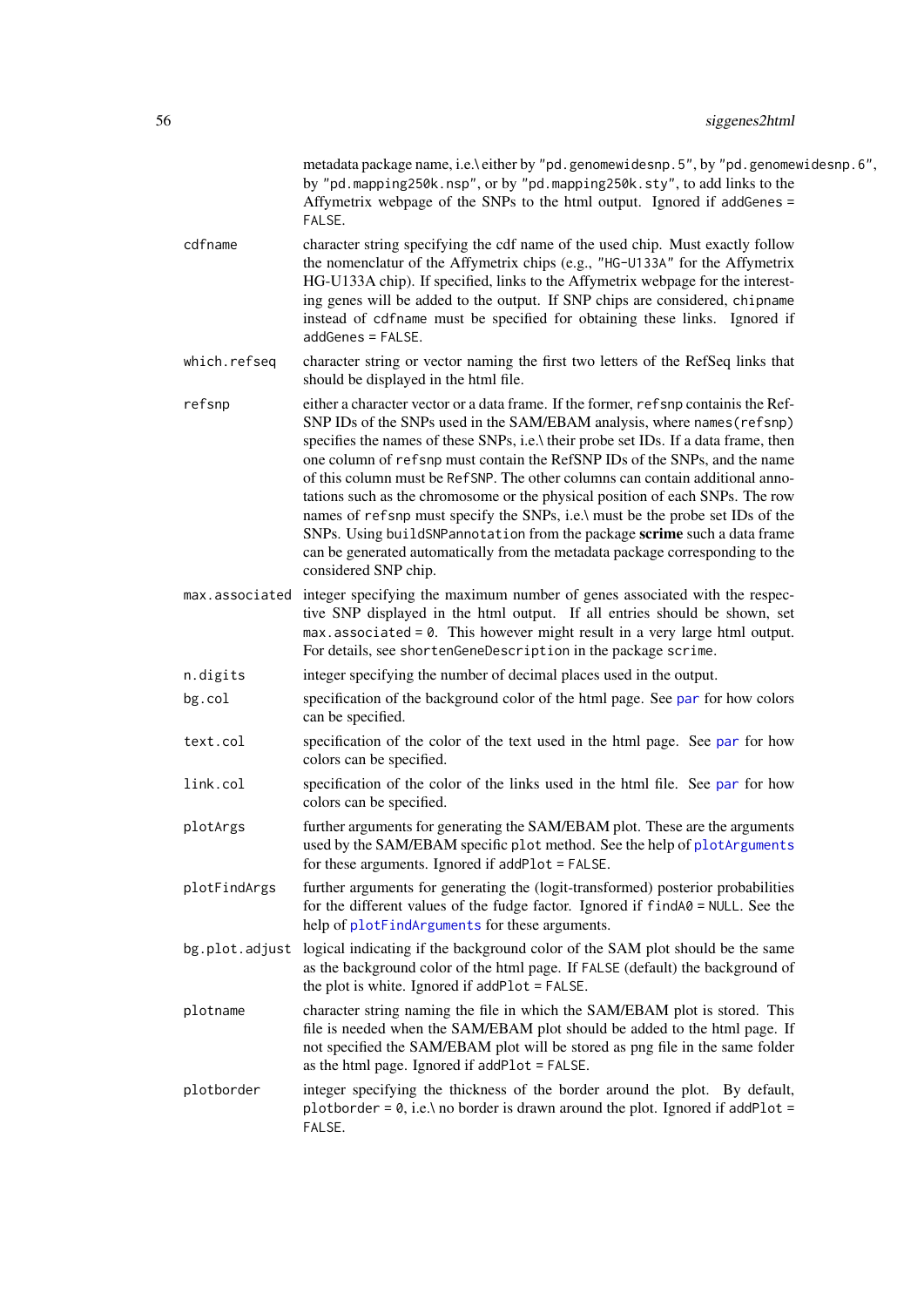<span id="page-56-0"></span>

| tableborder | integer specifying the thickness of the border of the table. Ignored if add Genes<br>$=$ FALSE.                                                                                                      |
|-------------|------------------------------------------------------------------------------------------------------------------------------------------------------------------------------------------------------|
| new.window  | logical indicating if the links should be opened in a new window.                                                                                                                                    |
| load        | logical value indicating whether to attempt to load the required annotation data<br>package if it is not already loaded. For details, see the man page of lookUp in<br>the package <b>annotate</b> . |
| $\cdot$     | further graphical arguments for the SAM/EBAM plot. See plot. default and<br>par. Ignored if $addPlot = FALSE$ .                                                                                      |

#### Author(s)

Holger Schwender, <holger.schw@gmx.de>

#### See Also

[SAM-class](#page-47-1), [sam](#page-43-1), [EBAM-class](#page-15-1), [ebam](#page-12-1), [link.genes](#page-31-1), [link.siggenes](#page-32-1), [plotArguments](#page-39-1), [plotFindArguments](#page-40-1)

sumSAM-class *Classes sumSAM and sumEBAM*

#### Description

These classes are just used for a nicer output of the summary of an object of class SAM or EBAM, respectively.

#### Objects from the Class

Objects can be created by calls of the form new("sumSAM",...), or by using the function summary(object) when object is a SAM-class object.

Objects can be created by calls of the form new("sumEBAM",...), or by using the function summary(object) when object is an EBAM-class object.

### Slots

- row.sig.genes: Object of class "numeric" consisting of the row numbers of the significant genes in the data matrix.
- mat.fdr: Object of class "matrix" containing general information as the number of differentially expressed genes and the estimated FDR for either one or several values of Delta.
- mat.sig: Object of class "data.frame" containing gene-specific statistics as the d-values (or zvalues) and the q-values or (the local FDR) of the differentially expressed genes.
- list.args: Object of class "list" consisting of some of the specified arguments of summary needed for internal use.

#### **Methods**

**print** signature( $x =$ "sumSAM"): Prints the output of the SAM-specific method summary.

show signature(object = "sumSAM"): Shows the output of the summary of a SAM analysis.

**print** signature( $x =$  "sumEBAM"): Prints the output of the EBAM-specific method summary.

show signature(object = "sumEBAM"): Shows the output of the summary of a EBAM analysis.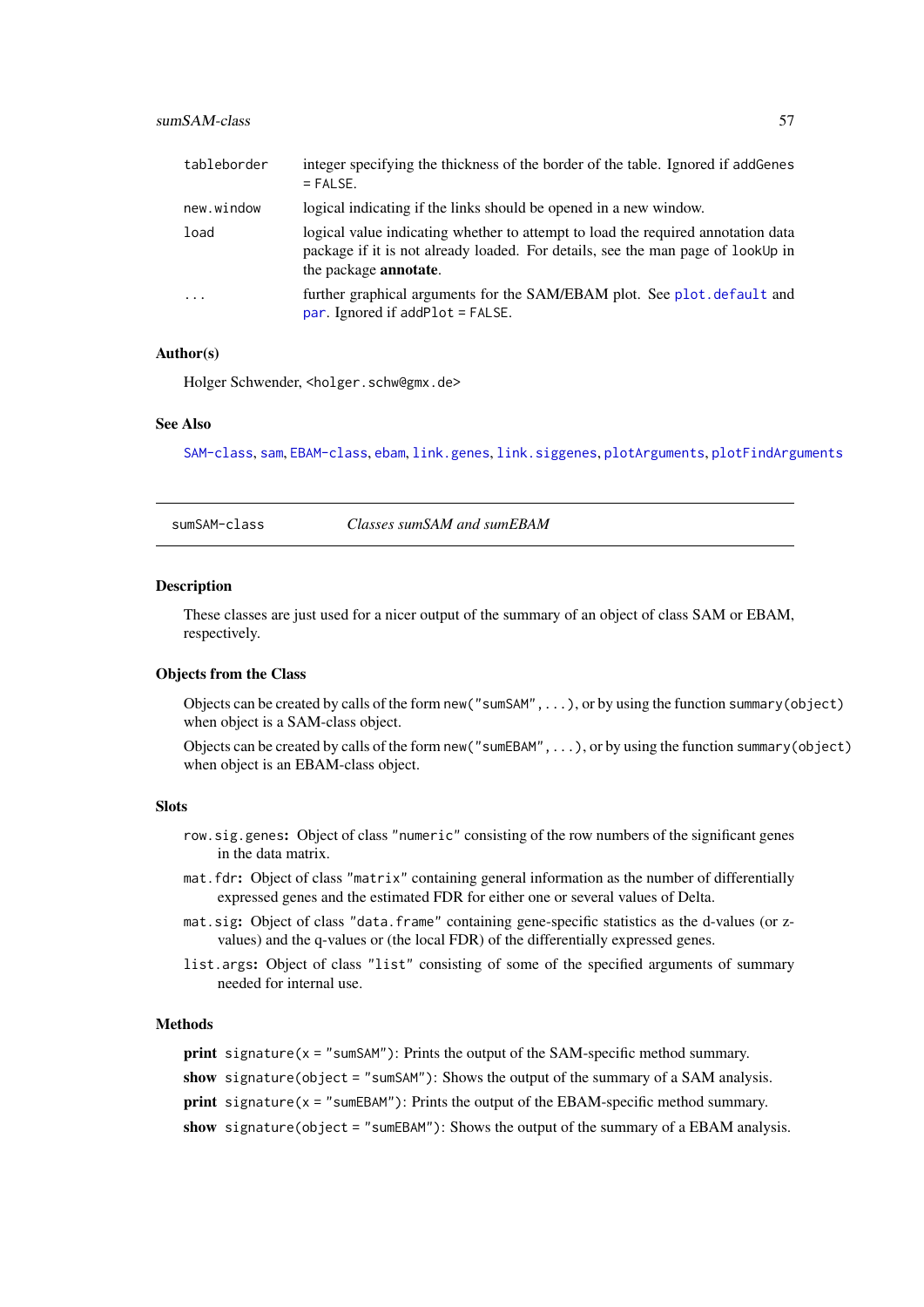#### Author(s)

Holger Schwender, <holger.schw@gmx.de>

#### See Also

[SAM-class](#page-47-1), [EBAM-class](#page-15-1)

<span id="page-57-1"></span>trend.ebam *EBAM Analysis of Linear Trend*

### Description

Generates the required statistics for an Empirical Bayes Analysis of Microarrays for a linear trend in (ordinal) data.

In the two-class case, the Cochran-Armitage trend statistic is computed. Otherwise, the statistic for the general test of trend described on page 87 of Agresti (2002) is determined.

Should not be called directly, but via ebam(..., method = trend.ebam).

### Usage

```
## Default S3 method:
trend.ebam(data, cl, catt = TRUE, approx = TRUE, n.interval = NULL,
   df.dens = NULL, knots.mode = NULL, type.nclass = "wand",
   B = 100, B.more = 0.1, B.max = 50000, n.subset = 10,
    fast = FALSE, df.ratio = 3, rand = NA, ...)## S3 method for class 'list'
```

```
trend.ebam(data, cl, catt = TRUE, approx = TRUE, n.interval = NULL,
   df.dens = NULL, knots.mode = NULL, type.nclass = "wand", ...)
```

| data | either a numeric matrix or data frame, or a list. If a matrix or data frame, then<br>each row must correspond to a variable (e.g., a SNP), and each column to a sam-<br>ple (i.e.) an observation). The values in the matrix or data frame are interpreted<br>as the scores for the different levels of the variables.                                                                                                                                                                                                                                                                                                                                                                                                                                                                                                 |
|------|------------------------------------------------------------------------------------------------------------------------------------------------------------------------------------------------------------------------------------------------------------------------------------------------------------------------------------------------------------------------------------------------------------------------------------------------------------------------------------------------------------------------------------------------------------------------------------------------------------------------------------------------------------------------------------------------------------------------------------------------------------------------------------------------------------------------|
|      | If the number of observations is huge it is better to specify data as a list con-<br>sisting of matrices, where each matrix represents one group and summarizes<br>how many observations in this group show which level at which variable. The<br>row and column names of all matrices must be identical and in the same order.<br>The column names must be interpretable as numeric scores for the different lev-<br>els of the variables. These matrices can, e.g., be generated using the function<br>row Tables from the package <b>scrime</b> . (It is recommended to use this function,<br>as trend. stat has been made for using the output of rowTables.) For details<br>on how to specify this list, see the examples section on this man page, and the<br>help for rowChisqMultiClass in the package scrime. |
| cl   | a numeric vector of length ncol (data) indicating to which classes the samples<br>in the matrix or data frame data belongs. The values in c1 must be interpretable<br>as scores for the different classes. Must be specified if data is a matrix or a data<br>frame, whereas c1 can but must not be specified if data is a list. If specified in                                                                                                                                                                                                                                                                                                                                                                                                                                                                       |

<span id="page-57-0"></span>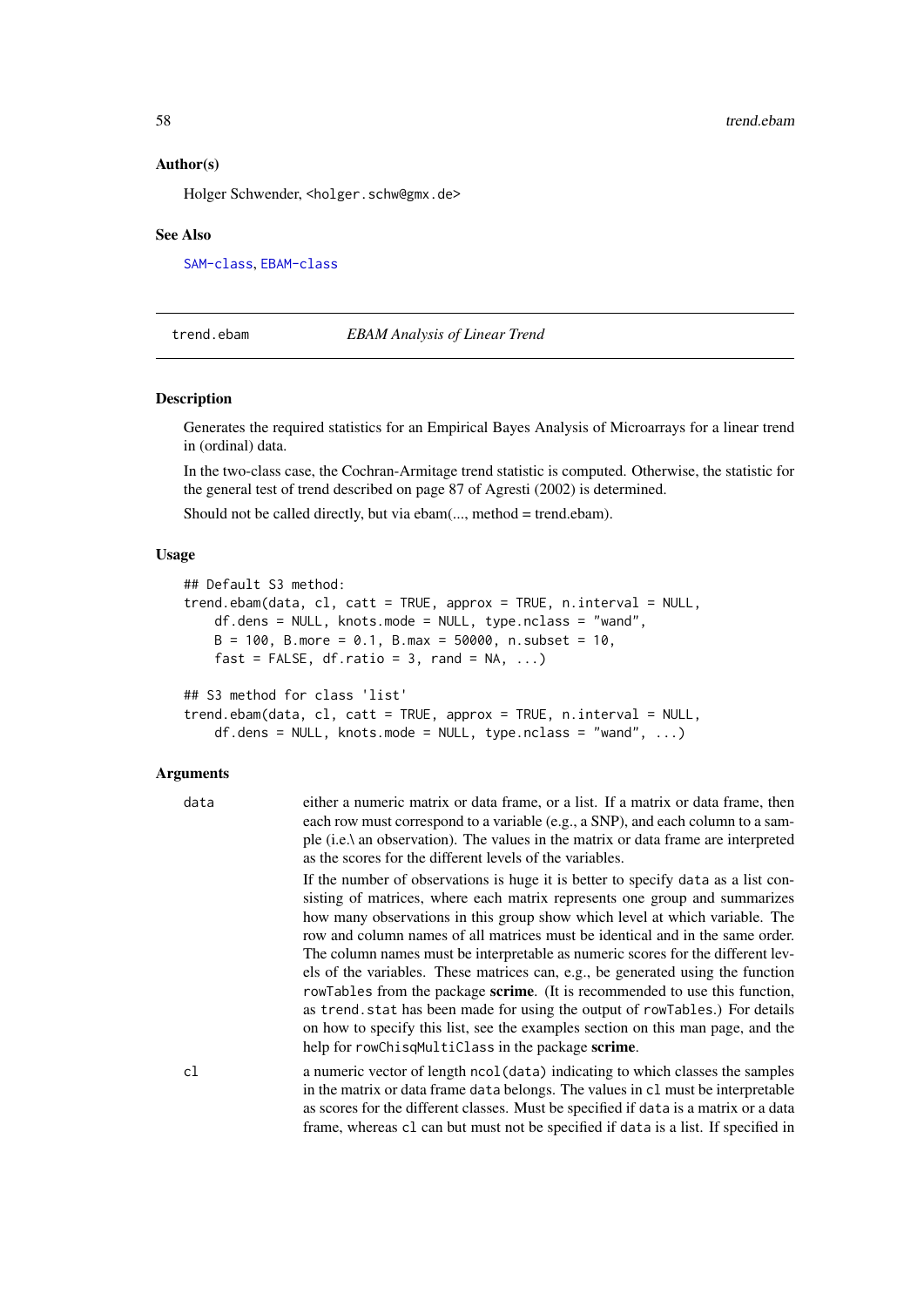<span id="page-58-0"></span>

|             | the latter case, c1 must have length data, i.e. \ one score for each of the matrices,<br>and thus for each of the groups. If not specified, c1 will be set to the integers<br>between 1 and $c$ , where $c$ is the number of classes/matrices.                                                                                                                                                                                                                  |
|-------------|-----------------------------------------------------------------------------------------------------------------------------------------------------------------------------------------------------------------------------------------------------------------------------------------------------------------------------------------------------------------------------------------------------------------------------------------------------------------|
| catt        | should the Cochran-Armitage trend statistic be computed in the two-class case?<br>If FALSE, the trend statistic described on page 87 of Agresti (2002) is determined<br>which differs by the factor $(n-1)/n$ from the Cochran-Armitage trend statistic.                                                                                                                                                                                                        |
| approx      | should the null distribution be approximated by the $\chi^2$ -distribution with one<br>degree of freedom? If FALSE, a permutation method is used to estimate the null<br>distribution. If data is a list, approx must currently be TRUE.                                                                                                                                                                                                                        |
| n.interval  | the number of intervals used in the logistic regression with repeated observa-<br>tions for estimating the ratio $f_0/f$ (if approx = FALSE), or in the Poisson regres-<br>sion used to estimate the density of the observed $z$ -values (if approx = TRUE). If<br>NULL, $n$ . interval is set to 139 if approx = FALSE, and estimated by the method<br>specified by type.nclass if approx = TRUE.                                                              |
| df.dens     | integer specifying the degrees of freedom of the natural cubic spline used in the<br>Poisson regression to estimate the density of the observed $z$ -values. Ignored if<br>approx = FALSE. If NULL, df. dens is set to $3$ if the degrees of freedom of the<br>appromimated null distribution, i.e.\ the $\chi^2$ -distribution, are less than or equal<br>to 2, and otherwise df. dens is set to 5.                                                            |
| knots.mode  | if TRUE the df. dens - 1 knots are centered around the mode and not the median<br>of the density when fitting the Poisson regression model. Ignored if approx =<br>FALSE. If not specified, knots mode is set to TRUE if the degrees of freedom<br>of the approximated null distribution, i.e.\ tht $\chi^2$ -distribution, are larger than or<br>equal to 3, and otherwise knots. mode is set to FALSE. For details on this density<br>estimation, see denspr. |
| type.nclass | character string specifying the procedure used to compute the number of cells<br>of the histogram. Ignored if approx = FALSE or n. interval is specified. Can<br>be either "wand" (default), "scott", or "FD". For details, see denspr.                                                                                                                                                                                                                         |
| B           | the number of permutations used in the estimation of the null distribution, and<br>hence, in the computation of the expected $z$ -values.                                                                                                                                                                                                                                                                                                                       |
| B.more      | a numeric value. If the number of all possible permutations is smaller than or<br>equal to (1+B. more)*B, full permutation will be done. Otherwise, B permuta-<br>tions are used.                                                                                                                                                                                                                                                                               |
| B.max       | a numeric value. If the number of all possible permutations is smaller than or<br>equal to B. max, B randomly selected permutations will be used in the computa-<br>tion of the null distribution. Otherwise, B random draws of the group labels are<br>used.                                                                                                                                                                                                   |
| n.subset    | a numeric value indicating in how many subsets the B permutations are di-<br>vided when computing the permuted $z$ -values. Please note that the meaning<br>of n. subset differs between the SAM and the EBAM functions.                                                                                                                                                                                                                                        |
| fast        | if FALSE the exact number of permuted test scores that are more extreme than<br>a particular observed test score is computed for each of the variables/SNPs. If<br>TRUE, a crude estimate of this number is used.                                                                                                                                                                                                                                               |
| df.ratio    | integer specifying the degrees of freedom of the natural cubic spline used in the<br>logistic regression with repeated observations. Ignored if approx = TRUE.                                                                                                                                                                                                                                                                                                  |
| rand        | numeric value. If specified, i.e. not NA, the random number generator will be set<br>into a reproducible state.                                                                                                                                                                                                                                                                                                                                                 |
|             | ignored.                                                                                                                                                                                                                                                                                                                                                                                                                                                        |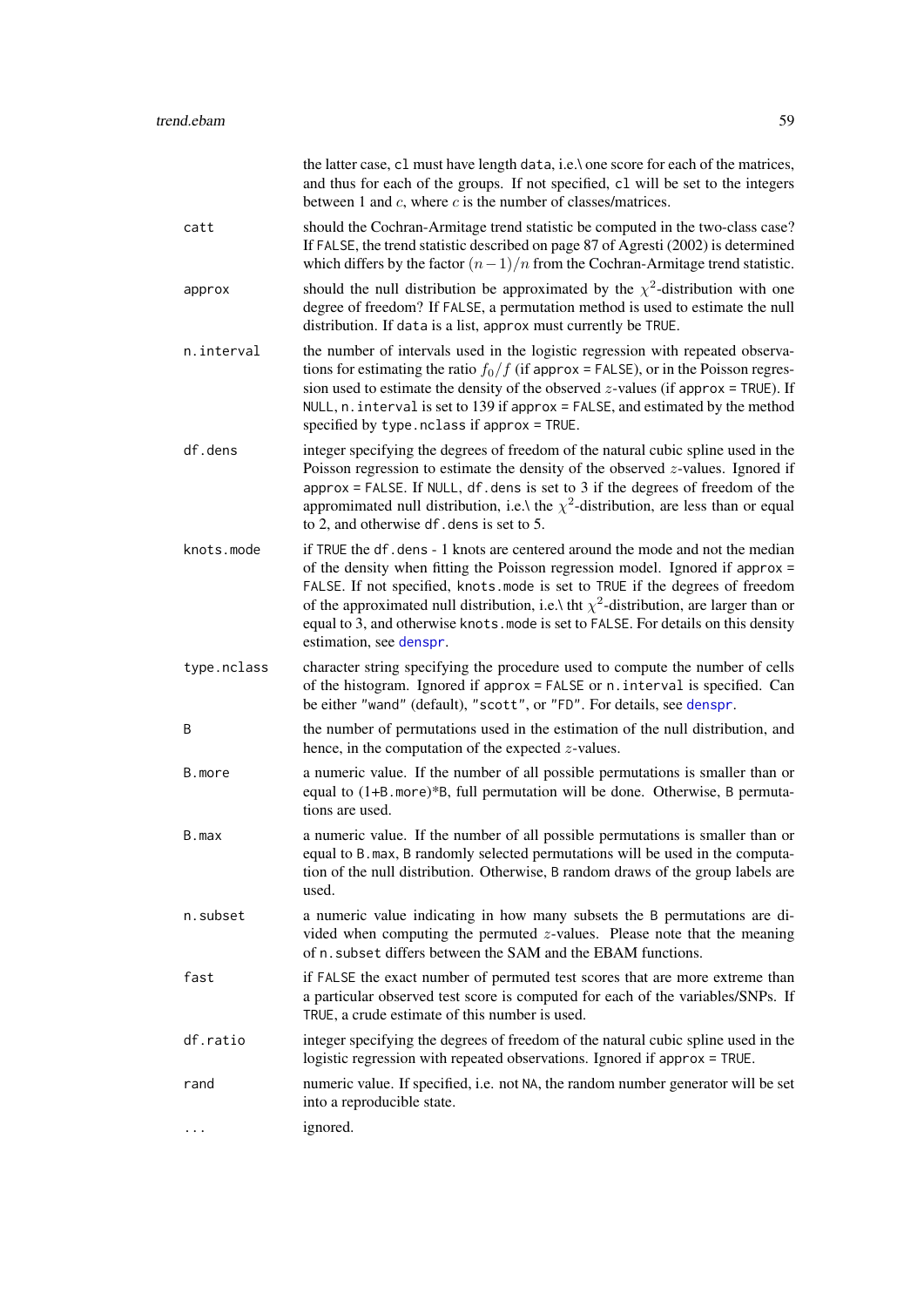#### <span id="page-59-0"></span>Value

A list containing statistics required by ebam.

#### Author(s)

Holger Schwender, <holger.schw@gmx.de>

#### References

Agresti, A.\ (2002). *Categorical Data Analysis*. Wiley, Hoboken, NJ. 2nd Edition.

Efron, B., Tibshirani, R., Storey, J.D., and Tusher, V. (2001). Empirical Bayes Analysis of a Microarray Experiment, *JASA*, 96, 1151-1160.

#### See Also

[EBAM-class](#page-15-1),[ebam](#page-12-1), [trend.stat](#page-60-1), [chisq.ebam](#page-1-1)

#### Examples

```
## Not run:
  # Generate a random 1000 x 40 matrix consisting of the values
  # 1, 2, and 3, and representing 1000 variables and 40 observations.
  mat <- matrix(sample(3, 40000, TRUE), 1000)
  # Assume that the first 20 observations are cases, and the
  # remaining 20 are controls, and that the values 1, 2, 3 in
  # mat can be interpreted as scores for the different levels
  # of the variables.
  cl <- rep(1:2, e=20)
  # Then an EBAM analysis of linear trend can be done by
  out <- ebam(mat, cl, method=trend.ebam)
  out
  # The same results can also be obtained by employing
  # contingency tables, i.e. by specifying data as a list.
  # For this, we need to generate the tables summarizing
  # groupwise how many observations show which level at
  # which variable. These tables can be obtained by
  library(scrime)
  cases <- rowTables(mat[, cl==1])
  controls <- rowTables(mat[, cl==2])
  ltabs <- list(cases, controls)
  # And the same EBAM analysis as above can then be
  # performed by
  out2 <- ebam(ltabs, method=trend.ebam)
  out2
## End(Not run)
```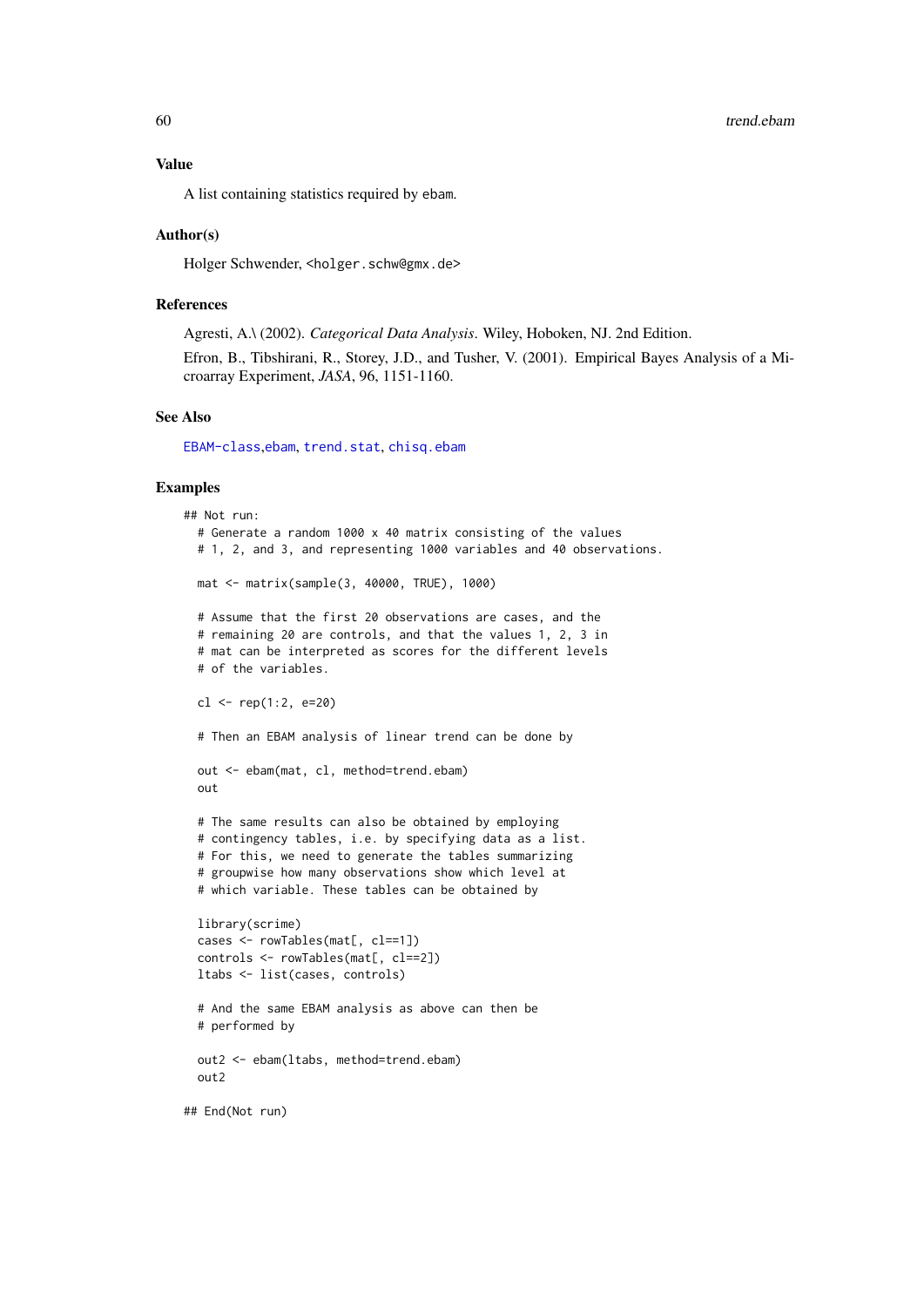<span id="page-60-1"></span><span id="page-60-0"></span>

Generates the required statistics for a Significance Analysis of Microarrays for a linear trend in (ordinal) data.

In the two-class case, the Cochran-Armitage trend statistic is computed. Otherwise, the statistic for the general test of trend described on page 87 of Agresti (2002) is determined.

Should not be called directly, but via sam(..., method = trend.stat).

### Usage

```
## Default S3 method:
trend.stat(data, cl, catt = TRUE, approx = TRUE, B = 100,
   B.more = 0.1, B.max = 50000, n.subset = 10, rand = NA, ...## S3 method for class 'list'
trend.stat(data, cl, catt = TRUE, approx = TRUE, B = 100,
   B.more = 0.1, B.max = 50000, n.subset = 10, rand = NA, ...)
```

| data   | either a numeric matrix or data frame, or a list. If a matrix or data frame, then<br>each row must correspond to a variable (e.g., a SNP), and each column to a sam-<br>ple (i.e.) an observation). The values in the matrix or data frame are interpreted<br>as the scores for the different levels of the variables.                                                                                                                                                                                                                                                                                                                                                                                                                                                                                        |
|--------|---------------------------------------------------------------------------------------------------------------------------------------------------------------------------------------------------------------------------------------------------------------------------------------------------------------------------------------------------------------------------------------------------------------------------------------------------------------------------------------------------------------------------------------------------------------------------------------------------------------------------------------------------------------------------------------------------------------------------------------------------------------------------------------------------------------|
|        | If the number of observations is huge it is better to specify data as a list con-<br>sisting of matrices, where each matrix represents one group and summarizes<br>how many observations in this group show which level at which variable. The<br>row and column names of all matrices must be identical and in the same order.<br>The column names must be interpretable as numeric scores for the different lev-<br>els of the variables. These matrices can, e.g., be generated using the function<br>rowTables from the package scrime. (It is recommended to use this function,<br>as trend. stat has been made for using the output of rowTables.) For details<br>on how to specify this list, see the examples section on this man page, and the<br>help for rowChisqMultiClass in the package scrime. |
| cl     | a numeric vector of length ncol (data) indicating to which classes the samples<br>in the matrix or data frame data belongs. The values in c1 must be interpretable<br>as scores for the different classes. Must be specified if data is a matrix or a data<br>frame, whereas c1 can but must not be specified if data is a list. If specified in<br>the latter case, c1 must have length data, i.e.\ one score for each of the matrices,<br>and thus for each of the groups. If not specified, c1 will be set to the integers<br>between 1 and $c$ , where $c$ is the number of classes/matrices.                                                                                                                                                                                                             |
| catt   | should the Cochran-Armitage trend statistic be computed in the two-class case?<br>If FALSE, the trend statistic described on page 87 of Agresti (2002) is determined<br>which differs by the factor $(n-1)/n$ from the Cochran-Armitage trend statistic.                                                                                                                                                                                                                                                                                                                                                                                                                                                                                                                                                      |
| approx | should the null distribution be approximated by the $\chi^2$ -distribution with one<br>degree of freedom? If FALSE, a permutation method is used to estimate the null<br>distribution. If data is a list, approx must currently be TRUE.                                                                                                                                                                                                                                                                                                                                                                                                                                                                                                                                                                      |
|        |                                                                                                                                                                                                                                                                                                                                                                                                                                                                                                                                                                                                                                                                                                                                                                                                               |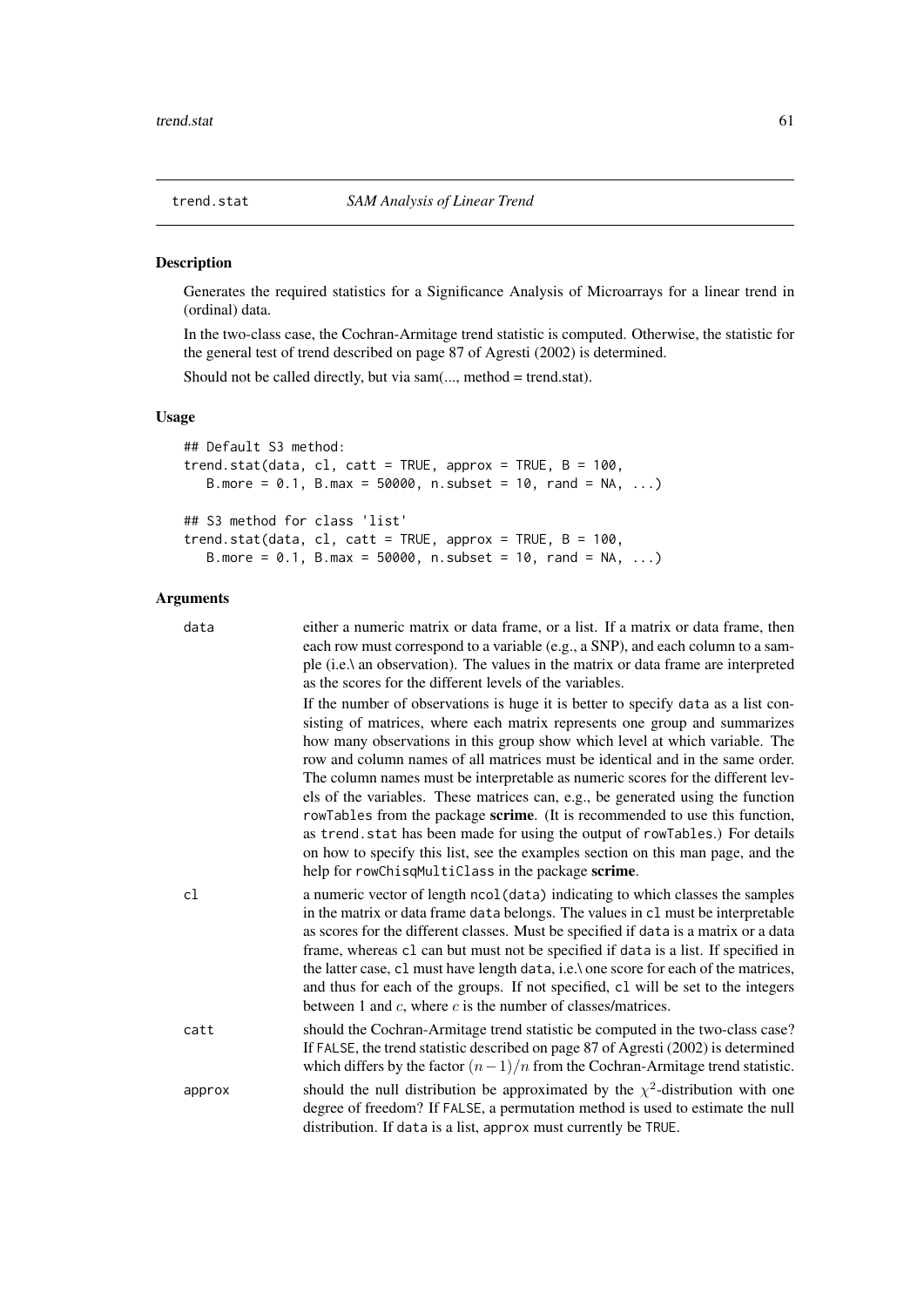<span id="page-61-0"></span>

| $\overline{B}$ | the number of permutations used in the estimation of the null distribution, and<br>hence, in the computation of the expected $d$ -values.                                                                                                                     |
|----------------|---------------------------------------------------------------------------------------------------------------------------------------------------------------------------------------------------------------------------------------------------------------|
| B.more         | a numeric value. If the number of all possible permutations is smaller than or<br>equal to $(1+B$ more)*B, full permutation will be done. Otherwise, B permuta-<br>tions are used.                                                                            |
| B.max          | a numeric value. If the number of all possible permutations is smaller than or<br>equal to B. max, B randomly selected permutations will be used in the computa-<br>tion of the null distribution. Otherwise, B random draws of the group labels are<br>used. |
| n.subset       | a numeric value indicating how many permutations are considered simultane-<br>ously when computing the expected $d$ -values.                                                                                                                                  |
| rand           | numeric value. If specified, i.e. not NA, the random number generator will be set<br>into a reproducible state.                                                                                                                                               |
| $\cdots$       | ignored.                                                                                                                                                                                                                                                      |

### Value

A list containing statistics required by sam.

### Author(s)

Holger Schwender, <holger.schw@gmx.de>

#### References

Agresti, A.\ (2002). *Categorical Data Analysis*. Wiley, Hoboken, NJ. 2nd Edition.

Tusher, V.G., Tibshirani, R., and Chu, G. (2001). Significance analysis of microarrays applied to the ionizing radiation response. *PNAS*, 98, 5116-5121.

### See Also

[SAM-class](#page-47-1), [sam](#page-43-1), [chisq.stat](#page-4-1), [trend.ebam](#page-57-1)

### Examples

```
## Not run:
  # Generate a random 1000 x 40 matrix consisting of the values
  # 1, 2, and 3, and representing 1000 variables and 40 observations.
 mat <- matrix(sample(3, 40000, TRUE), 1000)
  # Assume that the first 20 observations are cases, and the
  # remaining 20 are controls, and that the values 1, 2, 3 in mat
  # can be interpreted as scores for the different levels
  # of the variables represented by the rows of mat.
 cl <- rep(1:2, e=20)
  # Then an SAM analysis of linear trend can be done by
  out <- sam(mat, cl, method=trend.stat)
  out
```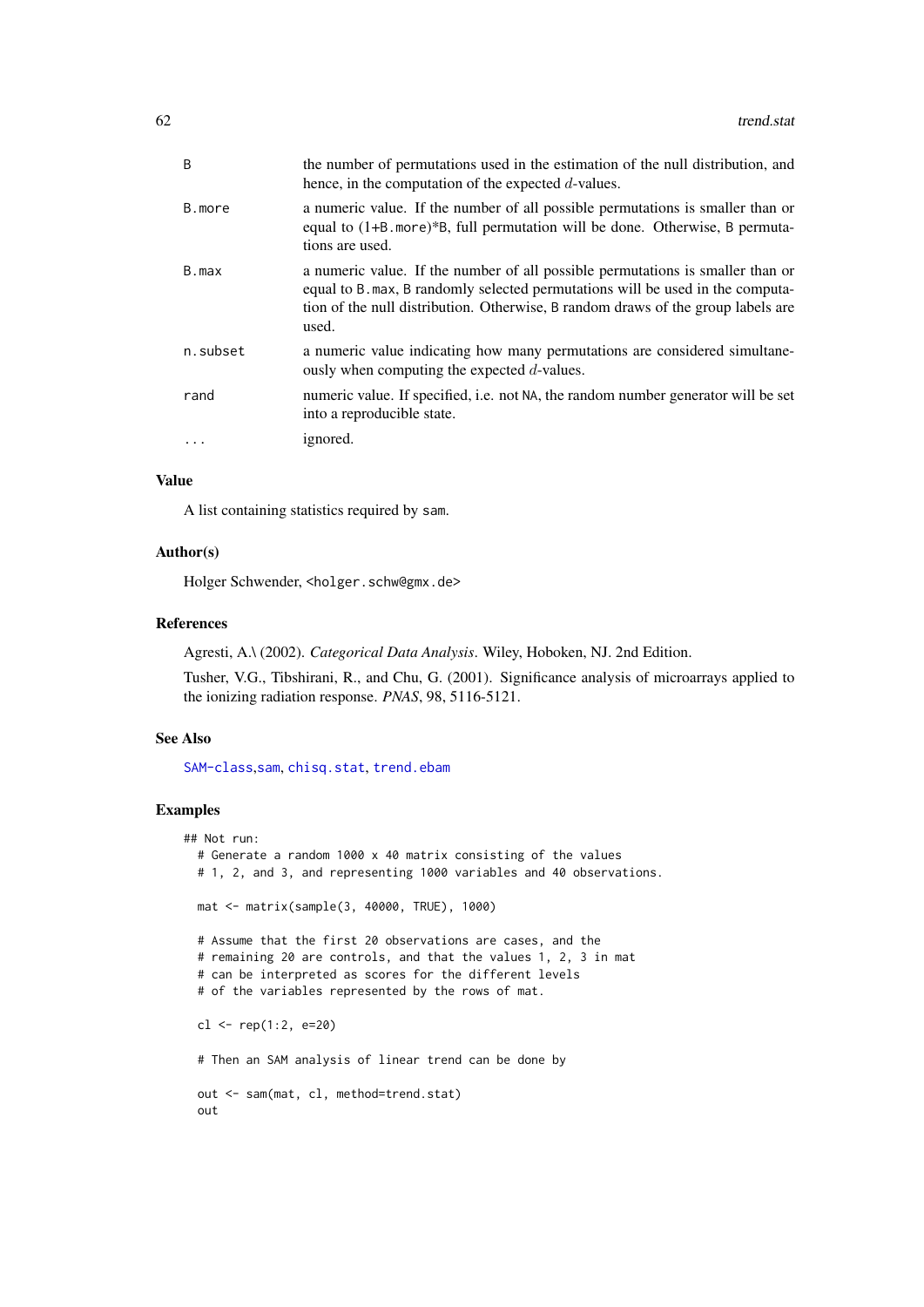#### <span id="page-62-0"></span>wilc.ebam 63

```
# The same results can also be obtained by employing
  # contingency tables, i.e. by specifying data as a list.
  # For this, we need to generate the tables summarizing
  # groupwise how many observations show which level at
  # which variable. These tables can be obtained by
 library(scrime)
 cases <- rowTables(mat[, cl==1])
  controls <- rowTables(mat[, cl==2])
 ltabs <- list(cases, controls)
  # And the same SAM analysis as above can then be
  # performed by
 out2 <- sam(ltabs, method=trend.stat, approx=TRUE)
 out2
## End(Not run)
```
<span id="page-62-1"></span>wilc.ebam *EBAM Analysis Using Wilcoxon Rank Statistics*

#### Description

Generates the required statistics for an Empirical Bayes Analysis of Microarrays analysis using standardized Wilcoxon rank statistics.

Should not be called directly, but via ebam(..., method = wilc.ebam).

#### Usage

wilc.ebam(data, cl, approx50 = TRUE, ties.method = c("min", "random", "max"), use.offset = TRUE,  $df.glm = 5$ , use.row = FALSE, rand = NA)

| data        | a matrix or a data frame. Each row of data must correspond to a variable (e.g.,<br>a gene), and each column to a sample $(i.e.\rangle$ an observation).                                                                                                                                                                                  |
|-------------|------------------------------------------------------------------------------------------------------------------------------------------------------------------------------------------------------------------------------------------------------------------------------------------------------------------------------------------|
| cl          | a numeric vector of length ncol (data) containing the class labels of the sam-<br>ples. In the two class paired case, c1 can also be a matrix with ncol (data) rows<br>and 2 columns. For details on how c1 should be specified, see ebam.                                                                                               |
| approx50    | if TRUE, the null distribution will be approximated by the standard normal distri-<br>bution. Otherwise, the exact null distribution is computed. This argument will<br>automatically be set to FALSE if there are less than 50 samples in each of the<br>groups.                                                                        |
| ties.method | either "min" (default), "random", or "max". If "random", the ranks of ties are<br>randomly assigned. If "min" or "max", the ranks of ties are set to the minimum<br>or maximum rank, respectively. For details, see the help of rank. If use . row =<br>TRUE, then ties. method = "max" is used. For the handling of Zeros, see Details. |
| use.offset  | should an offset be used in the Poisson regression employed to estimate the den-<br>sity of the observed Wilcoxon rank sums? If TRUE, the log-transformed values<br>of the null density is used as offset.                                                                                                                               |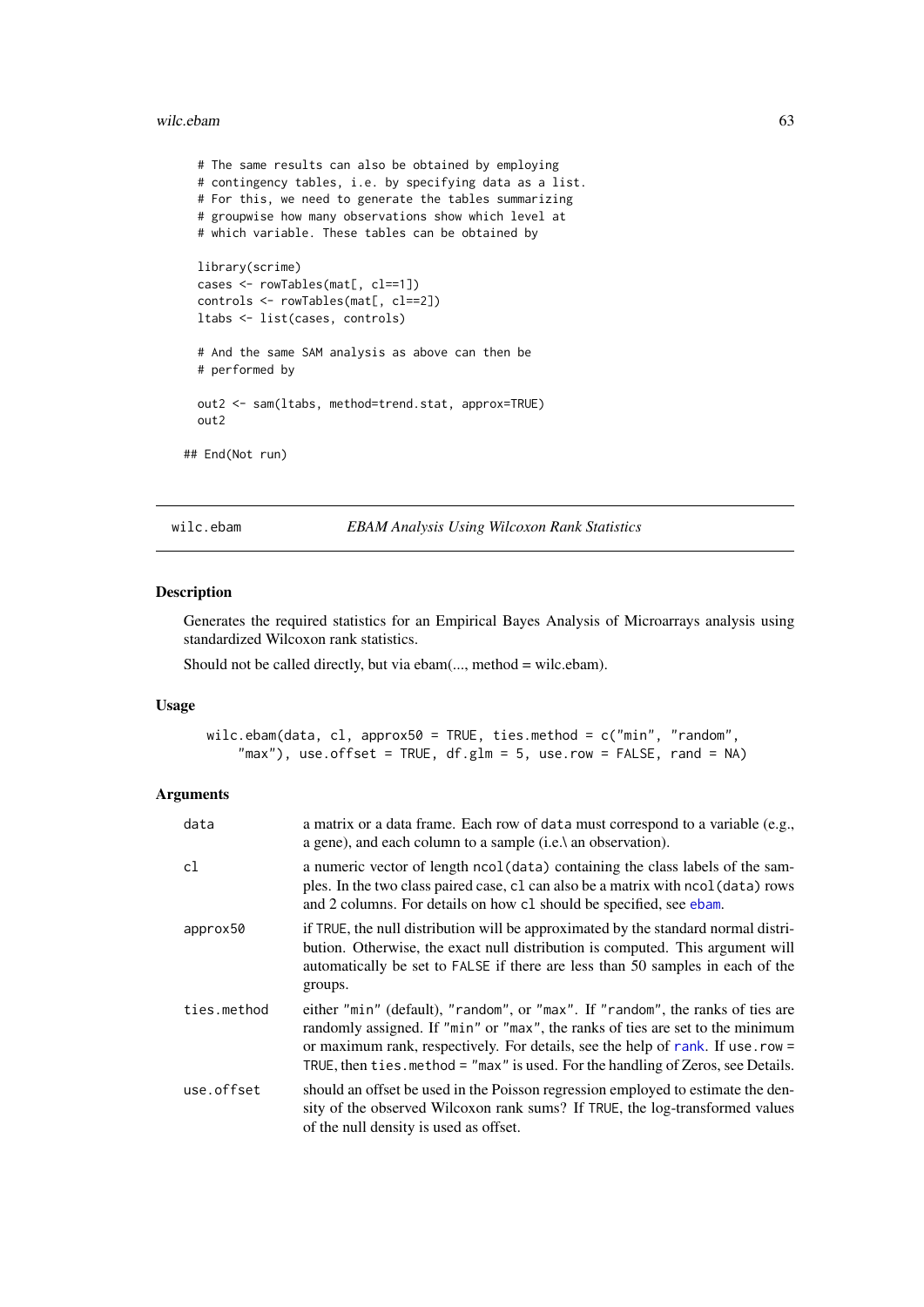<span id="page-63-0"></span>64 wilc.state will be a set of the set of the set of the set of the set of the set of the set of the set of the set of the set of the set of the set of the set of the set of the set of the set of the set of the set of the

| df.glm  | integer specifying the degrees of freedom of the natural cubic spline employed<br>in the Poisson regression.    |
|---------|-----------------------------------------------------------------------------------------------------------------|
| use.row | if TRUE, row will coxon is used to compute the Wilcoxon rank statistics.                                        |
| rand    | numeric value. If specified, i.e. not NA, the random number generator will be set<br>into a reproducible state. |

### Details

Standardized versions of the Wilcoxon rank statistics are computed. This means that  $W* = (W W_{mean}/W_{sd}$  is used as expression score z, where W is the usual Wilcoxon rank sum statistic or Wilcoxon signed rank statistic, respectively.

In the computation of these statistics, the ranks of ties are by default set to the minimum rank. In the computation of the Wilcoxon signed rank statistic, zeros are randomly set either to a very small positive or negative value.

If there are less than 50 observations in each of the groups, the exact null distribution will be used. If there are more than 50 observations in at least one group, the null distribution will by default be approximated by the standard normal distribution. It is, however, still possible to compute the exact null distribution by setting approx50 to FALSE.

#### Value

A list of statistics required by ebam.

#### Author(s)

Holger Schwender, <holger.schw@gmx.de>

#### References

Efron, B., Storey, J.D., Tibshirani, R.\ (2001). Microarrays, empirical Bayes methods, and the false discovery rate, *Technical Report*, Department of Statistics, Stanford University.

Schwender, H., Krause, A. and Ickstadt, K. (2003). Comparison of the Empirical Bayes and the Significance Analysis of Microarrays. *Technical Report*, SFB 475, University of Dortmund, Germany.

### See Also

[ebam](#page-12-1), [wilc.stat](#page-63-1)

<span id="page-63-1"></span>wilc.stat *SAM Analysis Using Wilcoxon Rank Statistics*

#### Description

Generates the required statistics for a Significance Analysis of Microarrays analysis using standardized Wilcoxon rank statistics.

Should not be called directly, but via sam(..., method = wilc.stat).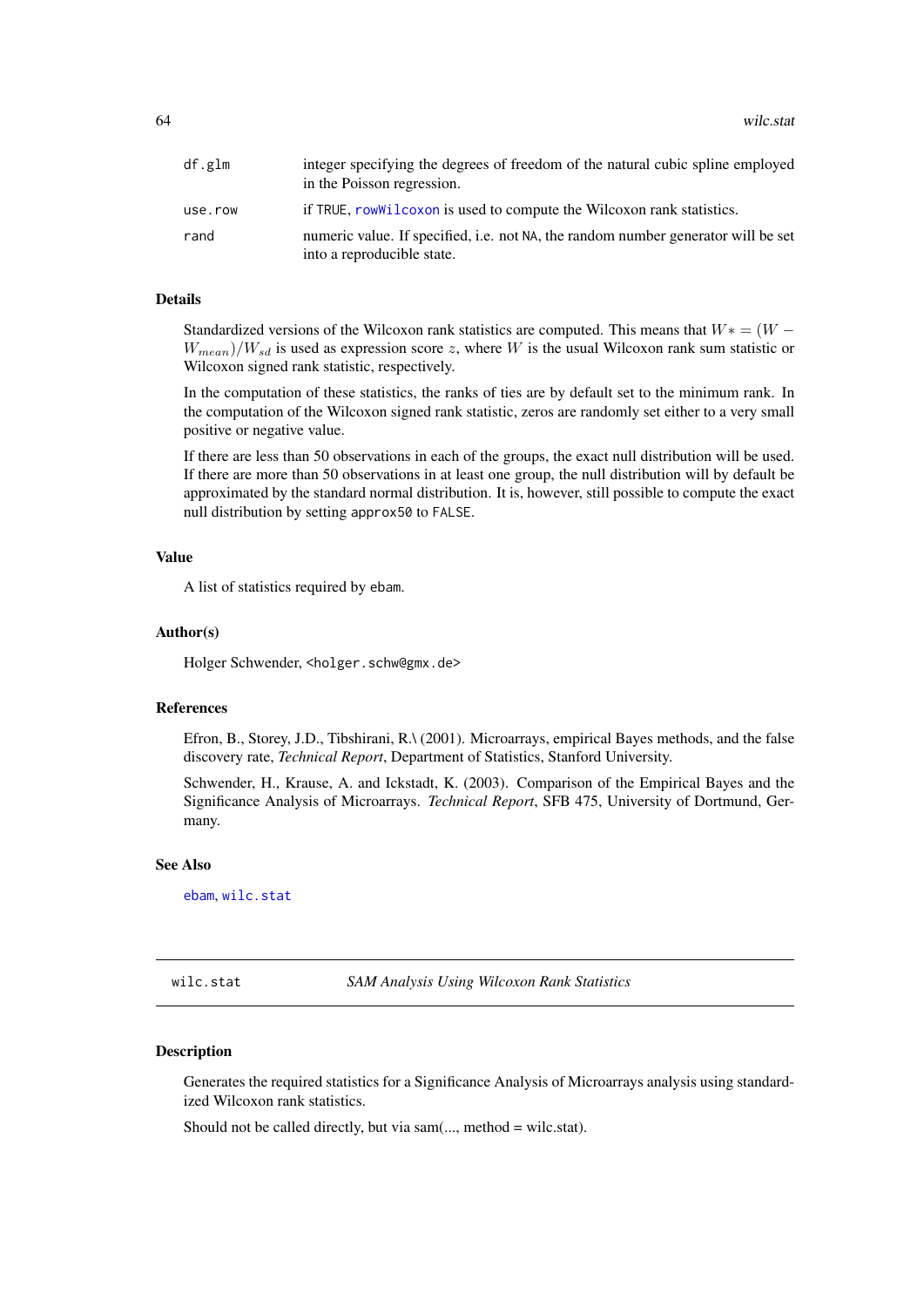#### <span id="page-64-0"></span>wilc.stat 65

### Usage

```
wilc.stat(data, cl, gene.names = NULL, R.fold = 1, use.dm = FALSE,
    R.unlog = TRUE, na.replace = TRUE, na.method = "mean",
    approx50 = TRUE, ties.method=c("min","random","max"),
    userow = FALSE, rand = NA)
```

| data        | a matrix or a data frame. Each row of data must correspond to a variable (e.g.,<br>a gene), and each column to a sample (i.e.) an observation).                                                                                                                                                                                                                                                                                                                                                                                                                  |
|-------------|------------------------------------------------------------------------------------------------------------------------------------------------------------------------------------------------------------------------------------------------------------------------------------------------------------------------------------------------------------------------------------------------------------------------------------------------------------------------------------------------------------------------------------------------------------------|
| cl          | a numeric vector of length ncol (data) containing the class labels of the sam-<br>ples. In the two class paired case, c1 can also be a matrix with ncol (data) rows<br>and 2 columns. For details on how c1 should be specified, see ?sam.                                                                                                                                                                                                                                                                                                                       |
| gene.names  | a character vector of length nrow(data) containing the names of the genes.                                                                                                                                                                                                                                                                                                                                                                                                                                                                                       |
| R.fold      | a numeric value. If the fold change of a gene is smaller than or equal to R. fold,<br>or larger than or equal to 1/R. fold, respectively, then this gene will be excluded<br>from the SAM analysis. The expression score $d$ of excluded genes is set to<br>NA. By default, R. fold is set to 1 such that all genes are included in the SAM<br>analysis. Setting R. fold to 0 or a negative value will avoid the computation of<br>the fold change. The fold change is only computed in the two-class unpaired<br>case.                                          |
| use.dm      | if TRUE, the fold change is computed by 2 to the power of the difference between<br>the mean $log2$ intensities of the two groups, i.e. $\lambda$ 2 to the power of the numerator<br>of the test statistic. If FALSE, the fold change is determined by computing 2 to<br>the power of data (if R. unlog = TRUE) and then calculating the ratio of the mean<br>intensity in the group coded by 1 to the mean intensity in the group coded by 0.<br>The latter is the default, as this definition of the fold change is used in Tusher et<br>al. $\lambda$ (2001). |
| R.unlog     | if TRUE, the anti-log of data will be used in the computation of the fold change.<br>Otherwise, data is used. This transformation should be done if data is log2-<br>tranformed. (In a SAM analysis, it is highly recommended to use log2-transformed<br>expression data.) Ignored if use . dm = TRUE.                                                                                                                                                                                                                                                           |
| na.replace  | if TRUE, missing values will be removed by the genewise/rowwise statistic spec-<br>ified by na. method. If a gene has less than 2 non-missing values, this gene will<br>be excluded from further analysis. If na. replace = FALSE, all genes with one<br>or more missing values will be excluded from further analysis. The expression<br>score $d$ of excluded genes is set to NA.                                                                                                                                                                              |
| na.method   | a character string naming the statistic with which missing values will be replaced<br>if na. replace=TRUE. Must be either "mean" (default) or median.                                                                                                                                                                                                                                                                                                                                                                                                            |
| approx50    | if TRUE, the null distribution will be approximated by the standard normal distri-<br>bution. Otherwise, the exact null distribution is computed. This argument will<br>automatically be set to FALSE if there are less than 50 samples in each of the<br>groups.                                                                                                                                                                                                                                                                                                |
| ties.method | either "min" (default), "random", or "max". If "random", the ranks of ties are<br>randomly assigned. If "min" or "max", the ranks of ties are set to the minimum<br>or maximum rank, respectively. For details, see the help of rank. If use . row<br>= TRUE, ties.method = "max" will be used. For the handling of Zeros, see De-<br>tails.                                                                                                                                                                                                                     |
| use.row     | if TRUE, rowWilcoxon is used to compute the Wilcoxon rank statistics.                                                                                                                                                                                                                                                                                                                                                                                                                                                                                            |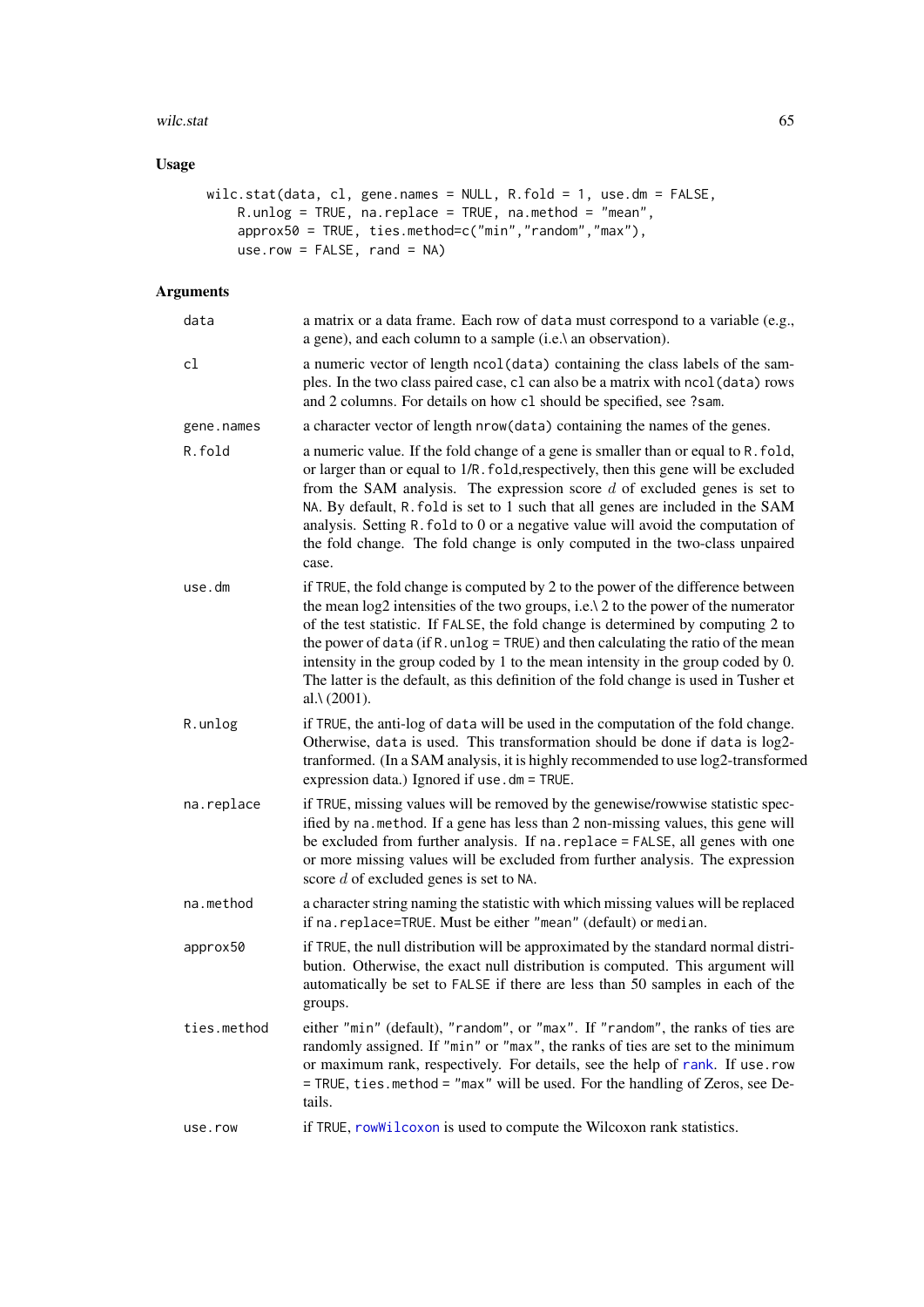<span id="page-65-0"></span>rand numeric value. If specified, i.e. not NA, the random number generator will be set into a reproducible state.

#### Details

Standardized versions of the Wilcoxon rank statistics are computed. This means that  $W^* = (W W_{mean}$ )/ $W_{sd}$  is used as expression score d, where W is the usual Wilcoxon rank sum statistic or Wilcoxon signed rank statistic, respectively.

In the computation of these statistics, the ranks of ties are by default set to the minimum rank. In the computation of the Wilcoxon signed rank statistic, zeros are randomly set either to a very small positive or negative value.

If there are less than 50 observations in each of the groups, the exact null distribution will be used. If there are more than 50 observations in at least one group, the null distribution will by default be approximated by the standard normal distribution. It is, however, still possible to compute the exact null distribution by setting approx50 to FALSE.

### Value

A list containing statistics required by sam.

### Author(s)

Holger Schwender, <holger.schw@gmx.de>

#### References

Schwender, H., Krause, A. and Ickstadt, K. (2003). Comparison of the Empirical Bayes and the Significance Analysis of Microarrays. *Technical Report*, SFB 475, University of Dortmund, Germany.

Tusher, V.G., Tibshirani, R., and Chu, G. (2001). Significance analysis of microarrays applied to the ionizing radiation response. *PNAS*, 98, 5116-5121.

### See Also

[SAM-class](#page-47-1),[sam](#page-43-1), [wilc.ebam](#page-62-1)

<span id="page-65-1"></span>z.ebam *EBAM analysis Using t- or F-test*

#### <span id="page-65-2"></span>Description

Computes the required statistics for an Empirical Bayes Analysis with a modified t- or F-test. Should not be called directly, but via ebam(...,method =  $z$ .ebam) or find.a0(...,method = z.find), respectively.

#### Usage

```
z.ebam(data, cl, a0 = NULL, quan.a0 = NULL, B = 100, var.equal = FALSE,
    B.more = 0.1, B.max = 30000, n.subset = 10, fast = FALSE,
   n.interval = 139, df.ratio = NULL, rand = NA)
z.find(data, cl, B = 100, var.equal = FALSE, B.more = 0.1,
   B.max = 30000)
```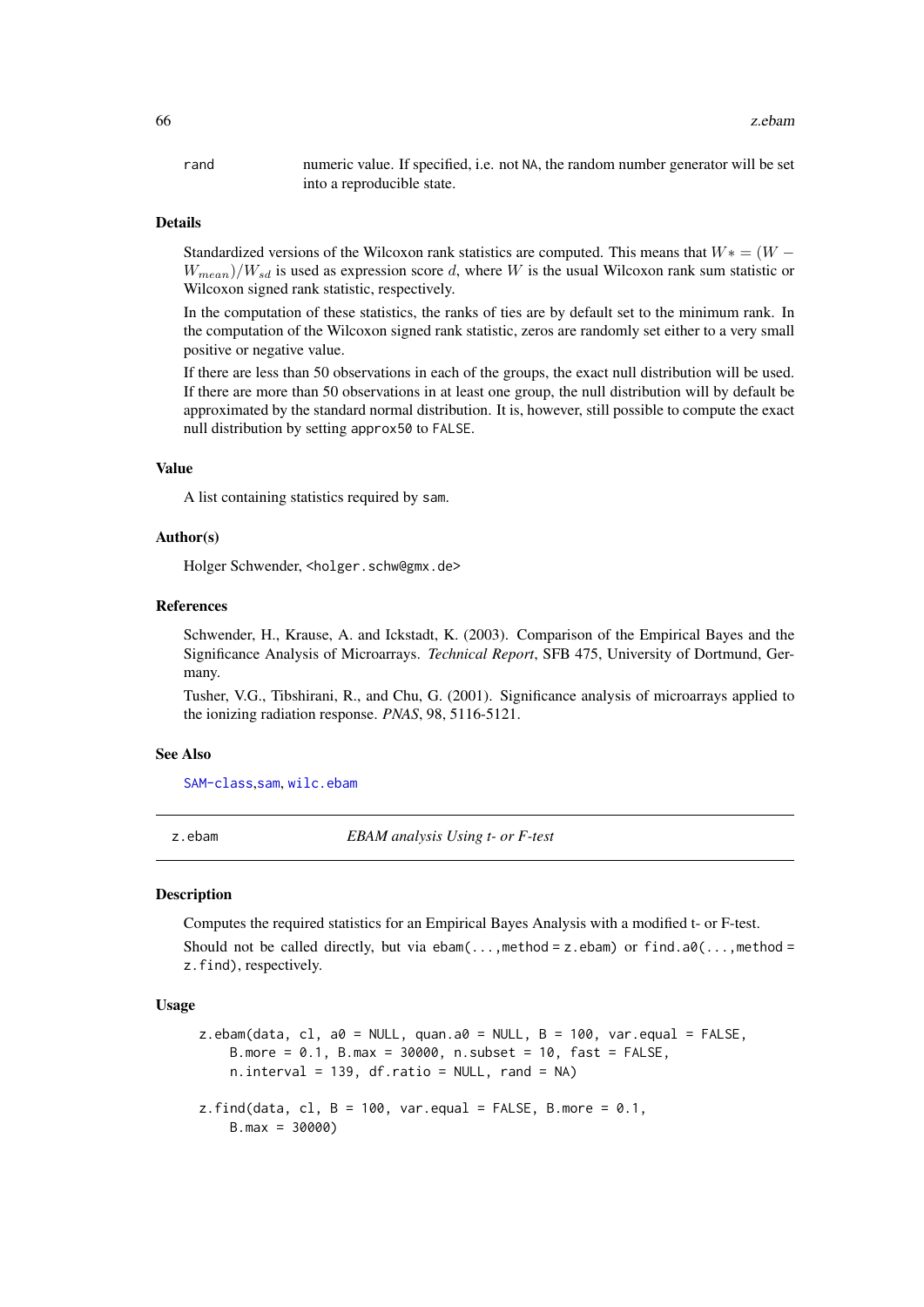#### <span id="page-66-0"></span>z.ebam 67

### Arguments

| data       | a matrix, data frame or ExpressionSet object. Each row of data (or exprs(data))<br>must correspond to a variable (e.g., a gene), and each column to a sample (i.e.)<br>observation).                                                                                                                                                                                   |
|------------|------------------------------------------------------------------------------------------------------------------------------------------------------------------------------------------------------------------------------------------------------------------------------------------------------------------------------------------------------------------------|
| cl         | a numeric vector of length ncol (data) containing the class labels of the sam-<br>ples. For details on how c1 should be specified, see ebam.                                                                                                                                                                                                                           |
| a0         | a numeric value specifying the fudge factor.                                                                                                                                                                                                                                                                                                                           |
| quan.a0    | a numeric value between 0 and 1 specifying the quantile of the standard devia-<br>tions of the genes that is used as fudge factor.                                                                                                                                                                                                                                     |
| B          | an integer indicating how many permutations should be used in the estimation<br>of the null distribution.                                                                                                                                                                                                                                                              |
| var.equal  | should the ordinary t-statistic assuming equal group variances be computed? If<br>FALSE (default), Welch's t-statistic will be computed.                                                                                                                                                                                                                               |
| B.more     | a numeric value. If the number of all possible permutations is smaller than or<br>equal to (1+B. more)*B, full permutation will be done. Otherwise, B permuta-<br>tions are used. This avoids that B permutations will be used – and not all per-<br>mutations - if the number of all possible permutations is just a little larger than<br>В.                         |
| B.max      | a numeric value. If the number of all possible permutations is smaller than or<br>equal to B. max, B randomly selected permutations will be used in the computa-<br>tion of the null distribution. Otherwise, B random draws of the group labels are<br>used. In the latter way of permuting, it is possible that some of the permutations<br>are used more than once. |
| n.subset   | an integer specifying in how many subsets the B permutations should be split<br>when computing the permuted test scores. Note that the meaning of n. subset<br>differs between the SAM and the EBAM functions.                                                                                                                                                         |
| fast       | if FALSE the exact number of permuted test scores that are more extreme than a<br>particular observed test score is computed for each of the genes. If TRUE, a crude<br>estimate of this number is used.                                                                                                                                                               |
| n.interval | the number of intervals used in the logistic regression with repeated observations<br>for estimating the ratio $f_0/f$ .                                                                                                                                                                                                                                               |
| df.ratio   | integer specifying the degrees of freedom of the natural cubic spline used in the<br>logistic regression with repeated observations.                                                                                                                                                                                                                                   |
| rand       | integer. If specified, i.e. not NA, the random number generator will be set into a<br>reproducible state.                                                                                                                                                                                                                                                              |
|            |                                                                                                                                                                                                                                                                                                                                                                        |

### Value

A list of object required by find.a0 or ebam, respectively.

### Author(s)

Holger Schwender, <holger.schw@gmx.de>

### References

Efron, B., Tibshirani, R., Storey, J.D. and Tusher, V. (2001). Empirical Bayes Analysis of a Microarray Experiment, *JASA*, 96, 1151-1160.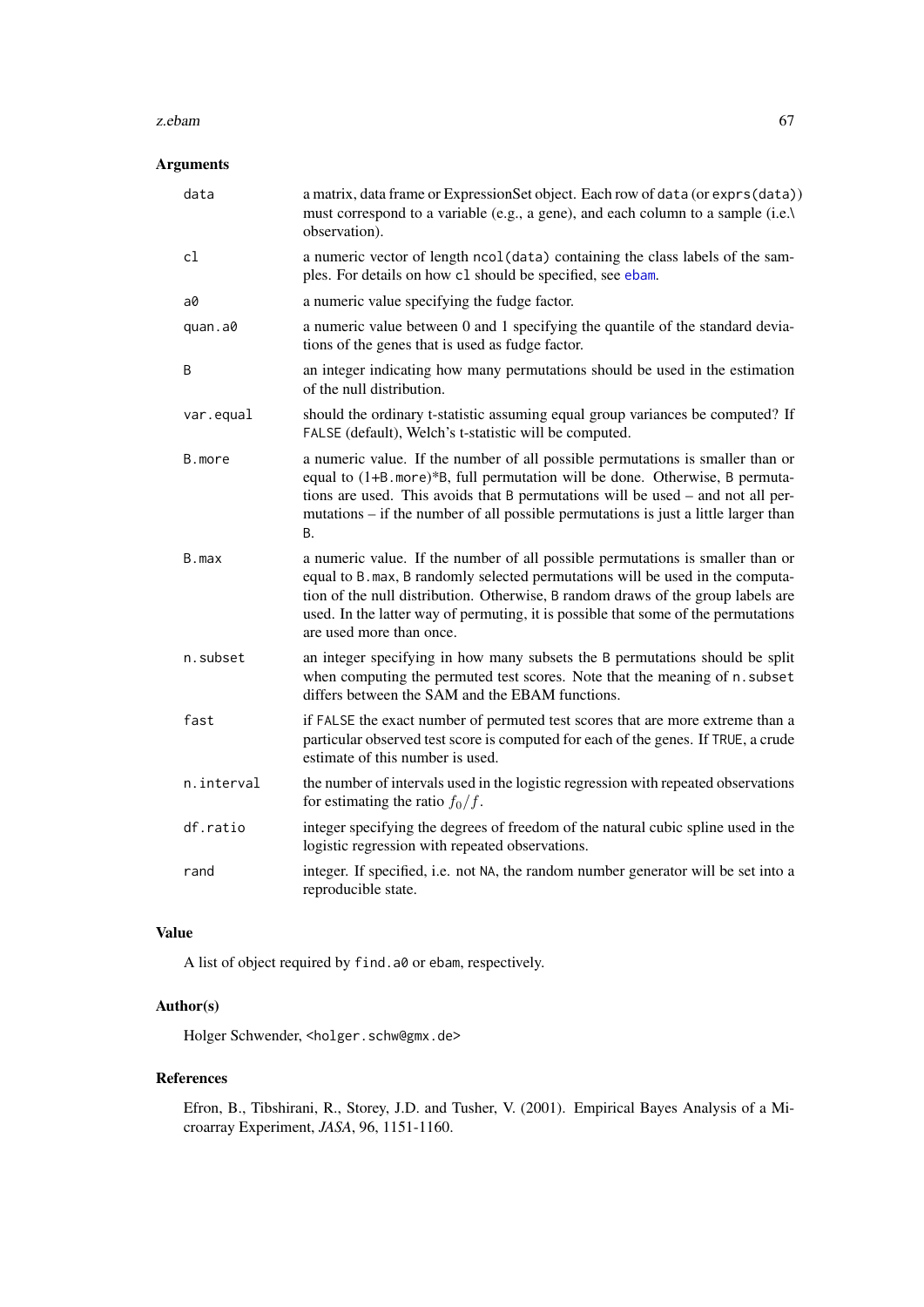<span id="page-67-0"></span>Schwender, H., Krause, A. and Ickstadt, K. (2003). Comparison of the Empirical Bayes and the Significance Analysis of Microarrays. *Technical Report*, SFB 475, University of Dortmund, Germany.

### See Also

[ebam](#page-12-1), [find.a0](#page-18-1), [d.stat](#page-7-1)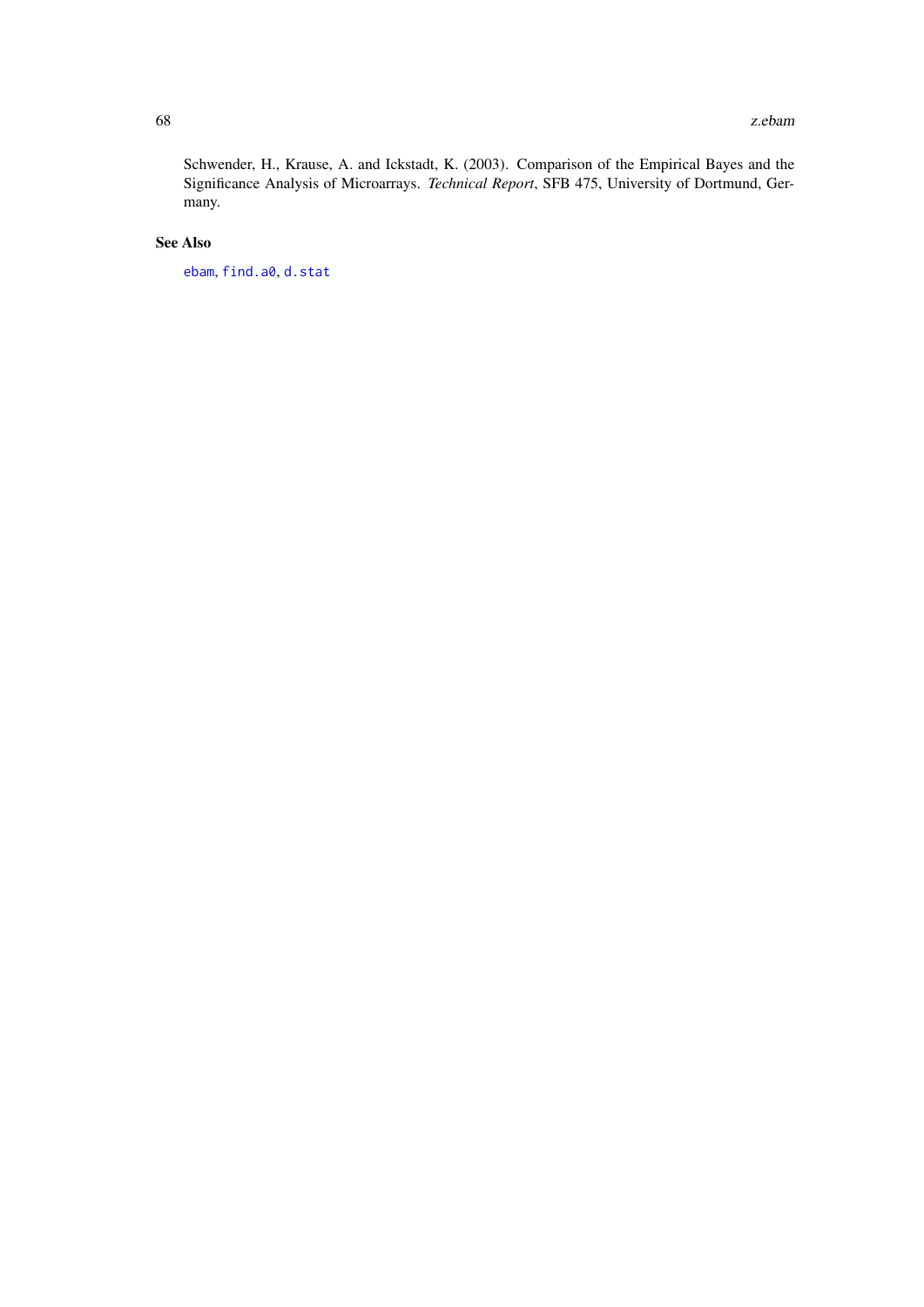# <span id="page-68-0"></span>**Index**

∗Topic IO link.genes , [32](#page-31-0) link.siggenes, [33](#page-32-0) list.siggenes, [35](#page-34-0) siggenes2excel , [53](#page-52-0) siggenes2html , [54](#page-53-0) ∗Topic classes EBAM-class , [16](#page-15-0) FindA0class, [22](#page-21-0) SAM-class , [48](#page-47-0) sumSAM-class, [57](#page-56-0) ∗Topic documentation help.ebam, [28](#page-27-0) help.finda0,[29](#page-28-0) help.sam, [30](#page-29-0) ∗Topic file link.genes , [32](#page-31-0) link.siggenes, [33](#page-32-0) list.siggenes, [35](#page-34-0) siggenes2excel , [53](#page-52-0) siggenes2html , [54](#page-53-0) ∗Topic hplot delta.plot , [10](#page-9-0) md.plot, [36](#page-35-0) plotArguments , [40](#page-39-0) plotFindArguments , [41](#page-40-0) sam.plot2 , [50](#page-49-0) ∗Topic htest chisq.ebam , [2](#page-1-0) chisq.stat , [5](#page-4-0) d.stat , [8](#page-7-0) ebam , [13](#page-12-0) find.a0 , [19](#page-18-0) findDelta , [23](#page-22-0) fuzzy.ebam, [25](#page-24-0) limma2sam , [31](#page-30-0) pi0.est , [39](#page-38-0) qvalue.cal , [42](#page-41-0) rowWilcoxon , [43](#page-42-0) sam , [44](#page-43-0) trend.ebam, [58](#page-57-0) trend.stat , [61](#page-60-0) wilc.ebam , [63](#page-62-0)

wilc.stat , [64](#page-63-0) z.ebam , [66](#page-65-0) ∗Topic optimize fudge2 , [24](#page-23-0) ∗Topic smooth denspr , [11](#page-10-0) pi0.est , [39](#page-38-0) ∗Topic utilities ebamControl , [18](#page-17-0) nclass.wand , [38](#page-37-0) samControl , [52](#page-51-0) abf , *[26](#page-25-0)* args.ebam *(*help.ebam *)* , [28](#page-27-0) args.finda0 *(*help.finda0 *)* , [29](#page-28-0) args.sam , *[49](#page-48-0)* args.sam *(*help.sam *)* , [30](#page-29-0) cat.ebam , *[13](#page-12-0)* cat.ebam *(*chisq.ebam *)* , [2](#page-1-0) cat.stat *(*chisq.stat *)* , [5](#page-4-0) chisq.ebam , [2](#page-1-0) , *[7](#page-6-0)* , *[13](#page-12-0) [–15](#page-14-0)* , *[60](#page-59-0)* chisq.stat , *[4](#page-3-0)* , [5](#page-4-0) , *[44](#page-43-0) [–46](#page-45-0)* , *[62](#page-61-0)* d.stat, [8](#page-7-0), [45](#page-44-0), [46](#page-45-0), [68](#page-67-0) delta.plot , [10](#page-9-0) , *[49](#page-48-0)* denspr , *[4](#page-3-0)* , [11](#page-10-0) , *[27](#page-26-0)* , *[39](#page-38-0)* , *[59](#page-58-0)* EBAM *(*EBAM-class *)* , [16](#page-15-0) ebam, [4](#page-3-0), [13](#page-12-0), [17](#page-16-0), [19](#page-18-0), [21](#page-20-0), [23](#page-22-0), [24](#page-23-0), [27,](#page-26-0) [28](#page-27-0), [31](#page-30-0), [32](#page-31-0), *[35](#page-34-0) , [36](#page-35-0)* , *[54](#page-53-0)* , *[57](#page-56-0)* , *[60](#page-59-0)* , *[63](#page-62-0) , [64](#page-63-0)* , *[67,](#page-66-0) [68](#page-67-0)* EBAM-class, [16](#page-15-0) ebam2excel *(*siggenes2excel *)* , [53](#page-52-0) ebam2html , *[35](#page-34-0)* , *[41](#page-40-0) , [42](#page-41-0)* , *[54](#page-53-0)* ebam2html *(*siggenes2html *)* , [54](#page-53-0) ebamControl , *[14](#page-13-0)* , [18](#page-17-0) , *[31](#page-30-0) , [32](#page-31-0)* find.a0 , *[13](#page-12-0) [–15](#page-14-0)* , *[17](#page-16-0)* , *[19](#page-18-0)* , [19](#page-18-0) , *[22](#page-21-0) , [23](#page-22-0)* , *[29](#page-28-0)* , *[68](#page-67-0)* find.a0Control , *[20](#page-19-0) , [21](#page-20-0)* find.a0Control *(*ebamControl *)* , [18](#page-17-0) FindA0 *(*FindA0class *)* , [22](#page-21-0) FindA0-class *(*FindA0class *)* , [22](#page-21-0) FindA0class, [22](#page-21-0)

findDelta , [23](#page-22-0) fudge2 , [24](#page-23-0)